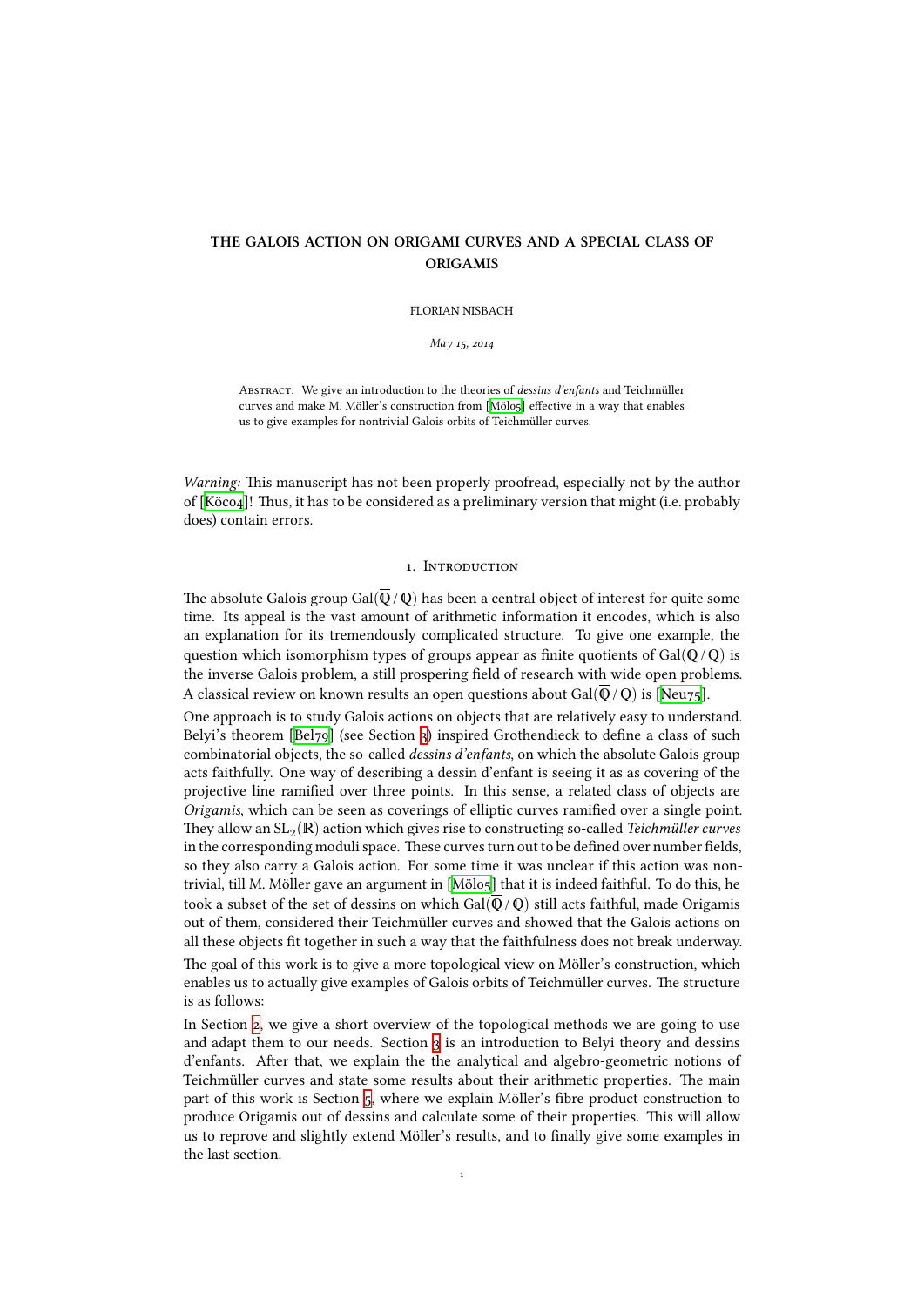Almost everything written up here can be read in greater detail in the author's PhD. thesis  $[Nis11]$ .

### 2. TOPOLOGICAL PRELIMINARIES

<span id="page-1-0"></span>I[n this](#page-37-2) section we will recall some basic properties of topological coverings that may or may not be well known. In particular we will calculate the monodromy of the fibre product and the composition of two coverings in terms of their monodromy. To the surprise of the author, these formulas are usually not found in topology textbooks. Let us start with some definitions and conventions.

Throughout this article, a (topological, unramified) *covering* is understood to be a continous map  $p: Y \to X$ , where *X* is a path-wise connected, locally path-wise connected, semi-locally simply connected topological space (call these spaces *coverable*), and every point *x* ∈ *X* has a neighbourhood  $U_x$  ∋ *x* such that  $p^{-1}(U_x)$  is a disjoint union  $\prod_{i \in I} U_i$ such that for all  $i \in I$  the restriction  $p_{|U_i}: U_i \to U_x$  is a homeomorphism.  $U_x$  is then called *admissible neighbourhood* of *x* with respect to *p*. Sometimes we will lazily drop the specific covering map  $p$  and simply write  $Y/X$ . The well defined cardinality  $\deg p \coloneqq |p^{-1}(x)|$ is called *degree* of the covering.

Note that usually, the definition of a covering requires also *Y* to be path-wise connected. For this situation we will use the term *connected covering*.

As usual, denote the push-forward of paths (or their homotopy classes) by a continous map *f* by  $f_*$ , i.e.  $f_*(q) := f \circ q$ . For a continous map of pointed spaces  $f : (Y, y) \to$  $(X, x)$ , this yields a (functorial) group homomorphism  $f_* : \pi_1(Y, y) \to \pi_1(X, x)$ , which is injective if *f* is a covering. In case *f* is a connected covering and  $f_*(\pi_1(Y,y)) \subseteq \pi_1(X,x)$ is a normal subgroup, *f* is called normal or Galois covering. Remember that in this case the factor group is isomorphic to  $\text{Deck}(Y/X)$ , the group of deck transformations for the covering, i.e. the homeomorphisms of  $Y$  preserving the fibres of  $f$ , which is then often called the *Galois group* of *f* .

Recall the well-known path lifting property of coverings: Let  $g: [0,1] \rightarrow X$  be path and  $p: Y \to X$  a covering, then for every  $y \in p^{-1}(g(0))$  there exists a unique lift of *g* with  $h(0) = y$ . Denote this lift by  $L_y^p(g)$  and its endpoint by  $e_y^p(g) = h(1)$ . We compose paths "from right to left", more precisely: If  $\alpha, \beta \in \pi_1(X, x_0)$  are two elements of the fundamental group of a topological space then  $\beta \alpha$  shall denote the homotopy class one gets by first passing through a representative of *α* and then one of *β*.

The monodromy of a covering  $p: Y \to X$  is defined as follows: Fix a basepoint  $x_0 \in X$  and a numbering  $p^{-1}(x_0) = \{y_1, \ldots, y_d\}$  on its fibre. Then the monodromy homomorphism *m<sup>p</sup>* is given by

$$
m_p: \pi_1(X, x_0) \to S_d, \gamma \mapsto (i \mapsto j, \text{ if } y_j = e_{y_i}^p(\gamma)).
$$

Note that *p* is a connected covering (i.e. *Y* is path-wise connected) iff the image of  $m_p$ is a transitive subgroup of  $S_d$ . Of course, as we drop the requirement of *Y* being pathwise connected, the well-known Galois correspondence between equivalence classes of coverings and conjugacy classes of subgroups of the fundamental group breaks. Instead, we have the following easy

**Proposition 2.1.** Let *X* be a coverable space and  $n \in \mathbb{N}$ . Then there is a bijection

{*X* ′ /*X* covering of degree *d*}/Fibre preserving homeomorphisms

 $\leftrightarrow$ {*m* :  $\pi_1(X) \rightarrow S_d$  permutation representation }<sub>/conjugation</sub> in  $S_d$ .

<span id="page-1-1"></span>Now let us turn to fibre products of coverings. Recall that for two continous maps  $f: A \rightarrow$  $X, q: B \rightarrow X$ , the *fibre product*  $A \times_X B$  is given by

$$
A \times_X B \coloneqq \{(a, b) \in A \times B : f(a) = g(b)\}
$$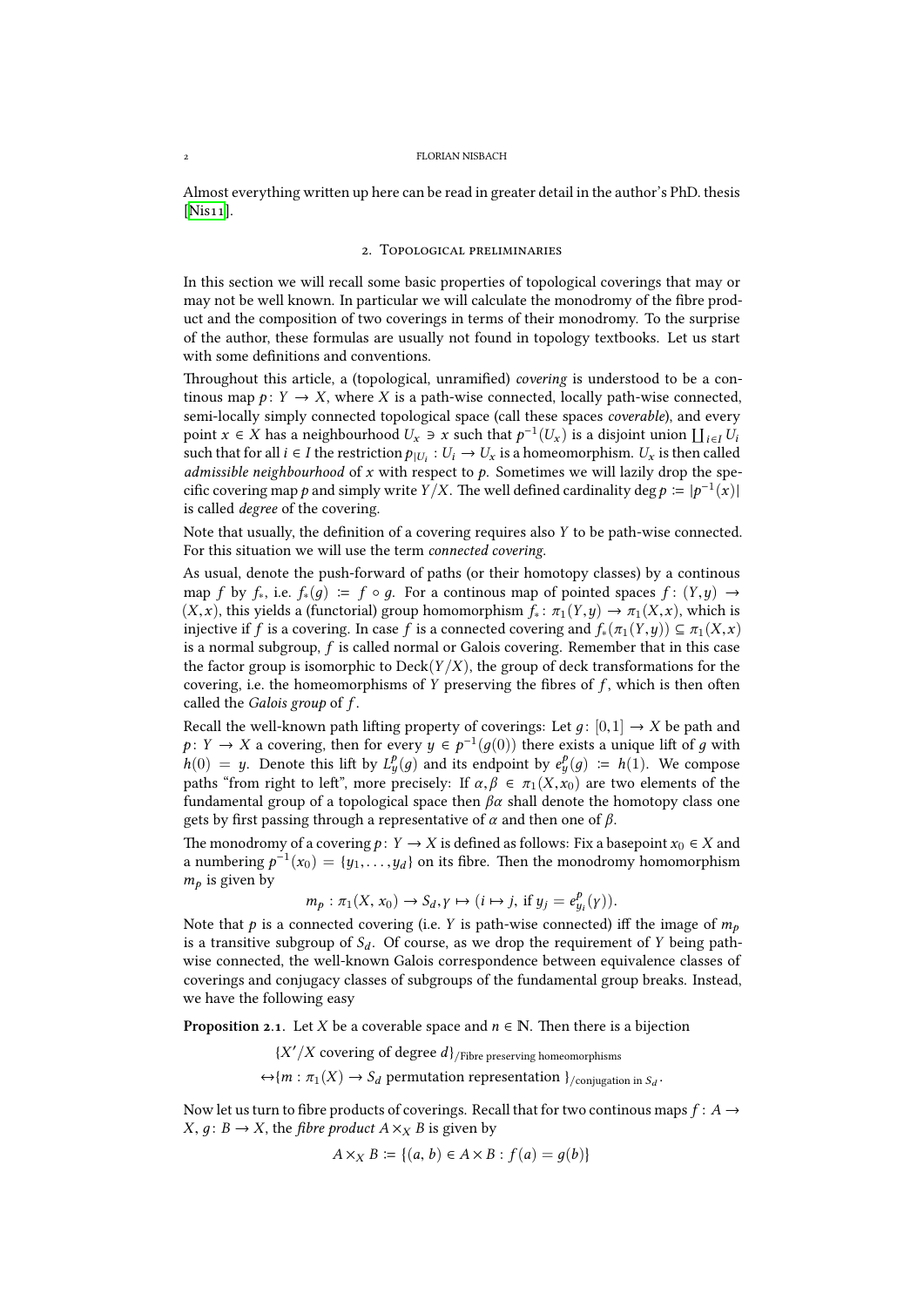endowed with the subspace topology of the product. Consequently, the projections  $p_A$ :  $A \times_X B \to A$ ,  $(a,b) \mapsto a$  and  $p_B : A \times_X B \to B$ ,  $(a,b) \mapsto b$  are continuous. It is easy to see that if *f* and *g* are covering maps, so is  $f \circ p_A = q \circ p_B : A \times_X B \to X$ , and so are  $p_A$  and *p<sup>B</sup>* if *A* and *B* are path-wise connected, respectively.

Note that, even if both *A* and *B* are path-wise connected, the fibre product  $A \times_X B$  need not be. In fact, the following proposition will show that, if  $f: A \rightarrow X$  is a degree *d* cover, then  $A \times_X A$  is the coproduct of *d* copies of *A*.

From the proposition above we know that a covering is uniquely determined by its monodromy. So one should be able to write down a formula for the monodromy of the fibre product of two coverings in terms of their respective monodromies. The following proposition gives an answer.

<span id="page-2-0"></span>**Proposition 2.2.** Let *X* be a coverable space,  $f : A \rightarrow X$ ,  $g : B \rightarrow X$  coverings of degree *d* and *d'*, respectively, with given monodromy maps  $m_f$  resp.  $m_g$ . Then, we have for the fibre product  $A \times_X B$ :

a) For each path-wise connected component  $A_i \subseteq A$ , the restriction

$$
p_{A|p_A^{-1}(A_i)} \colon p_A^{-1}(A_i) = A_i \times_X B \to A_i
$$

is a covering of degree *d* ′ with monodromy

 $m_g$  ⊙  $(f|_{A_i})_*$ .

b) The map  $f \circ p_A = g \circ p_B : A \times_X B \to X$  is a covering of degree *dd'* with monodromy  $m_f \times m_g : \pi_1(X, x_0) \to S_d \times S_{d'} \subseteq S_{dd'}, \gamma \mapsto ((k, l) \mapsto (m_f(k), m_g(l)))$ , where  $(k, l) \in \{1, \ldots, d\} \times \{1, \ldots, d'\}.$ 

*Proof.* We omit the straightforward proof that  $p_{A|p_A^{-1}(A_i)}$  and  $f \circ p_A = g \circ p_B$  are coverings of the claimed degrees. For part a), let  $A$  w.l.o.g. be path-wise connected, i.e.  $A_i = A$ . Let us now calculate the monodromy of  $p_A$ . So, choose base points  $x_0$  ∈ *X* and  $a_0$  ∈  $f^{-1}(x_0)$ . Let  $g^{-1}(x_0) = \{b_1, \ldots, b'_a\}$ *d*<sup>*d*</sup> be the fibre over *x*<sub>0</sub>, and  $p_A^{-1}(a_0) = \{c_1, \ldots, c'_a\}$  $\mathcal{A}_d$ } be the fibre over  $a_0$ , the numbering on the latter chosen such that  $p_B(c_i) = b_i$ .

Now, take a closed path  $\gamma : [0, 1] \to A$  with  $\gamma(0) = \gamma(1) = a_0$ . Let  $i \in \{1, \ldots, d'\}$ , and let  $\tilde{\gamma} = L_{c_i}^{p_A}(\gamma)$  be the lift of  $\gamma$  starting in *c<sub>i</sub>*. Assume that  $\tilde{\gamma}(1) = c_j$ .

Consider now the path  $\delta = f \circ \gamma$ . It is a closed loop starting in  $x_0$ . Let  $\tilde{\delta} = L^g_\rho$  $\int_{b_i}^{g} (\delta)$  be its lift starting in  $b_i$ , then we have, because of the uniqueness of the lift and the commutativity of the diagram:  $\delta = p_B \circ \tilde{\gamma}$ , so particularly, as we asserted  $p_B(c_i) = b_i$  for all *i*, we have  $\tilde{\delta}(1) = b_j.$ 

So indeed, we have shown  $m_{p_A}(i) = (m_g \circ f_*)(i)$ .

For part b), let  $\gamma \in \pi_1(X, x_0)$ ,  $c_{ij} \in (f \circ p_A)^{-1}(x_0)$ . Further let  $e_{c_{ij}}^{f \circ p_A}(\gamma) = c_{kl}$ . Then we have  $e^f_{a_i}(\gamma) = p_A(c_{kl}) = a_k$  and  $e^g_b$  $b_j^g(y) = p_B(c_{kl}) = b_l$ . This completes the proof. □

Now, let  $f: Y \to X$  and  $g: Z \to Y$  be coverings of degrees *d* and *d'*, respectively (so in particular *Y* is path-wise connected). It is straightforward to see that *f* ◦ *д* is a covering of degree  $dd'$ . Like above, we are interested in a formula for  $m_{f \circ g}$  in terms of  $m_f$  and  $m_g$ . Let *x*<sub>0</sub> ∈ *X*,  $f^{-1}(x_0) = \{y_1, \ldots, y_d\}, g^{-1}(y_i) = \{z_{i1}, \ldots, z_{id'}\}$ . The fundamental group of *X* is denoted by  $\Gamma := \pi_1(X, x_0)$ , the given monodromy map by  $m_f : \Gamma \to S_d$ . Fix the notation

$$
\Gamma_1 \coloneqq m_f^{-1}(\mathrm{Stab}(1)) = \{ \gamma \in \Gamma : m_f(\gamma)(1) = 1 \}.
$$

So, if we choose  $y_1$  as a base point of *Y* and set  $\Gamma' \coloneqq \pi_1(Y, y_1)$ , then we have  $f_*(\Gamma') = \Gamma_1$ . Denote, as usual, the monodromy map of the covering *g* by  $m_g : \Gamma' \to S_{d'}$ .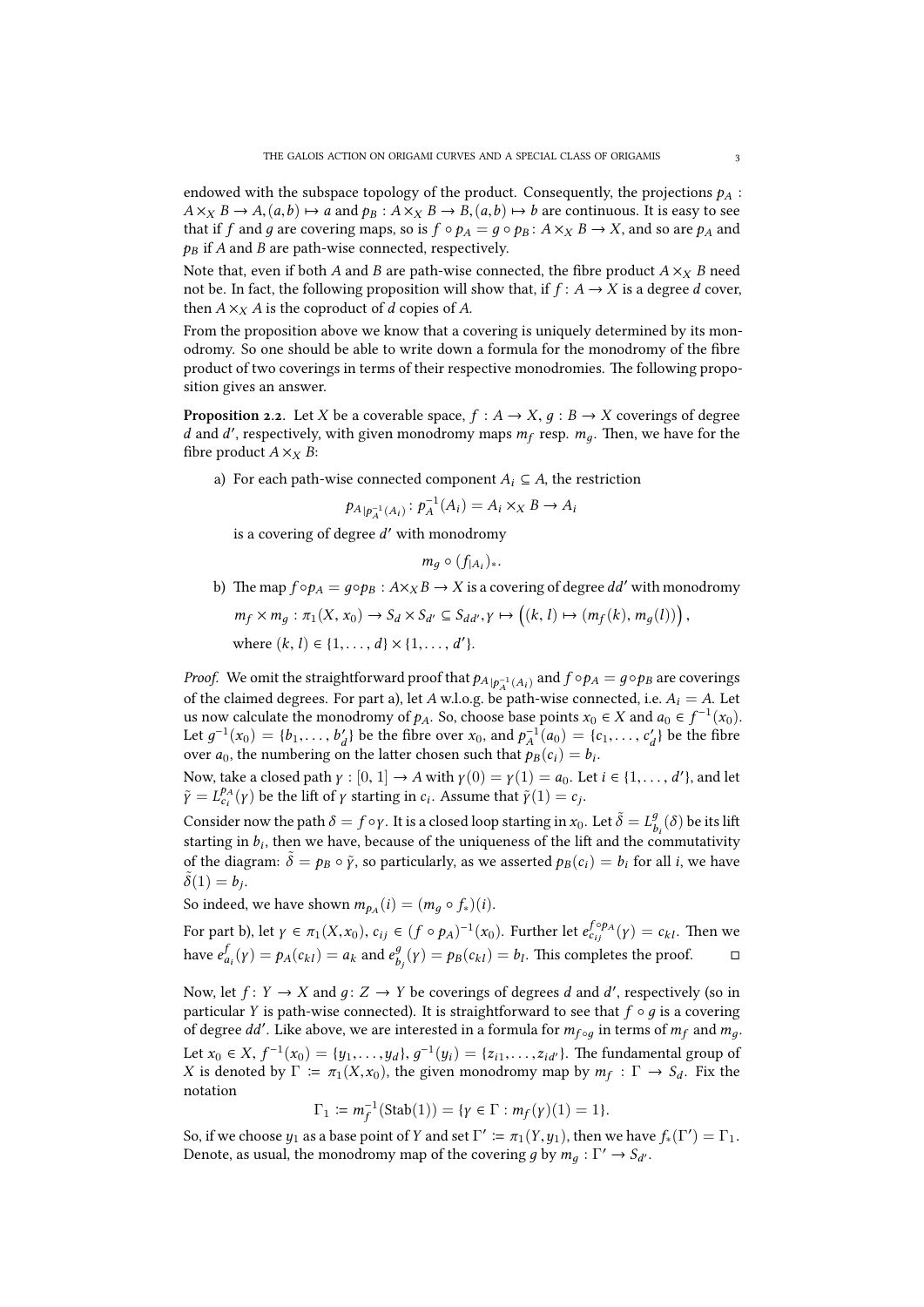FLORIAN NISBACH

<span id="page-3-0"></span>**Proposition 2.3.** In the situation described above, let  $\gamma_i$ ,  $i = 1, \ldots, d$ , be right coset representatives of  $\Gamma_1$  in  $\Gamma$ , with  $\gamma_1 = 1$ , such that  $e^{f}_{y_i}(\gamma_i) = y_1$ . So, we have  $\Gamma = \bigcup \Gamma_1 \cdot \gamma_i$ . Then, we have:

$$
m_{f \circ g}(\gamma)(i, j) = (m_f(\gamma)(i), m_g(c_i(\gamma))(j))
$$

Here, we denote  $c_i(y) := (f_*)^{-1}(\gamma_k \gamma_j \gamma_i^{-1}), k := m_f(y)(i)$ 

*Proof.* Let  $\gamma \in \pi_1(X, x_0)$ ,  $\alpha \coloneqq L_{z_{ij}}^{f \circ g}(\gamma)$ , and further let  $\alpha(1) = e_{z_{ij}}^{f \circ g}(\gamma) =: z_{i'j'}$ . We have to determine  $(i', j')$ .

The path  $β \coloneqq L_{y_i}^f(\gamma) = g \circ α$  has endpoint  $β(1) = y_{m_f(\gamma)(i)}$ . In particular, we have  $i' = m_f(\gamma)(i).$ 

Now, let us determine *j'*. So let  $\beta_{\nu} \coloneqq L_{y_{\nu}}^f(\gamma_{\nu})$  be liftings (for  $\nu = 1,\ldots,d$ ). Remember that by our choice of the numbering of the  $\gamma_\nu$ , we have  $\beta_\nu(1)=e^f_{y_\nu}(\gamma_\nu)=y_1.$  Using the notation  $k \coloneqq m_f(\gamma)(i)$ , we can write  $\beta = \beta_k^{-1} \tilde{\beta} \beta_i$  with unique  $\tilde{\beta} \in \pi_1(Y, y_1)$ . Indeed, we  $h$ ave:  $\tilde{\beta} = \beta_k \beta \beta_i^{-1} = L_{y_1}^f(\gamma_k \gamma \gamma_i^{-1}).$ 

W.l.o.g. we have that the lifting  $\alpha_{ij} \coloneqq L_{z_{ij}}^g(\beta_i)$  has endpoint  $z_{1j}$ , as we have chosen  $\gamma_1=1$ , and for  $i \neq 1$  we can renumber the  $z_{ij}, j = 1, \ldots, d'$ .

Denote  $\tilde{\alpha} := L_{z_{1j}}^g(\tilde{\beta})$  and  $l := m_g(\tilde{\beta}(j))$ , then we have  $\alpha = \alpha_{kl}^{-1} \tilde{\alpha} \alpha_{ij}$ , and because of  $\tilde{\alpha}(1) = z_{1\, m_g(\tilde{\beta}(j))}$  we get:

$$
z_{i'j'} = e_{z_{ij}}^{f \circ g}(\gamma) = \alpha(1) = \left(\alpha_{kl}^{-1} \tilde{\alpha} \alpha_{ij}\right)(1) = z_{kl}
$$
  
So finally,  $j' = l = m_g(\tilde{\beta})(j) = m_g(\beta_k \beta \beta_i^{-1})(j) = m_g(c_i(\gamma))(j).$ 

Before we move on, let us state a lemma on normal coverings, which will become handy later on and which the author has learned from Stefan Kühnlein.

<span id="page-3-1"></span>**Lemma 2.4.** Let  $f: X \to Y, f': X' \to Y$  be coverings and  $g: Y \to Z$  be a normal (so in particular connected) covering, and let *Z* be a Hausdorff space. If  $g \circ f \cong g \circ f'$ , i.e. there is a homeomorphism  $\varphi : X \to X'$  with  $g \circ f = g \circ f' \circ \varphi$ , then there is a deck transformation  $\psi \in \mathrm{Deck}(g)$  such that  $\psi \circ f = f' \circ \varphi$ .



*Proof.* Choose *z* ∈ *Z*, *y* ∈  $g^{-1}(z)$ ,  $x$  ∈  $f^{-1}(y)$ . If we denote  $x' := \varphi(x), y' := f'(x')$ , then by hypothesis  $y' \in g^{-1}(z)$ . So by normality of *g*, there is a deck transformation  $\psi \in \text{Deck}(g)$  such that  $\psi(y) = y'$  (which is even unique). Of course,  $\psi \circ f(x) = f' \circ \varphi(x)$ , and we claim now that we have  $\psi \circ f = f' \circ \varphi$  globally.

Consider the set  $A := \{a \in X \mid \psi \circ f(a) = f' \circ \varphi(a)\}\)$ . Clearly  $A \neq \emptyset$  because  $x \in A$ . Also, it is closed in *X* because all the spaces are Hausdorff. We want to show now that *A* is also open. Because *X* is connected, this implies  $A = X$  and finishes the proof.

So let *a* ∈ *A*, and let  $g(f(a)) \in U \subseteq Z$  be an admissible neighbourhood for both  $g \circ f$ and  $g \circ f'$  (and so particularly for *g*). Furthermore let  $V \subseteq g^{-1}(U)$  be the connected component containing  $f(a)$ , and  $W \subseteq f^{-1}(V)$  the one containing *a*. Denote  $V' := \psi(V)$ , and by *W*<sup>*'*</sup> denote the connected component of  $f'^{-1}(V')$  containing  $\varphi(a)$ . As it is not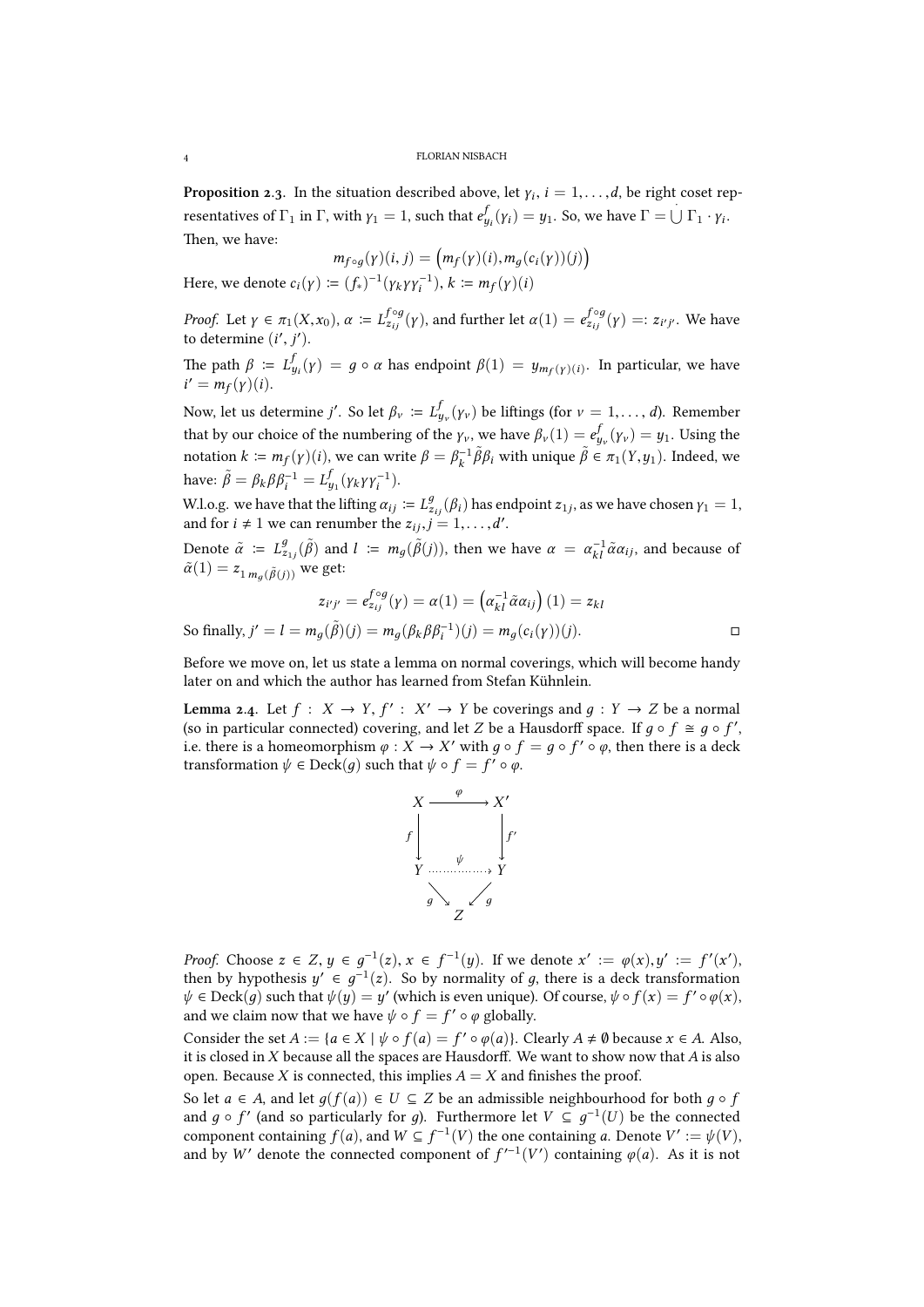clear by hypothesis that  $W' = W'' := \varphi(W)$ , set  $\tilde{W}' := W' \cap W''$ , which is still an open neighbourhood of  $\varphi(a)$ , and adjust the other neighbourhoods in the following way:

$$
\tilde{W} := \varphi^{-1}(\tilde{W}') \subseteq W, \ \tilde{V} := f(\tilde{W}), \ \tilde{V}' := f'(\tilde{W}').
$$

Note that we still have  $a \in \tilde{W}$ , that all these sets are still open, that  $\tilde{U} := g(\tilde{V}) = g(\tilde{V}') ,$ and that the latter is still an admissible neighbourhood for  $g ∘ f$  and  $g ∘ f'$ . By construction, by restricting all the maps to these neighbourhoods we get a commutative pentagon of homeomorphisms, so in particular  $(\psi \circ f)_{|\tilde{W}} = (f' \circ \varphi)_{|\tilde{W}}$ , which finishes the proof.  $\Box$ 

## 3. DESSINS D'ENFANTS AND BELYI'S THEOREM

<span id="page-4-0"></span>Let us now establish the basic theory of *dessins d'enfants*. First, we give their definition and explain Grothendieck's equivalence to *Belyi pairs*, which we can, by GAGA, either see algebraically or analytically. Then, we state Belyi's famous theorem to establish the action of Gal( $\overline{Q}/Q$ ) on dessins and introduce the notions of fields of moduli and fields of definitions of the appearing objects.

We will mainly use the language of schemes in the context of algebraic curves, which seems to be the natural viewpoint here in the eyes of the author. Our notation will stay within bounds of the ones in the beautiful works [Wolo1], [Sch94] and [Köco4], in which the curious reader will find many of the details omitted here.

#### .. **Dessins and Belyi morphisms.**

- **Definition ..** a) A *dessin d'enfant* (or *Gro[thendie](#page-38-0)ck [dessin](#page-37-3)*, or *c[hildren'](#page-37-4)s drawing*) of degree *d* is a tuple (*B*,*W* ,*G*,*S*), consisting of:
	- A compact oriented connected real 2-dimensional (topological) manifold *S*,
	- two finite disjoint subsets *B*,*W* ⊂ *S* (called the *black* and *white vertices*),
	- an embedded graph *G* ⊂ *S* with vertex set  $V(G) = B \cup W$  which is bipartite with respect to that partition of  $V(G)$ , such that  $S \setminus G$  is homeomorphic to a finite disjoint union of open discs (called the *cells* of the dessin, and such that  $|\pi_0(G \setminus (B \cup W))| = d$ .
	- b) An isomorphism between two dessins  $D := (B, W, G, S)$  and  $D' := (B', W', G', S')$ is an orientation preserving homeomorphism  $f : S \rightarrow S'$ , such that

$$
f(B) = B'
$$
,  $f(W) = W'$ , and  $f(G) = G'$ .

c) By Aut(*D*) we denote the group of automorphisms of *D*, i.e. the group of isomorphisms between *D* and itself.

So, from a naïve point of view, a dessin is given by drawing several black and white dots on a surface and connecting them in such a manner by edges that the cells which are bounded by these edges are simply connected. The starting point of the theory of dessins d'enfants is that there are astonishingly many ways of giving the data of a dessin up to isomorphism. In the following proposition, we will survey several of these equivalences.

**Proposition 3.2.** Giving a dessin in the above sense up to isomorphism is equivalent to giving each of the following data:

- a) A finite topological covering  $\beta: X^* \to \mathbb{P}^1_{\mathbb{C}} \setminus \{0, 1, \infty\}$  of degree *d* up to equivalence of coverings.
- <span id="page-4-1"></span>b) A conjugacy class of a subgroup  $G \leq \pi_1(\mathbb{P}^1_{\mathbb{C}} \setminus \{0, 1, \infty\})$  of index *d*.
- c) A pair of permutations  $(p_x, p_y) \in S_d^2$ , such that  $\langle p_x, p_y \rangle \le S_d$  is a transitive subgroup, up to simultaneous conjugation in *S<sup>d</sup>* .
- d) A non-constant holomorphic map  $\hat{\beta}: X \to \mathbb{P}_{\mathbb{C}}^1$  of degree *d*, where *X* is a compact Riemann surface and  $\beta$  is ramified at most over the set {0, 1,  $\infty$ }, up to fibre preserving biholomorphic maps.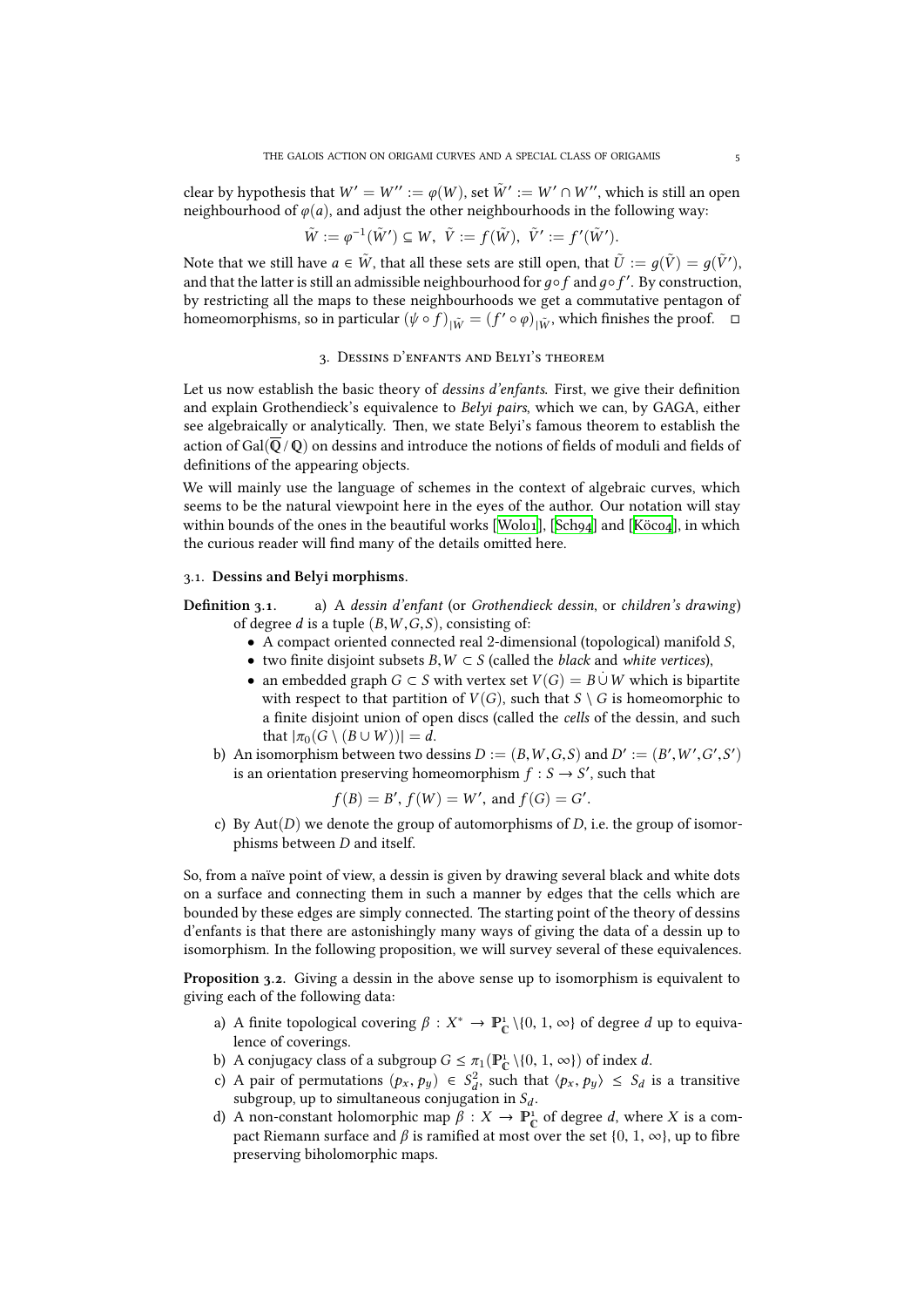e) A non-constant morphism  $\beta : X \to \mathbb{P}_{\mathbb{C}}^1$  of degree *d*, where *X* is a nonsingular connected projective curve over  $\mathbb C$  and  $\beta$  is ramified at most over the set  $\{0, 1, \infty\}$ , up to fibre preserving C-scheme isomorphisms. Such a morphism is called a *Belyi morphism*.

*Sketch of a proof.* The crucial point is the equivalence between an isomorphism class of dessins in the sense of the definition, and a conjugacy class of a pair of permutations as in c). It is shown by C. Voisin and J. Malgoire in [VM77], and, in a slight variation, by G. Jones and D. Singerman in [JS $78,$  § 3].

The equivalence of a), b) and c) is a simple consequence of Proposition 2.1, as the fundamental group of  $\mathbb{P}^1_{\mathbb{C}} \setminus \{0, 1, \infty\}$  is free in two generators *x* and *y* and the two permutations  $p_x$  and  $p_y$  describe their images under the monod[romy m](#page-37-5)ap.

The equivalence between a) [and](#page-37-6)  $d$ ) is well-known in the theory of Riemann surfaces: The complex structure on  $\mathbb{P}^1_{\mathbb{C}}$  is unique, and every topological covering give[s ri](#page-1-1)se to a unique holomorphic covering (compactness coming from metric completion).

Finally, the equivalence between d) and e) follows from the well-known GAGA principle  $\Box$  first stated in [Ser56].  $\Box$ 

Let us illustrate these equivalences a little more: First, note that reconstructing a dessin in the sense of Definition 3.1 from d) can be understood in the following explicit way: As *S*, we take [of cou](#page-37-7)rse the Riemann surface *X*, as *B* and *W* we take the preimages of 0 and 1, respectively, and for the edges of *G* we take the preimages of the open interval  $(0,1)$  ⊂  $\mathbb{P}_{\mathbb{C}}^1$ . Then, *S* \ *G* is the preimage of the set  $\mathbb{P}_{\mathbb{C}}^1$  \[0, 1], which is open and simply connected. So the connected components of  $S \setminus G$  are open and simply connected proper subsets of a compact surface and thus homeomorphic to an open disc.

Second, this indicates how to get from a dessin to the monodromy of the corresponding covering: As generators of  $\pi_1(\mathbb{P}^1_\mathbb{C} \setminus \{0, 1, \infty\})$ , we fix simple closed curves around 0 and 1 with winding number 1 (say, starting in  $\frac{1}{2}$ ), and call them *x* and *y*, respecively. Choose a numbering of the edges of the dessin. Then,  $p_x$  consists of the cycles given by listing the edges going out of each black vertex in counter-clockwise direction, and we get  $p_y$  in the same manner from the white vertices.

Before we continue, we will state an easy consequence of Proposition 3.2:

**Corollary 3.3.** For any  $d \in \mathbb{N}$ , there are only finitely many dessins d'enfants of degree *d* up to equivalence.

<span id="page-5-0"></span>*Proof.* By Proposition 3.2, a dessin can be characterised by a pair of per[muta](#page-4-1)tions  $(p_x, p_y) \in$  $(S_d)^2$ . So,  $(d!)^2$  is an upper bound for the number of isomorphism classes of dessins of degree *d*. □

Next, we will establis[h th](#page-4-1)e notion of a weak isomorphism between dessins.

**Definition 3.4.** We call two Belyi morphisms  $\beta : X \to \mathbb{P}^1_{\mathbb{C}}$  and  $\beta' : X' \to \mathbb{P}^1_{\mathbb{C}}$  weakly *isomorphic* if there are biholomorphic  $\varphi : X \to X'$  and  $\check{\psi} : \mathbb{P}_{\mathbb{C}}^1 \to \mathbb{P}_{\mathbb{C}}^1$  such that the following square commutes:

$$
X \xrightarrow{\varphi} X'
$$
  
\n
$$
\beta \downarrow \qquad \qquad \beta'
$$
  
\n
$$
\mathbf{P}_{\mathbb{C}}^1 \xrightarrow{\psi} \mathbf{P}_{\mathbb{C}}^1
$$

Note that in the above definition, if  $\beta$  and  $\beta'$  are ramified exactly over {0, 1, ∞}, then  $\psi$ has to be a Möbius transformation fixing this set. This subgroup  $W \leq Aut(P_{\mathbb{C}}^{1})$  is clearly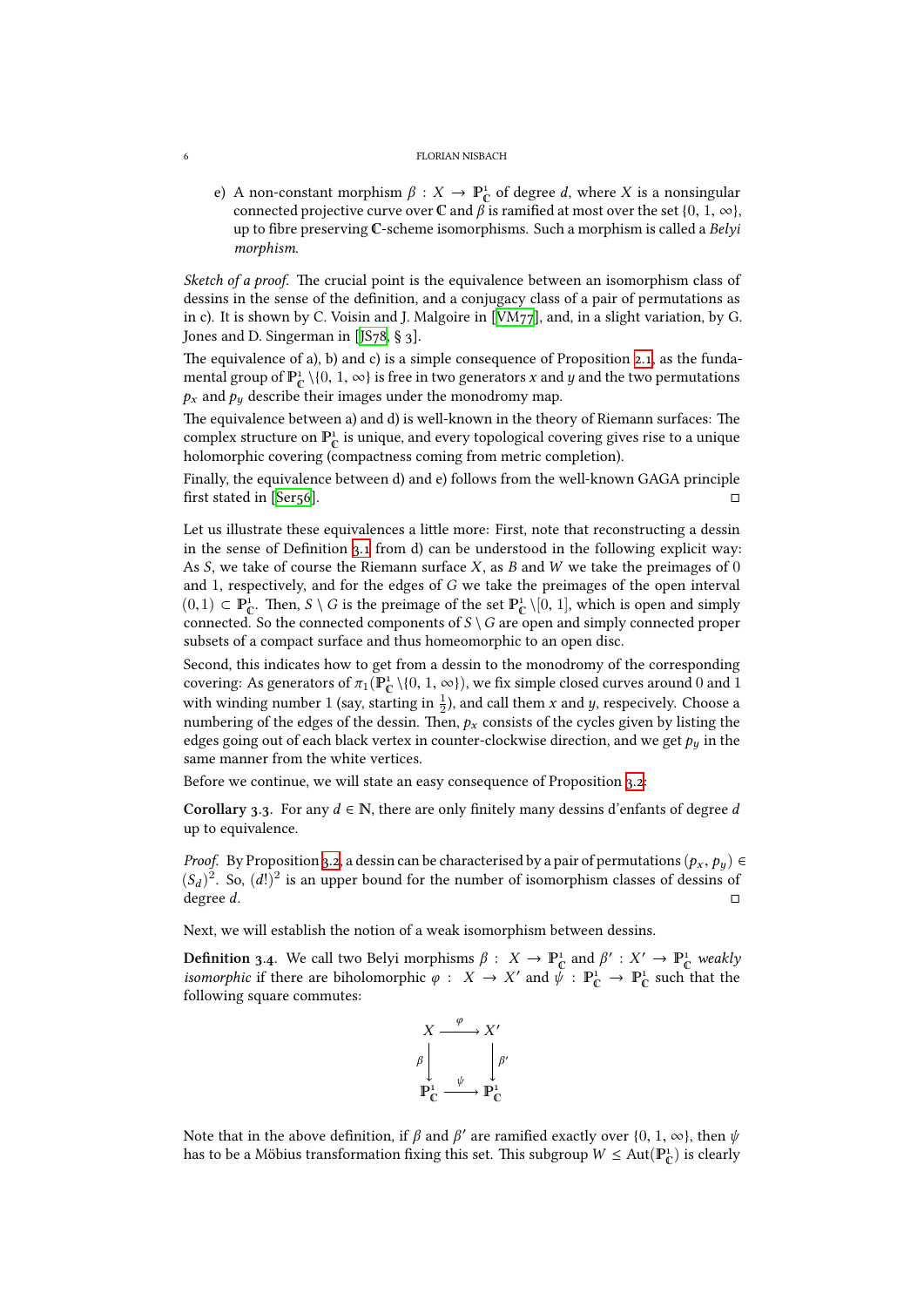isomorphic to  $S_3$  and generated by

$$
s: z \mapsto 1-z
$$
 and  $t: z \mapsto z^{-1}$ .

In the case of two branch points,  $\psi$  can of course still be taken from that group. So for a dessin  $\beta$ , we get up to isomorphism all weakly isomorphic dessins by postcomposing with all elements of *W* . Let us reformulate this on a more abstract level:

- **Definition and Remark 3.5. <br> (a) The group**  $W$  **acts on the set of dessins from the left** by  $w \cdot \beta := w \circ \beta$ . The orbits under that action are precisely the weak isomorphism classes of dessins.
	- b) For a dessin  $\beta$  we call (by slight abuse of the above definition)  $W_{\beta} := \text{Stab}(\beta)$ , its stabiliser in *W* , the *group of nontrivial weak automorphisms*.
	- c) If a dessin  $\beta$  is given by a pair of permutation  $(p_x, p_y)$ , then its images under the action of *W* are described by the following table (where  $p_z := p_x^{-1} p_y^{-1}$ ):

|              |  | $(s \circ t)$                          | $(t \circ s) \cdot \beta$ | $(t \circ s \circ t)$ |
|--------------|--|----------------------------------------|---------------------------|-----------------------|
| $(p_x, p_y)$ |  | $(p_y, p_x)   (p_z, p_y)   (p_y, p_z)$ | $(p_z, p_x)$              |                       |

*Proof.* Part a) was already discussed above. Proving c) amounts to checking what *s* and *t* do, and then composing and using 2.3, for example. The calculation has been done in  $[Sij$ 06, p. 2.5].

Let us now explain the common notions of *pre-clean* and *clean* dessins and introduce a term for particularly un-clean ones:

**[Defin](#page-37-8)ition and Remark 3.6.** Let  $\beta$  be a dessin defined by a pair of permutations  $(p_x, p_y)$ .

- a) *β* is called *pre-clean* if  $p_y^2 = 1$ , i.e. if all white vertices are either of valence 1 or 2.
- b) *β* is called *clean* if all preimages of 1 are ramification points of order precisely 2, i.e. if all white vertices are of valence 2.
- c) If  $\beta$  :  $X \to \mathbb{P}_{\mathbb{C}}^1$  is a Belyi morphism of degree *d*, then if we define  $a(z) :=$  $4z(1 − z) ∈ \mathbb{Q}[z]$  we find that  $a ∘ β$  is a clean dessin of degree 2*d*.
- d) We will call *β filthy* if it is not weakly isomorphic to a pre-clean dessin, i.e. 1 <  $\{p_x^2, p_y^2, p_z^2\}.$

Another common class of dessins consists of the unicellular ones. We briefly discuss them here.

- **Definition and Remark 3.7.** a) A dessin d'enfant *D* is said to be *unicellular* if it consists of exactly one open cell.
	- b) If *D* is represented by a pair of permutations  $(p_x, p_y)$ , it is unicellular iff  $p_z =$  $p_x^{-1}p_y^{-1}$  consists of exactly one cycle.
	- c) If *D* is represented by a Belyi morphism  $\beta : X \to \mathbb{P}_{\mathbb{C}}^1$ , it is unicellular iff  $\beta$  has exactly one pole.
	- d) If *D* is a dessin in genus 0, it is unicellular iff its graph is a tree.

.. **Fields of definition, moduli fields and Belyi's theorem.** Let us recall the notions of fields of definition and moduli fields of schemes, varieties and morphisms. Following the threat in the beginning of this section and the presentation of this material in [Köco4], we will use the language of schemes.

<span id="page-6-0"></span>By Spec, denote the usual spectrum functor from commutative rings to affine schemes. Fix a field *K*. Remember that a *K*-scheme is a pair  $(S, p)$ , where *S* is a scheme and  $p: S \to \text{Spec}(K)$  a morphism.  $(S, p)$  is called *K*-variety if *S* is reduced and *p* is [a sepa](#page-37-4)rated morphism of finite type. A morphism between *K*-schemes is a scheme morphism forming a commutative triangle with the structure morphisms. Denote the such obtained categories by Sch/*K* and Var/*K*, respectively.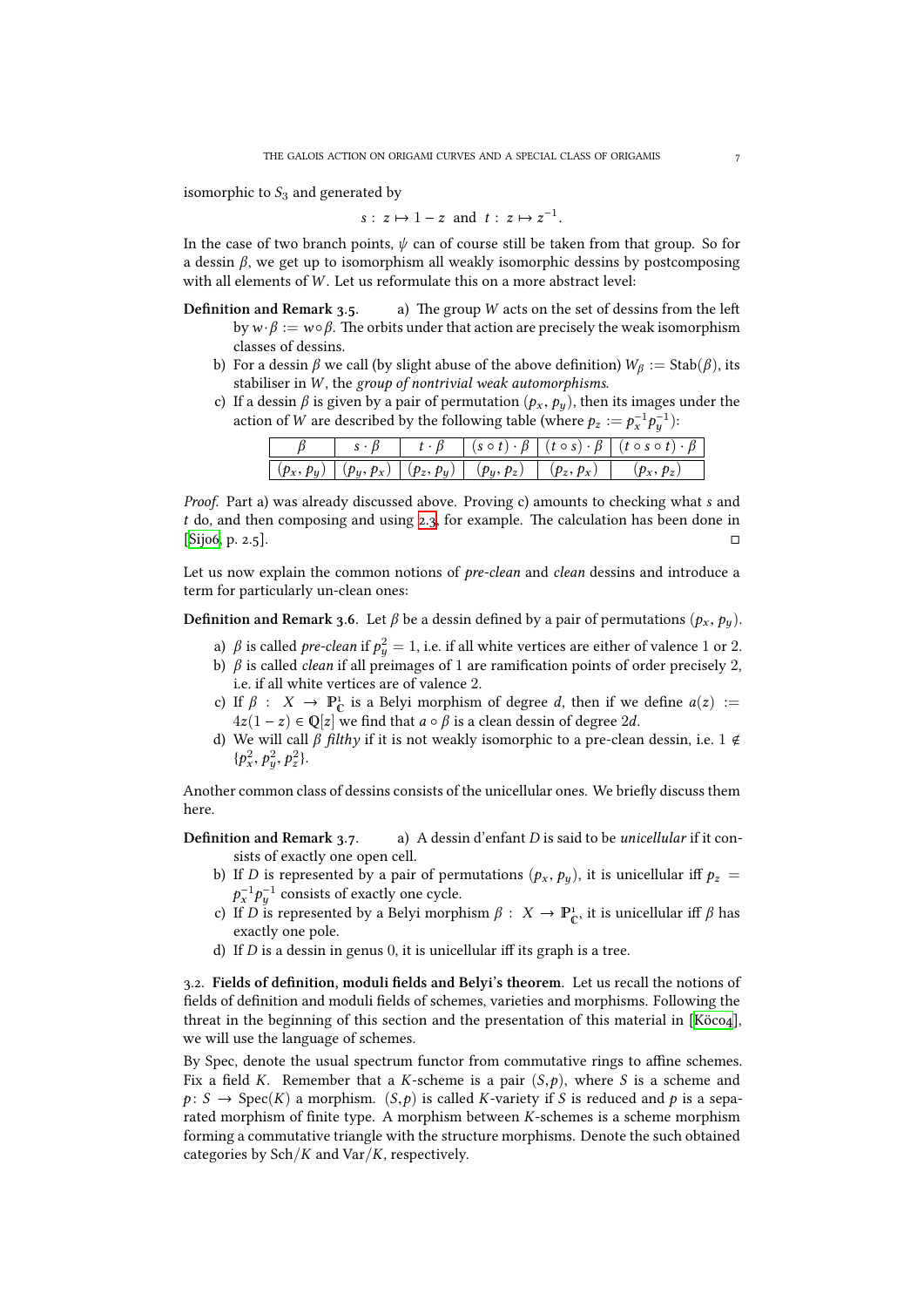#### 8 FLORIAN NISBACH

Keep in mind that  $p$  is part of the data of a *K*-scheme  $(S, p)$ , and that changing it gives a different *K*-scheme even though the abstract scheme *S* stays the same. This allows us to define an action of Aut(*K*) on Sch/*K*:

**Definition and Remark 3.8.** Let  $(S, p)$  be a *K*-scheme, and  $\sigma \in Aut(K)$ .

- a) Define  $(S, p)^{\sigma} := (S, \text{Spec}(\sigma) \circ p)$ .
- b) Mapping  $(S, p) \mapsto (S, p)^\sigma$  defines a right action of Aut $(K)$  on Sch/*K*. This restricts to an action on Var/*K*.

We are now able to define the terms field of definition and moduli field.

**Definition** 3.9. a) A subfield  $k \subseteq K$  is called a *field of definition* of a *K*-scheme (*K*variety)  $(S, p)$  if there is a *k*-scheme (*k*-variety)  $(S', p')$  such that there is a Cartesian diagram



where  $\iota : k \to K$  is the inclusion. Alternatively,  $(S, p)$  is said to be *defined over*  $k$ then.

b) For a *K*-scheme  $(S, p)$ , define the following subgroup  $U(S, p) \le Aut(K)$ :

$$
U(S,p) := \{ \sigma \in \text{Aut}(K) \mid (S,p)^{\sigma} \cong (S,p) \}
$$

The *moduli field* of  $(S, p)$  is then defined to be the fixed field under that group:

$$
M(S,p) := K^{U(S,p)}
$$

We will also need to understand the action of  $Aut(K)$  on morphisms. We will start the bad habit of omitting the structure morphisms here, which the reader should amend mentally.

**Definition 3.10.** Let  $\beta$  :  $S \rightarrow T$  be a *K*-morphism (i.e. a morphism of *K*-schemes) and  $\sigma \in \text{Aut}(K)$ .

- a) The scheme morphism  $\beta$  is of course also a morphism between the *K*-schemes  $S^{\sigma}$ and  $T^{\sigma}$ . We denote this *K*-morphism by  $\beta^{\sigma}$  :  $S^{\sigma} \rightarrow T^{\sigma}$ .
- b) Let  $\beta' : S' \to T'$  be another *K*-morphism. Then we write  $\beta \cong \beta'$  if there are *K*-isomorphisms  $\varphi : S \to S'$  and  $\psi : T \to T'$  such that  $\psi \circ \beta = \beta' \circ \varphi$ . Specifically, we have *β*  $\cong$  *β*<sup> $σ$ </sup> iff there are *K*-morphisms *φ*, *ψ* such that the following diagram (where we write down at least some structure morphisms) commutes:



Let us now define the field of definition and the moduli field of a morphism in the same manner as above. For an inclusion  $\iota: k \to K$  denote the corresponding base change functor by  $\cdot \times_{\text{Spec}(k)} \text{Spec}(K)$ .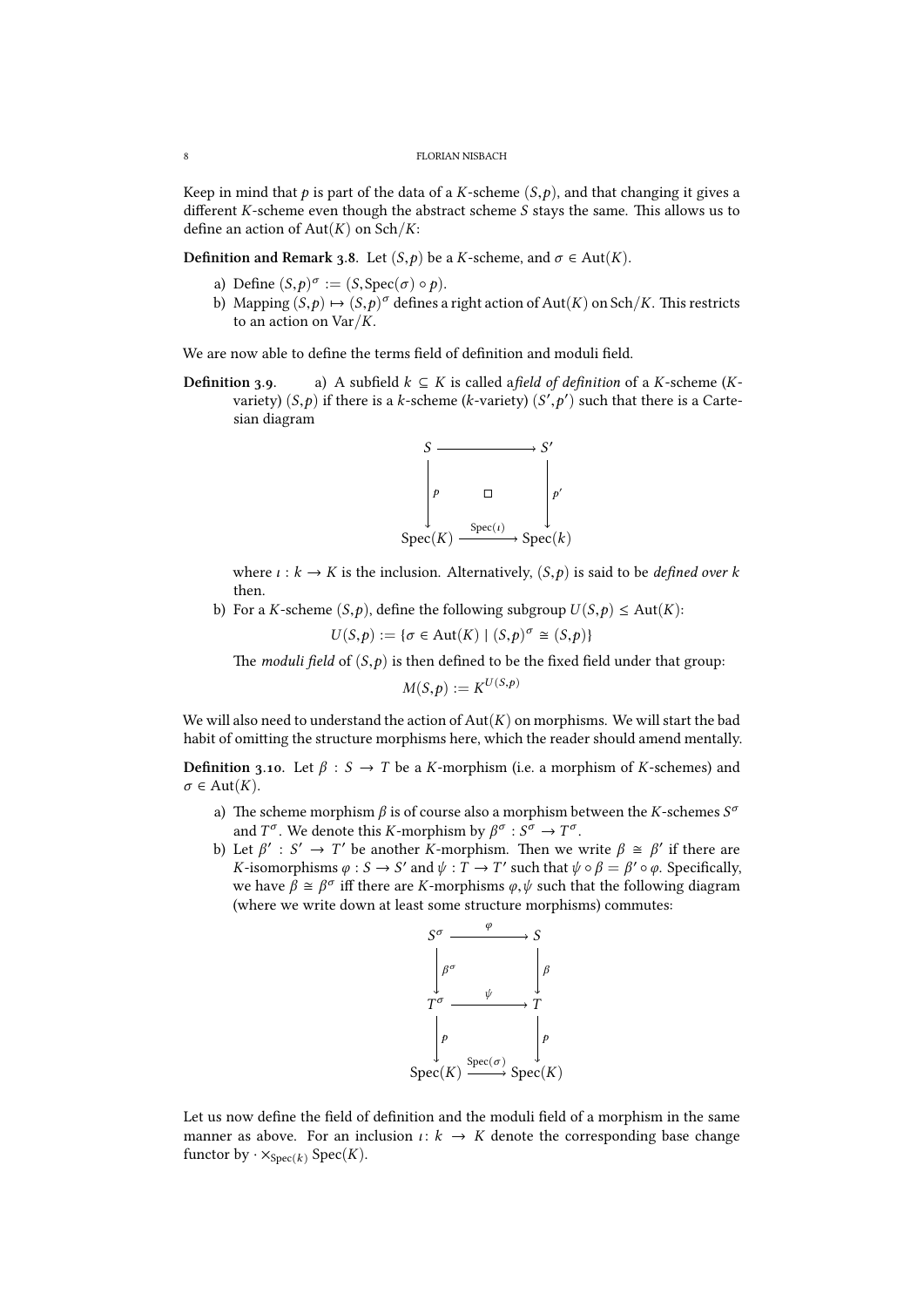- **Definition 3.11.** a) A morphism  $\beta$  :  $S \rightarrow T$  of *K*-schemes (or *K*-varieties, respectively) is said to be *defined over* a field  $k \subseteq K$  if there is a morphism  $\beta' : S' \to T'$ of *k*-schemes (*k*-varieties) such that  $\beta = \beta' \times_{Spec(k)} Spec(K)$ .
	- b) For a morphism *β* : *S* → *T* of *K*-schemes, define the following subgroup  $U(β)$  ≤  $Aut(K)$ :

$$
U(\beta) := \{ \sigma \in \text{Aut}(K) \mid \beta^{\sigma} \cong \beta \}
$$

The *moduli field* of  $\beta$  is then defined to be the fixed field under this group:

$$
M(\beta) := K^{U(\beta)}
$$

If, now,  $\beta: X \to \mathbb{P}^1_{\mathbb{C}}$  is a Belyi morphism, the above notation gives already a version for a moduli field of *β*. But this is not the one we usually want, so we formulate a different version here:

<span id="page-8-0"></span>**Definition 3.12.** Let  $\beta : X \to \mathbb{P}_{\mathbb{C}}^1$  be a Belyi morphism, and let  $U_{\beta} \leq \text{Aut}(\mathbb{C})$  be the  $s$ ubgroup of field automorphisms  $\sigma$  such that there exists a  $\mathbb C$ -isomorphism  $f_\sigma: X^\sigma \to X$ such that the following diagram commutes:



where  $\text{Proj}(\sigma)$  shall denote the scheme (not  $\mathbb{C}$ -scheme!) automorphism of  $\mathbb{P}^1_{\mathbb{C}} = \text{Proj}(\mathbb{C}[X_0, X_1])$ associated to the ring (not C-algebra!) automorphism of  $\mathbb{C}[X_0, X_1]$  which extends  $\sigma \in$ Aut( $\mathbb{C}$ ) by acting trivially on  $X_0$  and  $X_1$ .

Then, we call the fixed field  $M_\beta:=\mathbb{C}^{U_\beta}$  the *moduli field* of the dessin corresponding to  $\beta.$ 

The difference to Definition 3.11 b) is that there, we allow composing  $\text{Proj}(\sigma)$  with automorphisms of  $\mathbb{P}^1_{\mathbb{C}}$ , potentially making the subgroup of  $Aut(\mathbb{C})$  bigger and therefore the moduli field smaller. Let us make that precise, and add some more facts about all these fields, by citing [Wolo1, Proposition 6]:

**Proposition 3.13.** Let *K* be a field, and  $\beta$  : *S*  $\rightarrow$  *T* a morphism of *K*-schemes, or of K-varieties. Then:

- a) *M*(*S*) and *[M](#page-38-0)*(*β*) depend only on the *K*-isomorphism type of *S* resp. *β*.
- b) If furthermore *β* is a Belyi morphism, then the same goes for *M<sup>β</sup>* .
- c) Every field of definition of *S* (resp. *β*) contains *M*(*S*) (resp. *M*(*β*)).
- d) We have  $M(S) \subseteq M(\beta)$ .
- e) If  $\beta$  is a Belyi morphism, then we also have  $M(\beta) \subseteq M_\beta$ .
- f) In this case  $M_\beta$  (and therefore also  $M(S)$  and  $M(\beta)$ ) is a number field, i.e. a finite extension of  $Q$ .

*Proof.* Parts a) to e) are direct consequences of the above definitions, and for f) we note that surely if  $\sigma \in Aut(\mathbb{C})$  then  $\deg(\beta) = \deg(\beta^{\sigma})$ . So by Corollary 3.3, we have  $[Aut(\mathbb{C}) :$  $U_{\beta}$  =  $|\beta \cdot \text{Aut}(\mathbb{C})| < \infty$  and so  $[M_{\beta} : \mathbb{Q}] < \infty$ .

We can now state Belyi's famous theorem:

**eorem**  (V. G. Belyi)**.** Let *C* be a smooth projective complex cur[ve.](#page-5-0) *C* is definable over a number field if and only if it admits a Belyi morphism  $\beta: C \to \mathbb{P}_{\mathbb{C}}^1$ .

In our scope, the gap between Proposition 3.13 f) and the "if" part (traditionally called the "obvious" part) of the theorem can be elegantly filled by the following theorem that can be found in  $[HH<sub>03</sub>]$ :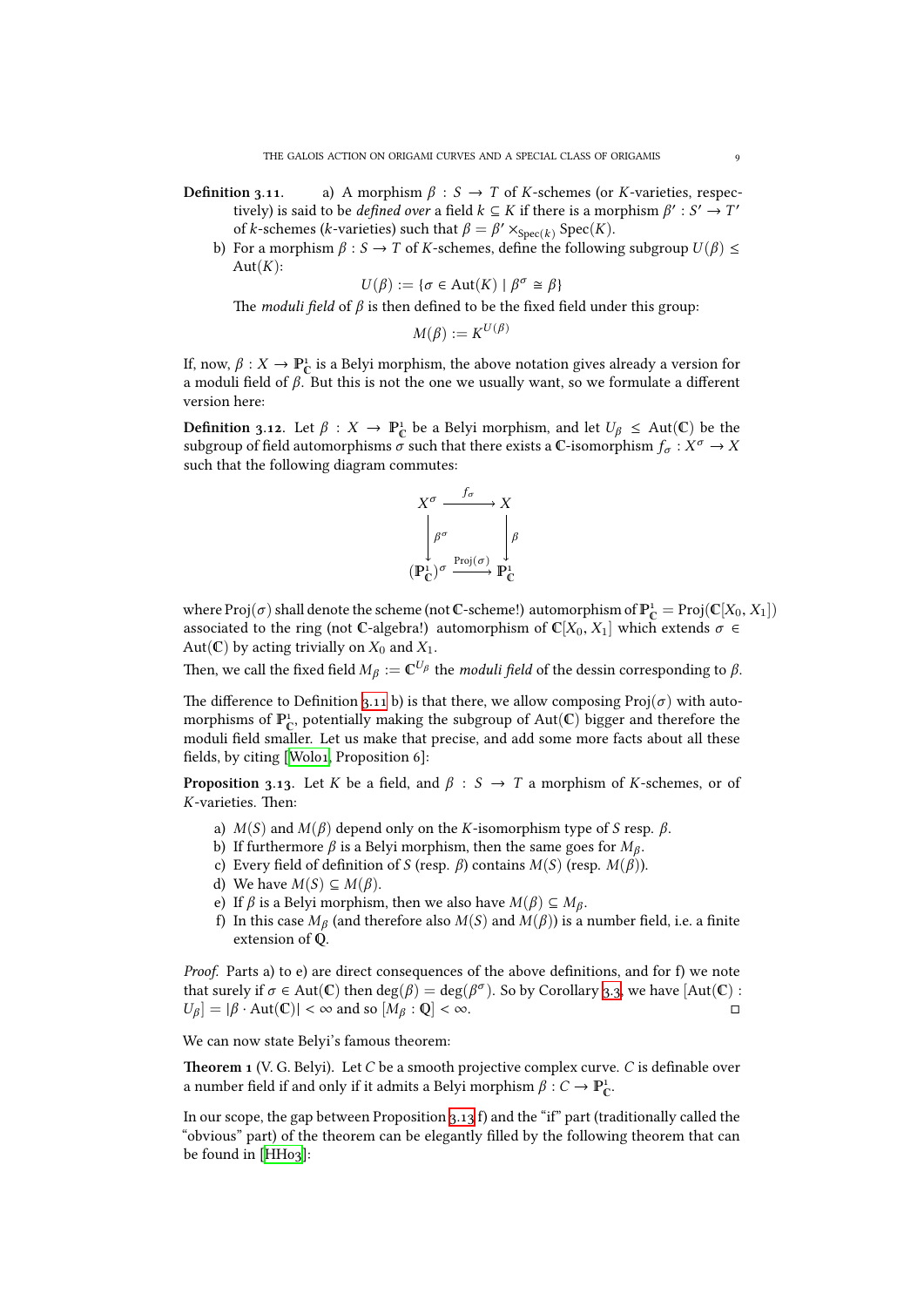**Theorem 2** (H. Hammer, F. Herrlich). Let  $K$  be a field, and  $X$  be a curve over  $K$ . Then  $X$ can be defined over a finite extension of *M*(*X*).

The "only if" (traditionally called "trivial") part of the theorem is a surprisingly explicit calculation of which several variations are known. The reader may refer to Section  $3.1$  of  $[GG12]$ .

3.3. The action of Gal( $\overline{Q}/Q$ ) on dessins. Given a Belyi morphism  $\beta: X \to \mathbb{P}^1_{\mathbb{C}}$  and an  $\sigma$  ∈ Aut(**C**), in fact  $\beta^{\sigma}$  :  $X^{\sigma}$  →  $\mathbb{P}_{C}^{1}$  is again a Belyi morphism, as the automorphism *σ* ∈ Aut(**C**), in fact  $\beta^{\sigma}$  :  $X^{\sigma}$  →  $\mathbb{P}_{C}^{1}$  is again a Belyi morphism, as the [numbe](#page-36-1)r of branch points is an intrinsic property of the underlying scheme morphism *β* that is not changed by changing the structure morphisms. So,  $Aut(\mathbb{C})$  acts on the set of Belyi morphisms, and so, due to Proposition 3.2, on the set of dessins d'enfants. By Belyi's theorem, this action factors through  $Gal(\mathbb{Q}/\mathbb{Q})$ . It turns out that this action is faithful. Let us state this well known result in the following

**Theorem 3.** For every  $q \in \mathbb{N}$ , the action of [Ga](#page-4-1)l( $\overline{Q}/Q$ ) on the set of dessins d'enfants of genus *q* is faithful. This still holds for every *q* if we restrict to the clean, unicellular dessins in genus *д*.

<span id="page-9-0"></span>In genus 1, this can be seen easily as the action defined above is compatible with the *j*-invariant, i.e. we have  $\sigma((j(E))) = j(E^{\sigma})$  for an elliptic curve *E*. It was noted by F. Armknecht in [Armo1] that this argument generalises to higher genera, by even restricting to hyperelliptic curves only.

The standard proof for genus 0 can be found in [Sch94], where it is attributed to H. W. Lenstra, Jr. The result there even stronger than the claim here, as it establishes the faithfulness of the a[ction ev](#page-36-2)en on trees.

The fact that the faithfulness does not break when restricting to unicellular and clean dessins can be proven easily by carefully going t[hrough](#page-37-3) the proof of the "trivial" part of Belyi's theorem-see [Nis11, Proof of Theorem G] for details.

### 4. ORIGAMIS AND THEIR TEICHMÜLLER CURVES

.. **Origamis as cov[erings.](#page-37-2)** Here, we will the exhibit the definition of an *Origami* first in the spirit of the previous section and then in the scope of translation surfaces. We will then present a short survey of the theory of translation surfaces and Teichmüller curves, and finally speak about arithmetic aspects of all these objects.

The term "Origami" was coined by P. Lochak—see [Loco5] and be aware that it is used in a slightly different meaning there.

The standard intuition for constructing an Origami of degree  $d \in \mathbb{N}$  is the following: Take *d* copies of the unit square  $[0, 1] \times [0, 1]$  and glue upper edges to lower edges and left to right edges, respecting the orientation, until there [are no f](#page-37-9)ree edges left, in a way that we do not end up with more than one connected component. In this way, we get a compact topological surface *X* together with a tiling into *d* squares (hence the other common name for Origamis: *square tiled surfaces*).

Such a tiling naturally defines a (ramified) covering  $p: X \to E$  of the unique Origami of degree 1, which we call *E*, i.e. a compact surface of genus 1, by sending each square of *X* to the unique square of *E*. *p* is ramified over one point, namely the image under glueing of the vertices of the square.

To be more exact, fix  $E\coloneqq\mathbb{C}\,/\,\mathbb{Z}^2$  (this defines a complex structure on  $E$ ), then  $p$  is ramified (at most) over  $0 + \mathbb{Z}^2$ . Denote this point by  $\infty$  for the rest of this work, and furthermore *E*<sup>∗</sup> := *E* \ {∞}, *X*<sup>∗</sup> := *X* \ *p*<sup>-1</sup>(*E*<sup>\*</sup>). Note that *p* : *X*<sup>\*</sup> → *E*<sup>\*</sup> is an unramified covering of degree *d*, and the fundamental group of *E* ∗ is free in two generators, so one should expect analogies to the world of dessins. Let us write down a proper definition: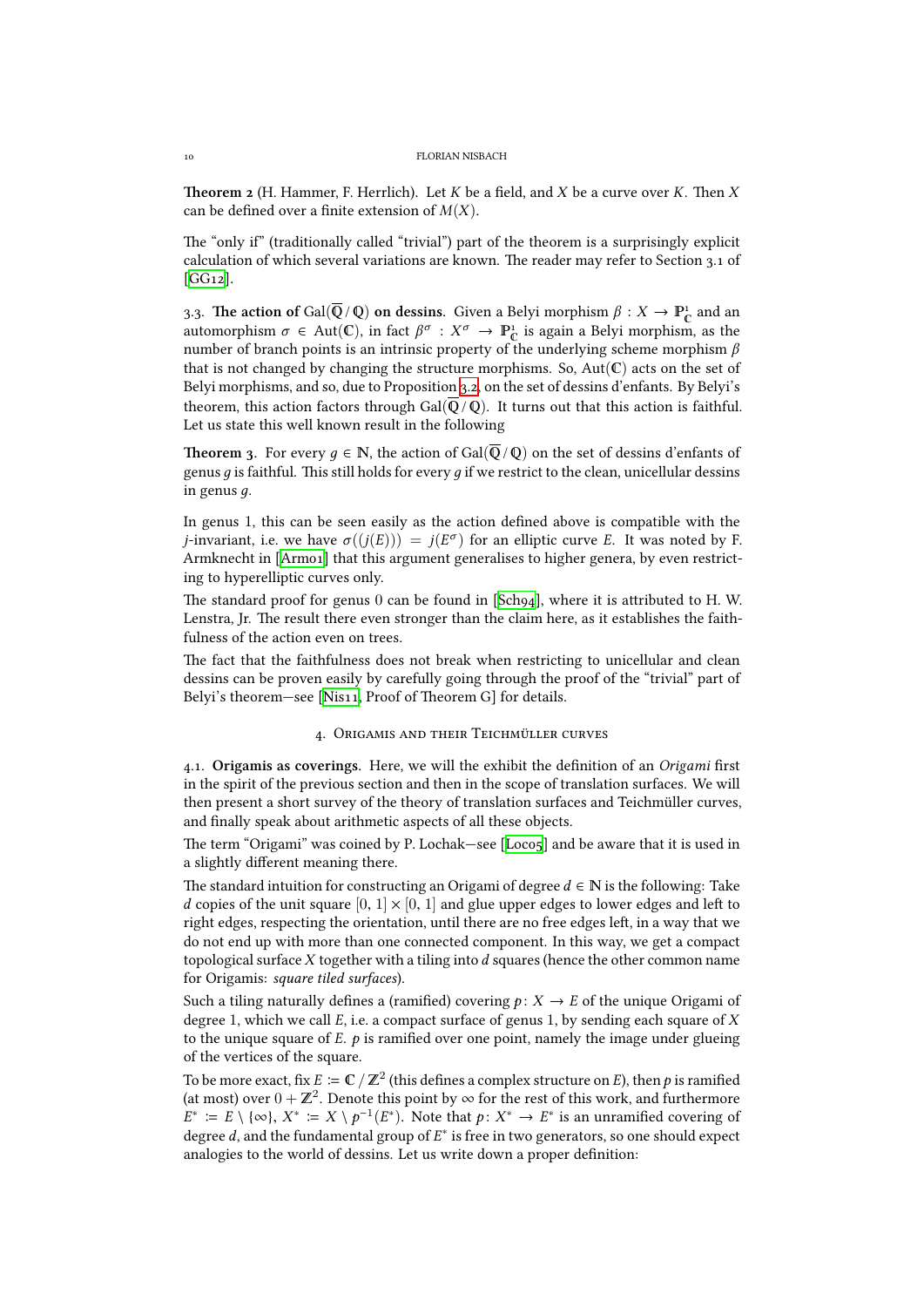- **Definition 4.1.** a) An *Origami O* of degree *d* is an unramified covering  $O := (p : X^* \rightarrow$  $E^*$ ) of degree *d*, where  $X^*$  is a (noncompact) topological surface.
	- b) If  $O' = (p' : X'^* \to E^*)$  is another Origami, then we say that *O* is *equivalent to*  $O'$  (which we denote by  $O \cong O'$ ), if the defining coverings are isomorphic, i.e. if there is a homeomorphism  $\varphi : X'^* \to X^*$  such that  $p' = p \circ \varphi$ .
	- c)  $O = (p: X^* \to E^*)$  is called *normal* if *p* is a normal covering.

Like in the case of dessins, this is not the only possible way to define an Origami. We list several others here:

**Proposition 4.2.** Giving an Origami in the above sense up to equivalence is equivalent to giving each of the following data:

- a) A conjugacy class of a subgroup  $G \leq \pi_1(E^*) \cong F_2$  of index *d*.
- b) A pair of permutations  $(p_A, p_B) \in S_d^2$ , such that  $\langle p_A, p_B \rangle \le S_d$  is a transitive subgroup, up to simultaneous conjugation in  $S_d$ .
- c) A non-constant holomorphic map  $p : X \to E$  of degree *d*, where *X* is a compact Riemann surface and *p* is ramified at most over the set  $\{\infty\}$ , up to fibre preserving biholomorphic maps.
- d) A non-constant morphism  $p : X \to E$  of degree *d*, where *X* is a nonsingular connected projective curve over  $\mathbb C$  and  $p$  is ramified at most over the set { $\infty$ }, up to fibre preserving isomorphisms.

The proof is completely analogous to the one of Proposition 3.2. See [Kre10, Proposition 1.2 for details.

.. **Origamis and translation surfaces.** As we want to study Origamis as translation surfaces, let us briefly recall their theory.

**Definition 4.3.** Let *X* be a Riemann surface, and let  $\mathfrak X$  be its complex structure.

a) A *translation structure*  $\mu$  on X is an atlas compatible with  $\mathfrak X$  (as real analytic atlases, i.e. their union is an atlas of a real analytic surface), such that for any two charts  $f, q \in \mu$ , the transition map is locally a translation, i.e. a map

$$
\varphi_{f,g}: U \subseteq \mathbb{C} \to U' \subseteq \mathbb{C}, x \mapsto x + t_{f,g}
$$

for some  $t_{f,q} \in \mathbb{C}$ . We call the pair  $X_{\mu} := (X, \mu)$  a translation surface.

- b) A biholomorphic map  $f: X_\mu \to Y_\nu$  between translation surfaces is called a *translation*, or an *isomorphism of translation surfaces*, if it is locally (i.e. on the level of charts) a translation.  $X_\mu$  and  $Y_\nu$  are then called isomorphic (as translation surfaces). If in this case  $X = Y$ , we say that the translation structures  $\mu$  and  $\nu$  are *equivalent*.
- c) If  $\mu$  is a translation structure on X, and  $A \in SL_2(\mathbb{R})$ , then we define the translation structure

$$
A \cdot \mu \coloneqq \{ A \cdot f \mid f \in \mu \}
$$

where  $A$  shall act on  $\mathbb C$  by identifying it with  $\mathbb R^2$  as usual. Therefore, we get a left action of  $\operatorname{SL}_2(\mathbb{R})$  on the set of translation structures on  $X$ .

Keep in mind that a translation structure  $\mu$  on  $X$ , seen as a complex structure, is usually *not equivalent* to X!

Let us go on by defining affine diffeomorphisms and the notion of the Veech group of a translation surface:

**Definition and Remark 4.4.** Let  $X_\mu$ ,  $Y_\nu$  be translation surfaces.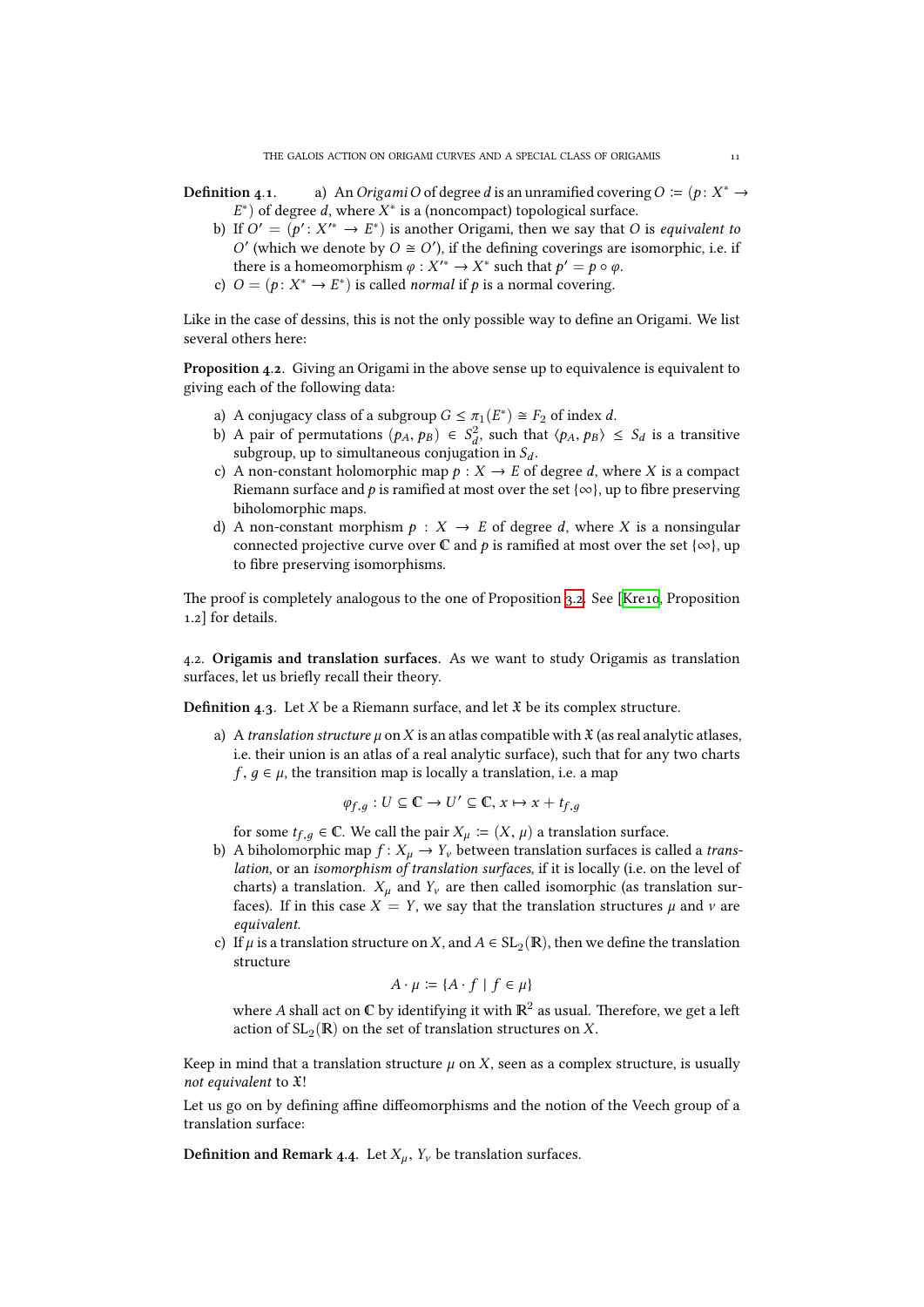a) An *affine diffeomorphism*  $f: X_\mu \to Y_\nu$  is an orientation preserving diffeomorphism such that locally (i.e. when going down into the charts) it is a map of the form

 $x \mapsto A \cdot x + t, A \in GL_2(\mathbb{R}), t \in \mathbb{C}.$ 

We call  $X_\mu$  and  $Y_\nu$  *affinely equivalent* if there is such an affine diffeomorphism.

- b) The matrix  $A =: A_f$  in a) actually is a global datum of  $f$ , i.e. it is the same for every chart. We write  $\text{der}(f) \coloneqq A_f$ .
- c) An affine diffeomorphism  $f$  is a translation iff  $A_f = I$ .
- d) If  $g: Y_v \to Z_{\xi}$  is another affine diffeomorphism, then  $\text{der}(g \circ f) = \text{der}(g) \cdot \text{der}(f)$ , i.e. der:  ${\rm Aff}^+(X_\mu)\rightarrow {\rm GL}_2(\mathbb{R}),$  is a group homomorphism.
- e) We denote the group of all affine orientation preserving diffeomorphisms from  $X_\mu$  to itself by Aff<sup>+</sup>( $X_\mu$ ).
- f) Trans( $X_\mu$ ) := ker(der) is called the *group of translations* of  $X_\mu$ .
- g)  $\Gamma(X_\mu) \coloneqq \text{im}(\text{der})$  is called the *Veech group* of  $X_\mu$ . Its image under the projection map  $GL_2(\mathbb{R}) \to {\rm PGL}_2(\mathbb{R})$  is called the *projective Veech group* of  $X_\mu$ . We denote it by  $\mathrm{P}\Gamma(X_\mu)$ .
- h) If  $A \in SL_2(\mathbb{R})$ , then we have  $A \in \Gamma(X_\mu) \Leftrightarrow X_\mu \cong X_{A \cdot \mu}$  as translation surfaces.

For a discussion of this, see [Scho5, Section 1.3].

Note that if (*X<sup>µ</sup>* ) has finite volume, every affine diffeomorphism has to preserve the volume, and as we require affine affine diffeomorphisms also to preserve the orientation, this  $yields \Gamma(X_{\mu}) \subseteq SL_2(\mathbb{R}).$ 

Our model genus  $1$  surface  $E = \mathbb{C} \, / \, \mathbb{Z}^2$  $E = \mathbb{C} \, / \, \mathbb{Z}^2$  $E = \mathbb{C} \, / \, \mathbb{Z}^2$  carries a natural translation structure  $\mu_0$ , as  $\mathbb{Z}^2$ acts on  $\mathbb C$  by translations. It is quite easy to see that the Veech group  $\Gamma(E_{\mu_0})$  is the modular group  $SL_2(\mathbb{Z})$ : Denote by  $\pi: \mathbb{C} \to E$  the projection, then every affine diffeomorphism on *E* lifts to a globally affine transformation on  $\mathbb C$  via  $\pi$ . On the other hand, a matrix *A* ∈ SL<sub>2</sub>( $\mathbb{R}$ ) induces an affine diffeomorphism on *E* if and only if it respects the lattice  $\mathbb{Z}^2$ , i.e. iff *A* ∈ SL<sub>2</sub>(**ℤ**). Analogously, for *B* ∈ SL<sub>2</sub>(**R**), the veech group of  $\mathbb{C}/(B \cdot \mathbb{Z}^2)$  (with a translation structure  $\mu_B$  obtainend in the same way as above) is  $B\,SL_2(\mathbb{Z})B^{-1}$ . Also, we have  $\Gamma(E_{B\cdot \mu_0}) = B \operatorname{SL}_2(\mathbb{Z}) B^{-1}.$ 

Let us fix our favourite generators for  $\mathrm{SL}_2(\mathbb{Z})$ :

$$
S:=\begin{pmatrix}0&-1\\1&0\end{pmatrix} \text{ and } T:=\begin{pmatrix}1&1\\0&1\end{pmatrix}.
$$

Given a translation surface  $X_\mu$  and a topological covering  $f: Y \to X$ , we obtain a translation structure  $f^*\mu$  on *Y* by precomposing small enough charts from  $\mu$  by  $f$ . The map  $p: Y_{f^*\mu} \to X_\mu$  is then usually called *translation covering*. In this way, let us define the Veech group of an Origami:

**Definition** 4.5. Let  $O = (p : X^* \to E^*)$  be an Origami. Then we call

$$
\Gamma(O) := \Gamma(X^*, p^*\mu_0)
$$

the *Veech group* of *O*.

Let us list some fundamental properties:

**Proposition 4.6.** If  $O = (p : X^* \to E^*)$  is an Origami, and  $\Gamma := \Gamma(O)$  its Veech group, then we have:

- a)  $\Gamma \subseteq SL_2(\mathbb{Z})$ .
- b)  $\Gamma(X^*, B \cdot p^* \mu_0) = B \Gamma B^{-1}$  for every  $B \in SL_2(\mathbb{R})$ .
- <span id="page-11-0"></span>c) The isomorphism classes of Origamis that are affinely equivalent to  $O$  are in bijection with the left cosets of  $\Gamma$  in  $\mathrm{SL}_2(\mathbb{Z}).$
- d)  $\left[\operatorname{SL}_2(\mathbb{Z}) : \Gamma\right] < \infty$ .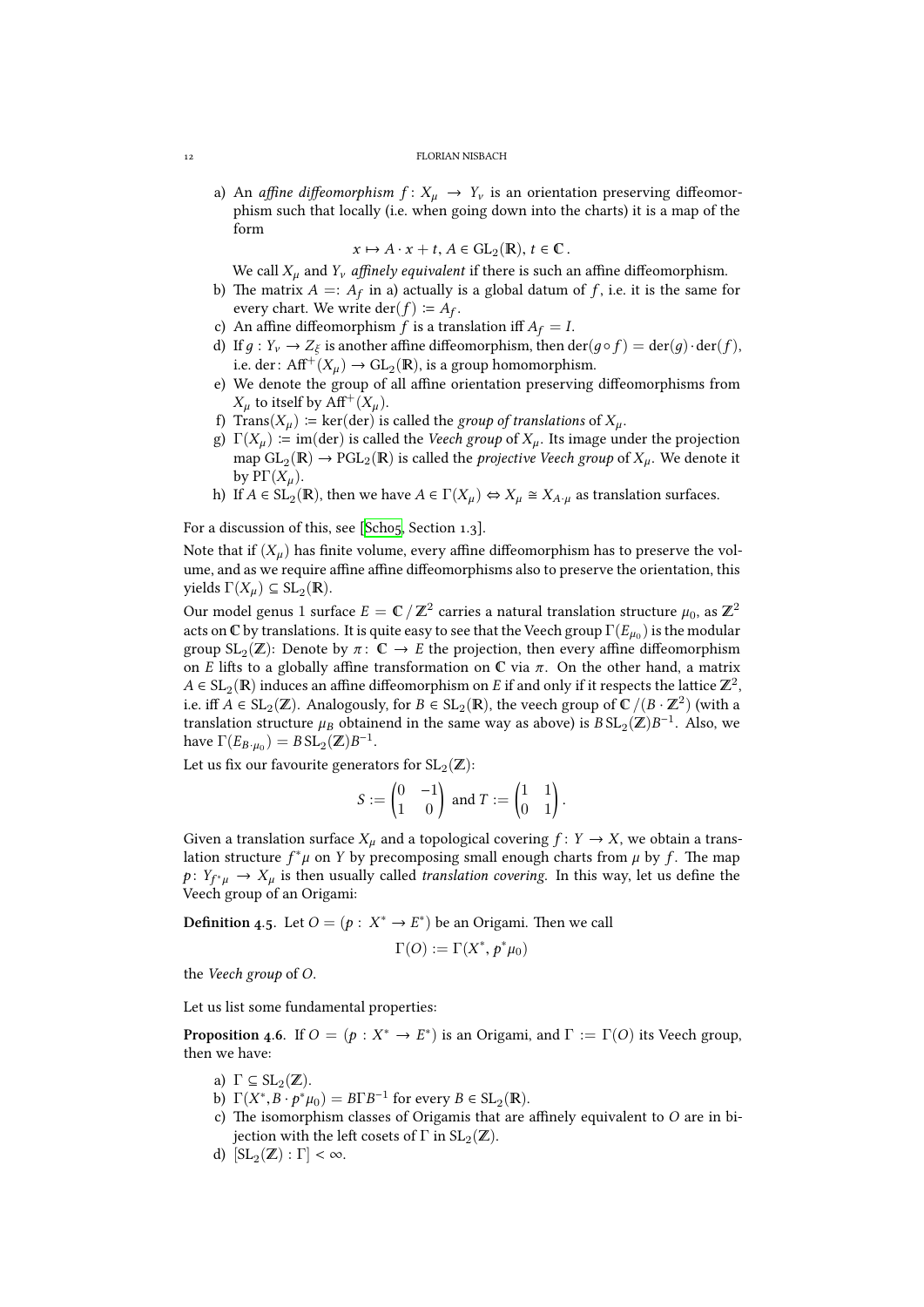Proofs can be found in  $[Sch_05]$ : a) and b) can be found in Section 1.3 there; c) is elementary if we use Schmithüsen's Proposition 3.3 which states that any affine diffeomorphism  $X^* \to X'^*$  descends to an affine diffeomorphism  $E^* \to E^*$ . Her Corollary 3.6 provides a proof for d). Though, part d) can be proven in a more elementary way, by noting that the  $SL_2(\mathbb{Z})$  action on Origa[mis](#page-37-10)  $O = (p: X^* \to E^*)$  preserves the volume of  $X^*$  and thus the degree of  $p$ . We can then conclude with the same argument as in Corollary  $3.3$ .

To calculate the Veech groups of the special Origamis appearing later in this work, we use a rather different characterisation of Veech groups of Origamis found by G. Weitze-Schmithüsen in [Scho5]. Remember  $\pi_1(E^*) \cong F_2$  and consider the group homomorphism  $\varphi$ : Aut $(\pi_1(E^*))$   $\to$  Out $(\pi_1(E^*))$   $\cong$  GL<sub>2</sub>(**Z**). Via the latter isomorphis[m, w](#page-5-0)e define  $Out^+(\pi_1(E^*)) := SL_2(\mathbb{Z})$  and  $Aut^+(\pi_1(E^*)) := \varphi^{-1}(Out^+(\pi_1(E^*)))$ . Their elements are called "orientation preserving" (outer) automorphisms.

**Theorem 4** (G. S[chmith](#page-37-10)üsen). Let  $O \coloneqq (p : X^* \to E^*)$  be an Origami. Then we have:

- a)  $\Gamma(O) = \varphi(\text{Stab}(p_* \pi_1(X^*))).$
- b) If  $f \in \text{Aut}^+(\pi_1(E^*)), \varphi(f) = A \in SL_2(\mathbb{Z})$ , and the monodromy of *O* is given by *m*<sup>*p*</sup>, then the monodromy of *A* · *O* is given by  $m_p \circ f$ .

The first part is Theorem 1 in said work, the second is the isomorphism  $\beta$  from Proposition  $3.5$  there.

.. **Moduli and Teimüller spaces of curves.** We begin by giving a somewhat rough definition of different versions of the (coarse) moduli space of compact Riemann surfaces. A very detailed reference on this subject is provided in [HM98].

**Definition 4.7.** a) Define the *coarse moduli space of Riemann surfaces of genus q with n distinguished marked points* as

$$
M_{g,n} := \left\{ (X, p_1, \ldots, p_n) \mid X \text{ compact R. s. of genus } g, p_i \in X, p_i \neq p_j \text{ for } i \neq j \right\} /_{\sim}
$$

where  $(X, p_1, \ldots, p_n) \sim (Y, q_1, \ldots, q_n)$  if there is a biholomorphic map  $\varphi : X \to Y$ with  $\varphi(p_i) = q_i, i = 1, \ldots, n$ .

b) Define the *coarse moduli space of Riemann surfaces of genusд withn non-distinguished marked points* as

$$
M_{g,[n]} := \left\{ (X, p_1, \ldots, p_n) \mid X \text{ compact R. s. of genus } g, p_i \in X, p_i \neq p_j \text{ for } i \neq j \right\} /_{\sim}
$$

where  $(X, p_1, \ldots, p_n) \sim (Y, q_1, \ldots, q_n)$  if there is a biholomorphic function  $\varphi$ : *X*  $\rightarrow$  *Y* and a permutation  $\pi \in S_n$ , such that  $\varphi(p_i) = q_{\pi(i)}, i = 1, \ldots, n$ .

c) Finally, define the *coarse moduli space of Riemann surfaces of genus д* as

$$
M_g := M_{g,0} = M_{g,[0]}.
$$

In fact,  $M_{g,n}$  and  $M_{g,[n]}$ , which we defined just as sets, can be turned into complex quasiprojective varieties, or complex analytic spaces, of dimension 3*д* − 3 + *n* (whenever this expression is positive—we have dim( $M_{1,0}$ ) = 1, and dim( $M_{0,n}$ ) = 0 for  $n \leq 3$ ). There are natural projections

$$
M_{g,n} \to M_{g,[n]} \to M_g
$$

by forgetting the order of the marked points, and totally forgetting the marked points. All these versions also exist as schemes, which are all defined over  $\mathbb{Z}$ .

The usual analytical approach to understanding moduli spaces is Teichmüller theory. Let us recall the basic facts. We begin by giving the definition of Teichmüller spaces:

<span id="page-12-0"></span>Definition and Remark 4.8. Let *S* be a fixed compact Riemann surface of genus *q* with *n* marked points. (Let us write shortly that *S* is of type (*д*,*n*).)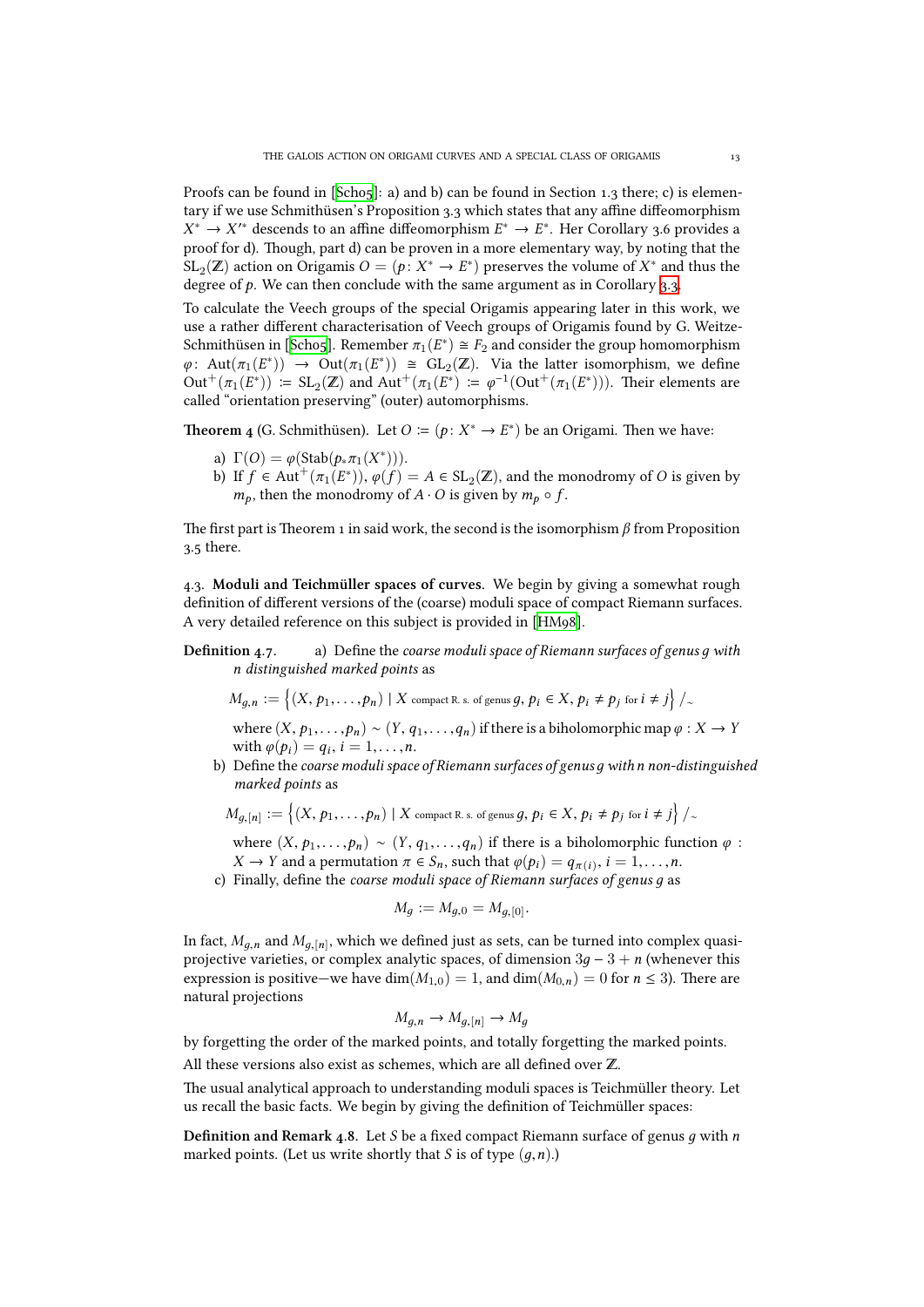- a) If *X* is another surface of this type, a *marking* on *X* is an orientation preserving diffeomorphism  $\varphi$ : *S*  $\rightarrow$  *X* which respects the marked points.
- b) We define the *Teichmüller space* of the surface *S* as

 $\mathcal{T}(S) := \{ (X, \varphi) \mid X \to \mathbb{R} \text{ s. of type } (g, n), \varphi \colon S \to X \text{ a marking } \}/\sim$ 

where  $(X, φ) ∼ (Y, ψ)$  if  $ψ ∘ φ<sup>-1</sup> : X → Y$  is homotopic to a biholomorphism respecting the marked points (where, of course, the homotopy shall fix the marked points).

c) If *S'* is another surface of type  $(g, n)$ , then any choice of a marking on  $\varphi : S \to S'$ yields a bijection  $\mathcal{T}(S') \to \mathcal{T}(S)$  by precomposing all markings with  $\varphi$ , which gives us the right to just write  $\mathcal{T}_{q,n}$ .

In the same manner as above, there exist also versions with non-ordered and without marked points, denoted by  $\mathcal{T}_{q,[n]}$  and  $\mathcal{T}_q$ , respectively. It turns out that  $\mathcal{T}_{q,n}$  is a complex manifold of dimension  $3g - 3 + n$  whenever this expression is positive. Actually, it is isomorphic to a unit ball of that dimension. The group of orientation preserving diffeomorphisms of *S*, denoted by Diffeo<sup>+</sup>(*S*), acts on  $\mathcal{T}(S)$  from the left by composition with the marking. It is clear that this action factors over the *mapping class group*  $\Sigma(S) := \pi_0(\text{Diffeo}^+(S))$  and that its orbits are precisely the isomorphism types of Riemann surfaces of type (*д*,*n*), so that we have

$$
\mathcal{T}(S)/\Sigma(S) \cong M_{g,n}.
$$

It is also true but far less obvious that  $\Sigma(S)$  acts properly discontinous and with finite stabilisers, and that the above equation holds in the category of complex spaces.

Analogous statements hold for surfaces with *n* non-ordered marked points. Note that compact surfaces of genus *д* with finitely many points removed can be compactified uniquely and is thus naturally an element of  $M_{g,[n]}.$ 

4.4. Teichmüller discs and Teichmüller curves. Let *X* be a compact Riemann surface of genus  $g$  with  $n$  punctures, endowed with a translation structure. For  $B \in \mathrm{SL}_2(\mathbb{R})$ , denote by*X<sup>B</sup>* the Riemann surface that we get by endowing*X* with the complex structure induced by *B*  $\cdot$  *µ*. Then the identity map id: *X* = *X<sub>I</sub>*  $\rightarrow$  *X<sub>B</sub>* is a marking in the sense of Definition and Remark 4.8 a). Note that this map is in general *not* holomorphic! So we get a map

$$
\theta\colon SL_2(\mathbb{R}) \to \mathcal{T}_{g,[n]}, B \mapsto \left[ (X_B, id : X_I \to X_B) \right].
$$

Since for  $B \in SL_2(\mathbb{R})$  we have that  $z \mapsto B \cdot z$  is biholomorphic iff  $B \in SO(2)$  it is easy to see that  $\theta$  factor[s thr](#page-12-0)ough SO(2)\ SL<sub>2</sub>( $\mathbb{R}$ )  $\cong$  H. (Fix the latter bijection as  $m:$  SO(2)\ SL<sub>2</sub>( $\mathbb{R}$ )  $\to$ **H**,  $[A]$   $\mapsto$  −*A*<sup>-1</sup>(*i*). The reason for this choice become clear in a bit.) The factor map

$$
\overline{\theta}:\mathbb{H}\to \mathcal{T}_{g,[n]}
$$

is injective. It is in fact biholomorphic, and furthermore an isometry with respect to the standard hyperbolic metric on **H** and the Teichmüller metric on  $\mathcal{T}_{q,[n]}$  as defined, for example, in [Hubo6, p. 6.4]. See [Nag88, 2.6.5 and 2.6.6] for details. This leads to the following

**Definition 4.9.** Let  $X_\mu := (X, \mu)$  be a translation surface of type  $(g, [n])$ . Then, the isometric image

$$
\Delta_{X_\mu} \coloneqq \theta(\mathbb{H}) \subseteq \mathcal{T}_{g,[n]}
$$

is called the *Teichmüller disc* associated with  $X_\mu$ .

The image of a Teichmüller disc  $\Delta_{X_i}$  under the projection map into moduli space is, in general, not be an algebraic subvariety. If the Veech group of the translation surface *X<sup>µ</sup>* is a lattice in SL<sub>2</sub>( $\mathbb{R}$ ), i.e. if vol $(\mathbb{H}/\Gamma(X_\mu)) < \infty$ , then in fact the image of  $\Delta_{X_\mu}$  in the moduli space is an algebraic curve, as stated in the following theorem. It is usually attributed to John Smillie, but cited from [McMo3].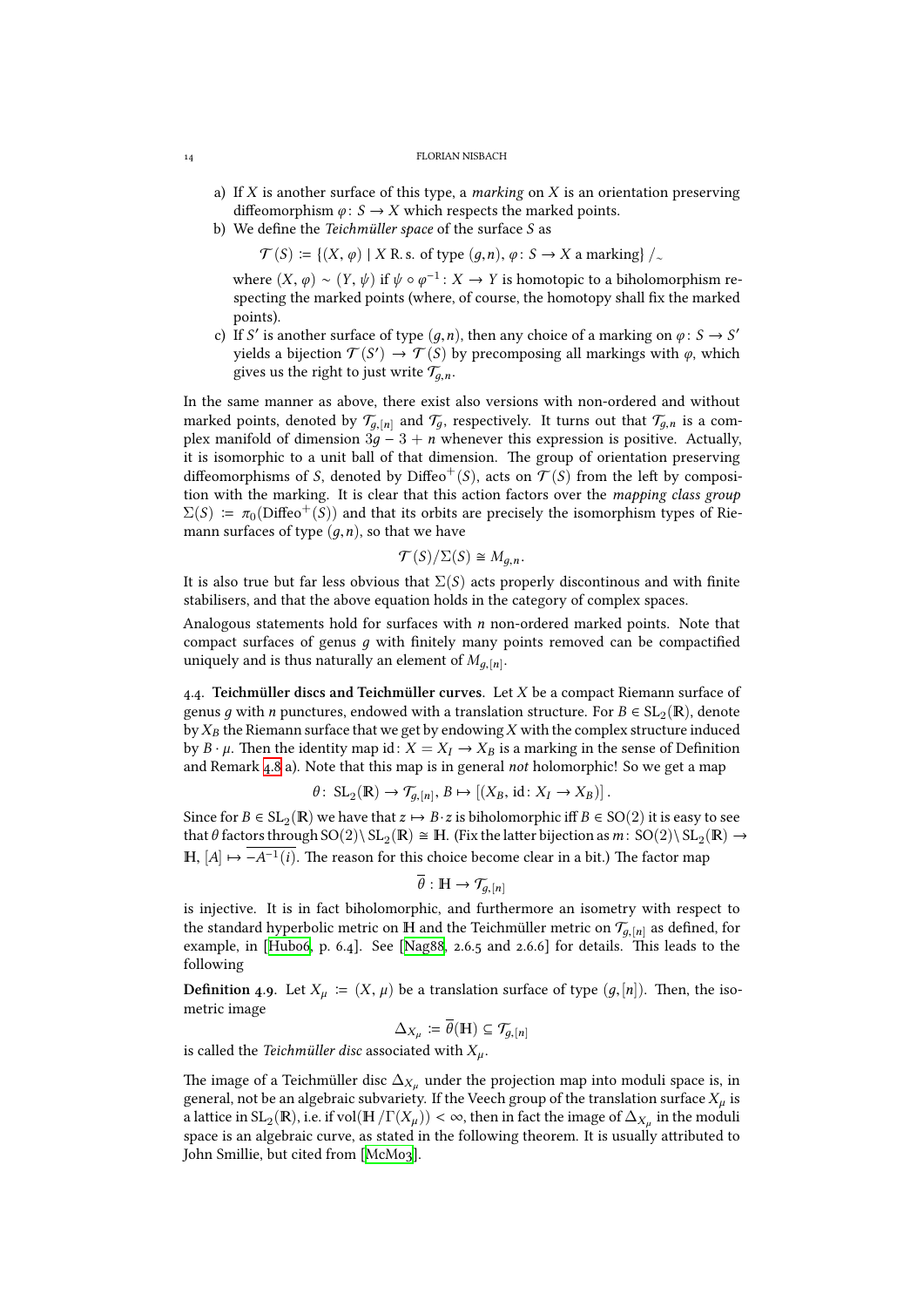**Theorem 5** (J. Smillie). Let  $X_\mu$  be a translation surface of type  $(g,[n])$ , and  $\Delta_{X_\mu}$  its Teichmüller disc. Furthermore let  $p : T_{g,[n]} \to M_{g,[n]}$  be the projection. Then we have:

- a)  $p(\Delta_{X_\mu}) \subseteq M_{g,[n]}$  is an algebraic curve iff  $\Gamma(X_\mu)$  is a lattice. It is then called the *Teichmüller curve* associated to  $X_\mu$ .
- b) In this case, the following diagram is commutative if we define  $R := \begin{pmatrix} -1 & 0 \\ 0 & 1 \end{pmatrix}$ :

$$
\begin{array}{ccc}\n\mathbb{H} & \xrightarrow{\theta} & \Delta_{X_{\mu}} & \xrightarrow{\phi} & \mathcal{T}_{g,[n]} \\
\downarrow^{\beta} & & \downarrow^{\beta} & \downarrow^{\beta} \\
\mathbb{H} & & \downarrow^{\beta} & \downarrow^{\beta} \\
\mathbb{H} & & \downarrow^{\beta} & \downarrow^{\beta} \\
\mathbb{H} & & \downarrow^{\beta} & \downarrow^{\beta} \\
\mathbb{H} & & \downarrow^{\beta} & \downarrow^{\beta} \\
\mathbb{H} & & \downarrow^{\beta} & \downarrow^{\beta} \\
\mathbb{H} & & \downarrow^{\beta} & \downarrow^{\beta} \\
\mathbb{H} & & \downarrow^{\beta} & \downarrow^{\beta} & \downarrow^{\beta} \\
\mathbb{H} & & \downarrow^{\beta} & \downarrow^{\beta} & \downarrow^{\beta} \\
\mathbb{H} & & \downarrow^{\beta} & \downarrow^{\beta} & \downarrow^{\beta} \\
\mathbb{H} & & \downarrow^{\beta} & \downarrow^{\beta} & \downarrow^{\beta} \\
\mathbb{H} & & \downarrow^{\beta} & \downarrow^{\beta} & \downarrow^{\beta} & \downarrow^{\beta} \\
\mathbb{H} & & \downarrow^{\beta} & \downarrow^{\beta} & \downarrow^{\beta} & \downarrow^{\beta} & \downarrow^{\beta} \\
\mathbb{H} & & \downarrow^{\beta} & \downarrow^{\beta} & \downarrow^{\beta} & \downarrow^{\beta} & \downarrow^{\beta} \\
\mathbb{H} & & \downarrow^{\beta} & \downarrow^{\beta} & \downarrow^{\beta} & \downarrow^{\beta} & \downarrow^{\beta} \\
\mathbb{H} & & \downarrow^{\beta} & \downarrow^{\beta} & \downarrow^{\beta} & \downarrow^{\beta} & \downarrow^{\beta} \\
\mathbb{H} & & \downarrow^{\beta} & \downarrow^{\beta} & \downarrow^{\beta} & \
$$

Furthermore, the map *j* is the normalisation map for the algebraic curve  $p(\Delta_{X_\mu}).$ 

A complete proof of this theorem as it is stated here can be found in [HSo7b, p. 2.4] or [Loco5, Proposition 3.2].

We have learned in 4.6 that Veech groups of Origamis have finite index in  $\operatorname{SL}_2(\mathbb{Z})$ , so in particular they are lattices. We get:

**[Corolla](#page-37-9)ry** 4.10. Let  $O = (f : X^* \to E^*)$  be an Origami, where  $X^*$  is of t[ype](#page-37-13)  $(g, [n])$ . Then,

$$
C(O) \coloneqq p(\Delta_{X_{f^*\mu_0}}) \subseteq M_{g,[n]}
$$

is an algebraic curve which we call the *Origami curve* defined by *O*.

An Origami curve does not determine a unique Origami in general. In fact, we have:

**Proposition 4.11.** Let *O*, *O'* be Origamis. Then we have  $C(O) = C(O')$  iff *O* and *O'* are affinely equivalent.

A proof can be found in  $[HSo7a,$  Proposition  $5 b$ ].

4.5. Strebel directions and cylinder decompositions. We will not give any proofs here, for details see for example Sections 3.2 and 3.3 in [Kre10] and Section 4 in [HSo7b].

Note that translations on  $\mathbb{R}^2$  [are](#page-37-14) isometries with respect to the standard Euclidean metric, so that on a translation surface *X*, we get a global metric by glueing together the local Euclidean metrics from the charts. It is called the *flat metric* on *X*. A geodesic path *γ* w.r.t. this metric is locally a straight line, i.e. it is l[ocally o](#page-37-15)f the form  $t \mapsto t \cdot v + w$  $t \mapsto t \cdot v + w$  $t \mapsto t \cdot v + w$ , where  $v \in \mathbb{R}^2$  is independent of the choice of charts. We call *v* (or rather its equivalence class in  $\mathbb{P}^1(\mathbb{R})$ ) the *direction* of *γ*. We call *γ maximal* if its image is not properly contained in the image of another geodesic path.

**Definition 4.12.** Let  $X_\mu$  be a translation surface of type  $(g, n)$ .

- a) A direction  $v \in \mathbb{P}^1(\mathbb{R})$  is called *Strebel* if every maximal geodesic path on  $X_\mu$  with direction *v* is either closed, or a *saddle connection* (i.e. it connects two punctures of  $X_u$ ).
- b) We call two Strebel directions  $v, v' \in \mathbb{P}^1(\mathbb{R})$  *equivalent* if there is an  $A \in \mathrm{P}\Gamma(X_\mu)$ such that  $A \cdot v = v'$ .

Now, if *v* is a Strebel direction for  $X_\mu$ , a *cylinder* in  $X_\mu$  is the image of a homeomorphism *c* :  $(0, 1) \times S^1$  → *U* ⊆ *X<sub>µ</sub>*, where *U* is an open subset of *X<sub>µ</sub>*, with the condition that for every  $s \in (0, 1)$ , the restriction to  $\{s\} \times S^1$  is a closed geodesic. A cylinder is called *maximal* if it is not properly contained in another cylinder. We note:

**Remark 4.13.** With the exception of the case  $(q, n) = (1, 0)$ , the maximal cylinders of  $X_\mu$ in the Strebel direction  $v$  are the connected components of  $X_\mu \setminus S$ , where  $S$  is the union of the images of all saddle connections in direction *v*.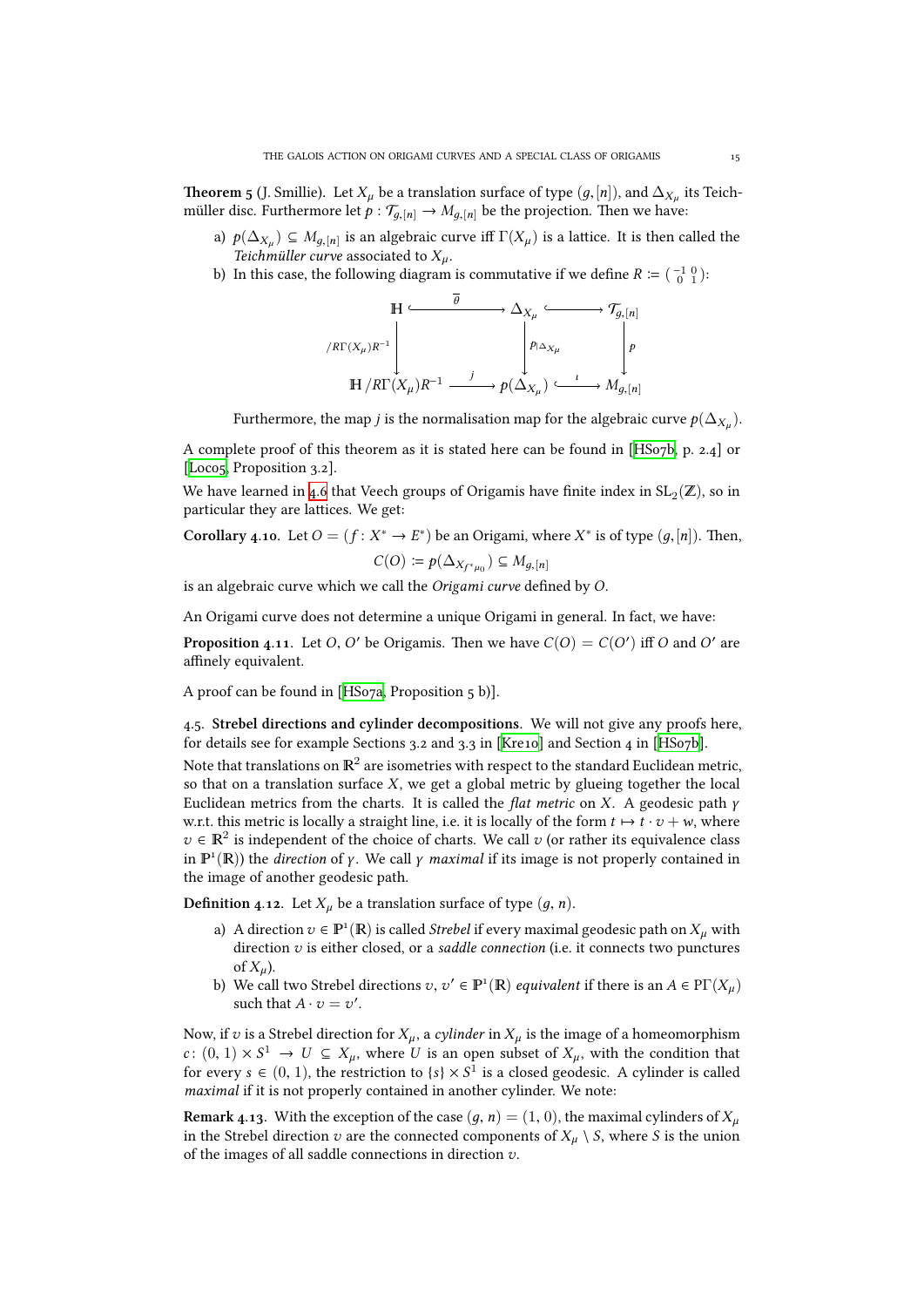Let us restrict to Origamis now and summarise the situation in this case:

**Proposition 4.14.** Let  $O = (p : X^* \to E^*)$  be an Origami. Then we have:

- a) There is a bijection between the following sets:
	- Equivalence classes of Strebel directions of *O*,
	- Conjugacy classes of maximal parabolic subgroups in PΓ(*O*),
	- Punctures (called *cusps*) of the normalisation of the Origami curve,  $H / R \Gamma( O ) R^{-1}$ .
- <span id="page-15-4"></span>b) The vector  $\begin{pmatrix} 1 \\ 0 \end{pmatrix}$  is a Strebel direction of *O*, called its *horizontal* Strebel direction.
- c) Any maximal parabolic subgroup of PΓ(*O*) is generated by the equivalence class of a matrix of the form  $gT^wg^{-1}$ , for some  $w \in \mathbb{N}, g \in SL_2(\mathbb{Z})$ .
- d) The Strebel direction corresponding to a maximal parabolic subgroup  $\langle qT^{\mathbf{w}}q^{-1} \rangle$  is  $v_g \coloneqq g \cdot (\frac{1}{0})$ . The maximal cylinders of *O* in this Strebel direction are the maximal horizontal cylinders of the Origami  $g^{-1}\cdot O.$

Proofs can be found in Sections 3.2 and 3.3 of [Kre10].

4.6. The action of  $Gal(\overline{\mathbb{Q}}/\mathbb{Q})$  on Origami curves. As the way we constructed Teichmüller curves is clearly of analytical nature, it may be surprising that they have interesting arithmetic properties. This kind of con[nectio](#page-37-15)n reminds of the Theorem of Belyi, which we can indeed use to prove a small part of the following

**Proposition 4.15.** Let  $O = (p : X^* \to E^*)$  be an Origami and  $C(O) \subseteq M_{g,[n]}$  its Teichmüller curve.

- a) Then, the normalisation map *j*:  $\mathbb{H}/R^{-1}\Gamma(O)R \rightarrow C(O)$  and the inclusion *ι* :  $C(O) \hookrightarrow M_{q,[n]}$  are defined over number fields.
- <span id="page-15-3"></span>b) Let  $\sigma \in \text{Gal}(\overline{\mathbb{Q}} \setminus \mathbb{Q})$  be a Galois automorphism, and  $O^{\sigma} = (p^{\sigma} \colon (X^*)^{\sigma} \to E^*)$  the Galois conjugate Origami $\degree$ . Then we have $^\dagger$

$$
\iota^{\sigma}((C(O))^{\sigma}) = \iota(C(O^{\sigma})) \subseteq M_{g,[n]},
$$
 so in particular  $C(O^{\sigma}) \cong (C(O))^{\sigma}$ .

This result is prove[n](#page-15-0) by Möller in  $[M\ddot{\text{o}}\text{lo}_5,$  Propo[si](#page-15-1)tion 3.2]. The main ingredient to his proof is the fact that  $\mathcal{H}_{\mathcal{E}}$ , the *Hurwitz stack* of coverings of elliptic curves ramified over one prescribed point of some prescribed genus and degree, is a smooth stack defined over Q. This is a result of Wewers that can be found in [Wew98]. One identifies (an orbifold version of)  $C(O)$  as a geometric co[nnecte](#page-37-0)d component of  $\mathcal{H}_{\mathcal{E}}$ . The Gal( $\overline{Q}/\overline{Q}$ )-orbit of  $C(O)$  consists precisely of the geometric connected components of the Q-connected component containing  $C(O)$ . The definability of  $C(O)$  over a finite extension of Q then follows from the fact that  $H_{\epsilon}$  has only finitely many geomet[ric conn](#page-37-16)ected components. Showing this amounts to showing that the number or Origamis of given degree is finite.

For a more detailed account of the proof of part b) than in [Mölo5], see [Nis11, Section  $3.6$ ].

The desired Galois action on Origami curves is a direct consequence of Proposition 4.15:

**Corollary 4.16.** Let  $\mathcal{D}$  be a set containing one Origami of ea[ch isom](#page-37-0)orphi[sm typ](#page-37-2)e. Then there is a natural right action of Gal( $\overline{Q}/Q$ ) on the set

$$
C(\mathfrak{D}) \coloneqq \{C(O) \mid O \in \mathfrak{D}\},\
$$

<span id="page-15-2"></span>where  $\sigma \in \text{Gal}(\overline{\mathbb{Q}}/\mathbb{Q})$  sends  $C(O)$  to  $C(O^{\sigma}).$ 

\*Note here that we fixed the choice of  $E = \mathbb{C}/\mathbb{Z}^2$ . We have  $j(E) = 1728 \in \mathbb{Q}$ , and thus *E* is defined over Q.

<span id="page-15-1"></span><span id="page-15-0"></span><sup>&</sup>lt;sup>†</sup>Strictly speaking, we should use a notation like *ι*<sub>*C*(*O*)</sub> to distinguish the embeddings of different Origami curves. We suppress the index for reasons of simplicity and bear in mind that the following formula has two different morphisms called *ι*.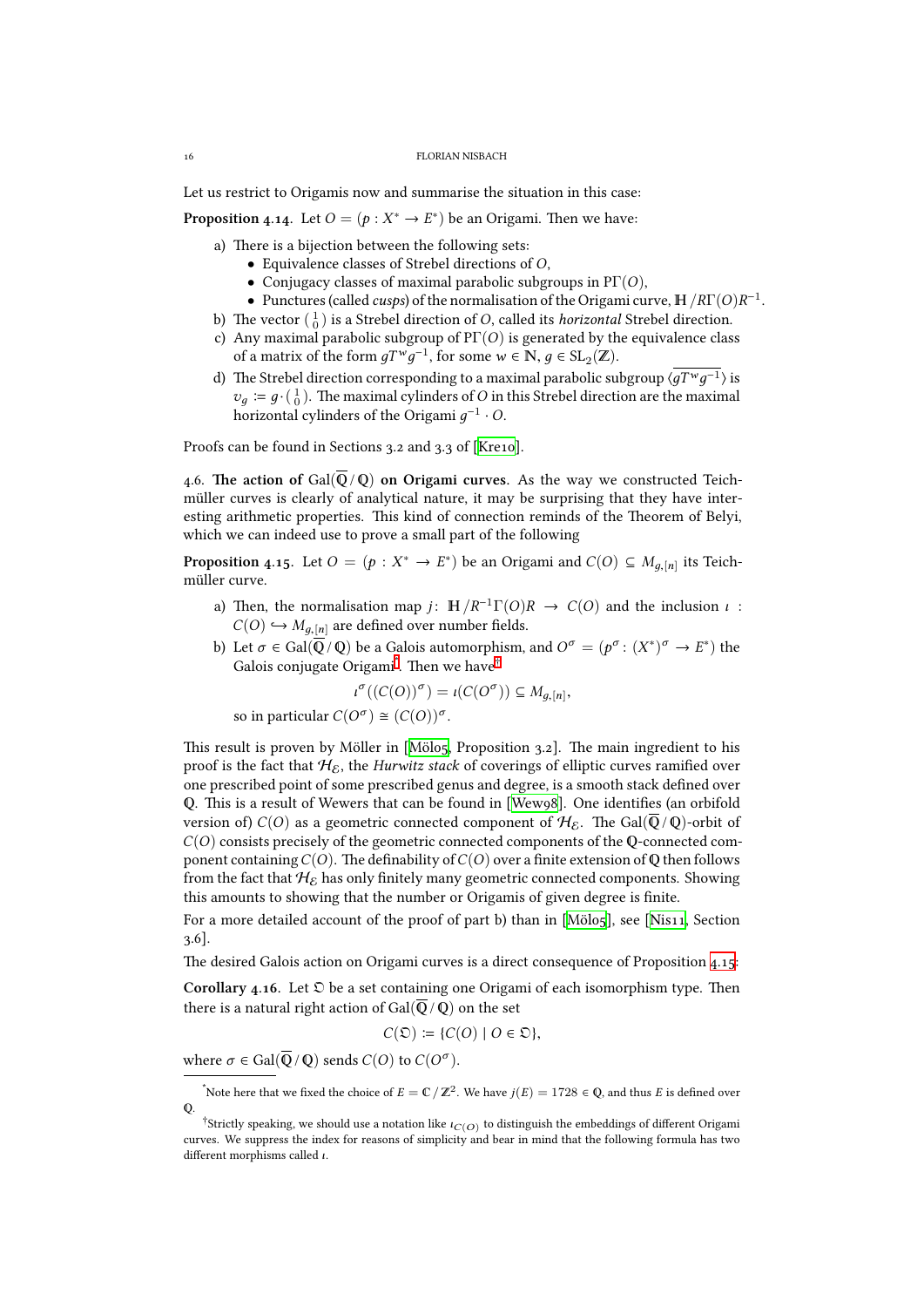.. **Galois invariants and moduli fields.** Let us now return to the notion of moduli fields, which we defined in 3.2. We begin by defining the moduli field of an Origami, and of an Origami curve:

**Definition 4.17.** Let  $O = (p: X^* \to E^*)$  be an Origami, and  $C(O)$  its Origami curve.

a) Consider the [fol](#page-6-0)lowing subgroup of  $Aut(\mathbb{C})$ :

 $U(O) := \{ \sigma \in Aut(\mathbb{C}) \mid \exists \mathbb{C} \text{-isomorphism } \varphi \colon X^{\sigma} \to X : p^{\sigma} = p \circ \varphi \}$ 

Then,  $M(O) \coloneqq \mathbb{C}^{U(O)}$  is called the *moduli field* of  $O$ .

b) Remember that  $M_{g,[n]}$  is defined over **Q** and define

 $U(C(O)) \coloneqq \{ \sigma \in Aut(\mathbb{C}) \mid C(O) = (C(O))^{\sigma} \},$ 

where as usual we consider  $C(O)$  and  $(C(O))^{\sigma}$  as subsets of  $M_{g,[n]}$ . Then, we call  $M(C(O)) \coloneqq \mathbb{C}^{U(C(O))}$  the *moduli field* of the Origami curve  $C(O)$ .

Let us first note some easy to prove properties of these moduli fields:

**Remark 4.18.** Let, again,  $O = (p: X^* \to E^*)$  be an Origami, and  $C(O)$  its Origami curve. Then we have:

a)  $M(C(O)) \subseteq M(O)$ . b)  $[M(O): \mathbb{Q}] = |O \cdot \text{Aut}(\mathbb{C})| < \infty$  and  $[M(C(O)): \mathbb{Q}] = |C(O) \cdot \text{Aut}(\mathbb{C})| < \infty$ .

<span id="page-16-0"></span>*Proof.* Part a) is a consequence of Corollary 4.16: If  $\sigma \in Aut(\mathbb{C})$  fixes *O*, it particularly fixes  $C(O)$ .

For part b) we begin by noting that we have  $|O \cdot Aut(C)| < \infty$  because the degree of *O* is an invariant under the action of  $Aut(\mathbb{C})$ , and, as we have seen before, we can bound the number of Origamis of degree *d* by  $(d!)^2$ [. Fur](#page-15-2)thermore, we have  $[Aut(\mathbb{C}) : U(O)] =$  $|O \cdot Aut(C)|$ , as  $U(O)$  is the stabiliser of *O* under the action of Aut(C). From [Köco4, Lemma 1.6] follows the equality  $[M(O) : Q] = [Aut(\mathbb{C}) : U(O)]$ , given that we can show that  $U(O)$  is a closed subgroup of Aut( $\mathbb{C}$ ). Remember that a subgroup  $G \leq Aut(\mathbb{C})$  is closed iff there is a subfield  $F \subseteq \mathbb{C}$  with  $G = \text{Aut}(\mathbb{C}/F)$ . Lemma 1.5 in the same article tells us that  $U(O)$  $U(O)$  $U(O)$  is closed if there is a finite extension  $D/M(O)$  such that  $Aut(C/D) \leq U(O)$ . Let us now give a reason for the existence of such an extension *D*: As *E* and the branch locus { $\infty$ } are defined over Q, it follows from [Gono6, Theorem 4.1] that  $p : X \to E$  can be defined over a number field. Choose such a field of definition *D*, which is hence a finite extension of  $M(O)$ . Obviously, any element  $\sigma \in Aut(\mathbb{C})$  that fixes *D* lies in  $U(O)$ , so we can apply Köck's Lemma 1.5 and finally deduce the first half of b).

Now we restate these arguments for the seco[nd equa](#page-36-3)lity: We use a) to deduce  $M(C(O))$ :  $\mathbb{Q}<\infty$ . Furthermore, from Proposition 4.15 a) follows that the embedded Origami curve  $C(O)$  can be defined over a number field, so we can use the same chain of arguments as above.  $\Box$ 

It is interesting to know which propert[ies o](#page-15-3)f Origamis are Galois invariants. Let us list some fairly obvious ones:

**Theorem 6.** The following properties of an Origami  $O = (p: X^* \to E^*)$  are Galois invariants:

- a) The index of the Veech group  $[\text{SL}_2(\mathbb{Z}) : \Gamma(O)].$
- <span id="page-16-1"></span>b) The index of the projective Veech group  $[{\rm PSL}_2(\mathbb{Z}) : {\rm PT} (O)].$
- c) The property whether or not  $-I \in \Gamma(O)$ .
- d) The isomorphism type of the group of translations, Trans(O).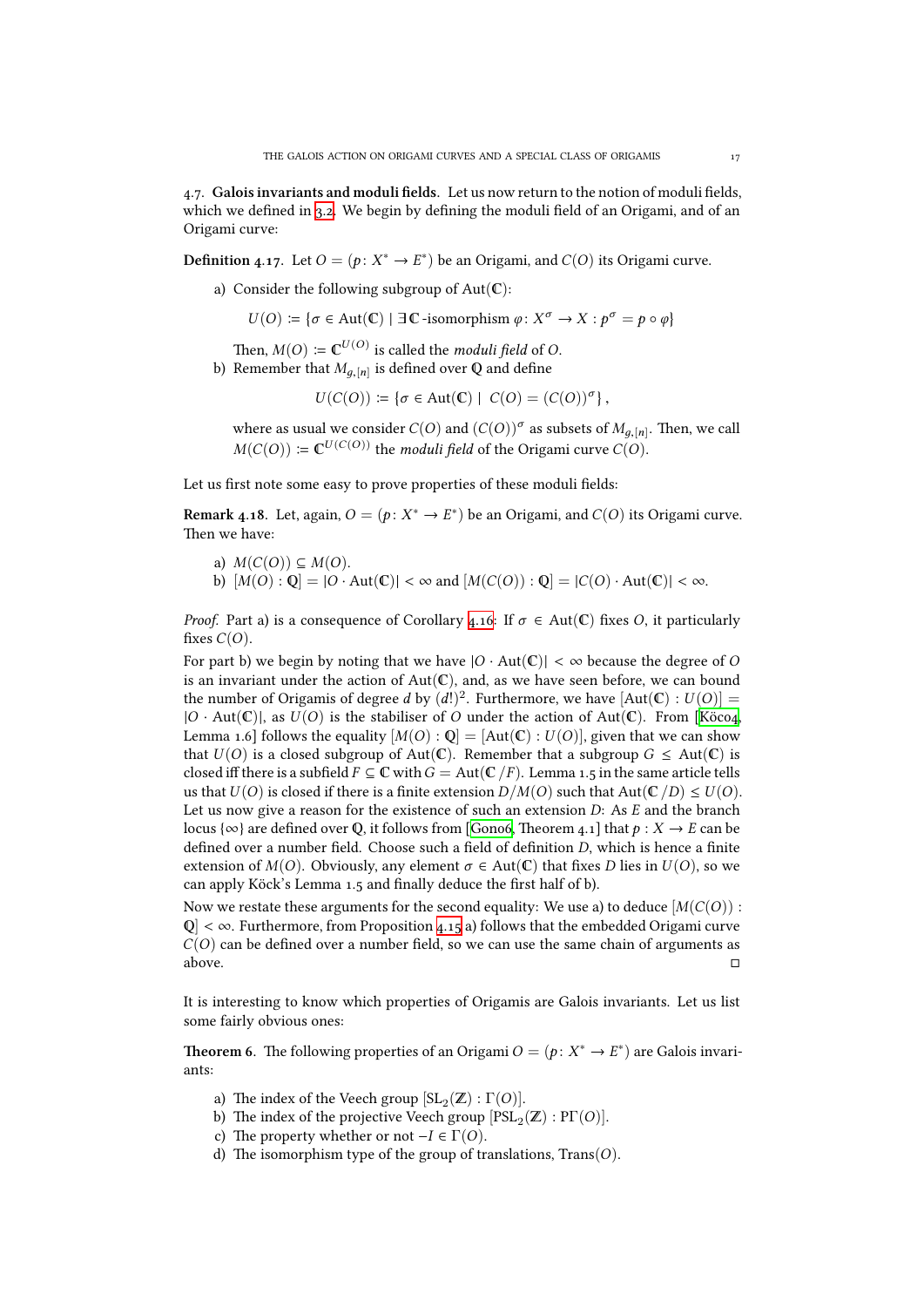This has surely been noticed before, but in lack of a better reference we refer to [Nis11, Section  $3.7$  for a proof.

As an application, we can bound the degree of the field extension  $M(C(O))/M(O)$  from above in a way that looks surprising at first:

**Theorem** 7. Let  $O = (p: X^* \to E^*)$  be an Origami. Then we have

$$
[M(O):M(C(O))] \leq [\operatorname{SL}_2(\mathbb{Z}) : \Gamma(O)].
$$

*Proof.* Let  $O \cdot Aut(\mathbb{C}) = \{O_1, \ldots, O_k\}$  and  $C(O) \cdot Aut(\mathbb{C}) = \{C_1, \ldots, C_l\}$ . Then we have, as we have shown in Remark 4.18 b):

$$
k = [M(O) : Q], l = [M(C(O)) : Q].
$$

By Theorem 6 the Veech grou[ps of](#page-16-0) all  $O_i$  have the same index  $m \coloneqq [\operatorname{SL}_2(\mathbb{Z}) : \Gamma(O)]$ , and by Corollary 4.16 we also have

$$
\{C_1, \ldots, C_l\} = \{C(O_1), \ldots, C(O_k)\}.
$$

From Propo[sit](#page-16-1)ion 4.6 c) we know that each curve  $C_i$  can be the Origami curve of at most *m* of the  $O_i$ 's[, so w](#page-15-2)e have

$$
l\geq \frac{k}{m},
$$

or equivalently  $\frac{k}{l} \leq m$ . The left hand side of the latter inequality is by the multiplicity of degrees of field extensions equal to  $[M(O): M(C(O))]$ , and the right hand side is by definition the index of the Veech group of *O*. □

#### 5. THE GALOIS ACTION ON M-ORIGAMIS

The goal of this section is to recreate M. Möller's construction of Origamis from dessins, which he used to prove the faithfulness of the Galois action on Origami curves in [Mölo5], in a more topological way. That is, we will calculate the monodromy of these Origamis (called M-Origamis here) as well as their cylinder decompositions and Veech groups, and we will reprove said faithfulness result in a way explicit enough to give examples of nontrivial Galois orbits.

.. **Pillow case Origamis and M-Origamis.** Remember the elliptic curve of our choice  $E = \mathbb{C} \, / \, \mathbb{Z}^2$  and that it is defined over **Q**. It carries a group structure; denote its neutral by  $\infty := 0 + \mathbb{Z}^2$ . Further denote by  $[2] : E \to E$  the multiplication by 2, and by  $h : E \to \mathbb{P}^1_{\mathbb{C}}$ the quotient map under the induced elliptic involution  $z + \mathbb{Z}^2 \mapsto -z + \mathbb{Z}^2$ . The map *h* shall be chosen such that  $h(\infty) = \infty$ , and that the other critical values are 0, 1 and some  $\lambda \in \mathbb{C}$ . By abuse of notation, call their preimages also 0, 1 and  $\lambda$ . By even more abuse of notation, call  $\{0, 1\lambda, \infty\} \subset E$  the set of Weierstraß points and recall that it is the kernel of [2]. Note that [2] is an unramified covering of degree 4, and *h* is a degree 2 covering ramified over  $\{0, 1, \lambda, \infty\}$ .

Now let  $\gamma: Y \to \mathbb{P}^1_{\mathbb{C}}$  be a connected pillow case cover. That is, let *Y* be a nonsingular connected projective curve over  $\mathbb{C}$ , and *γ* a nonconstant morphism with crit  $\gamma \subseteq \{0, 1, \lambda, \infty\}$ . Let  $\tilde{\pi}$  :  $\tilde{X} \coloneqq E \times_{\mathbb{P}^1_{\mathbb{C}}} Y \to E$  be its pullback by *h*, and  $\delta : X \to \tilde{X}$  be the desingularisation of  $\bar{X}$  (as  $\bar{X}$  will have singularities in general—we will discuss them later in this section). Finally, consider the map let  $[2] \circ \pi : X \to E$ . In order not to get lost in all these morphisms, we draw a commutative diagram of the situation: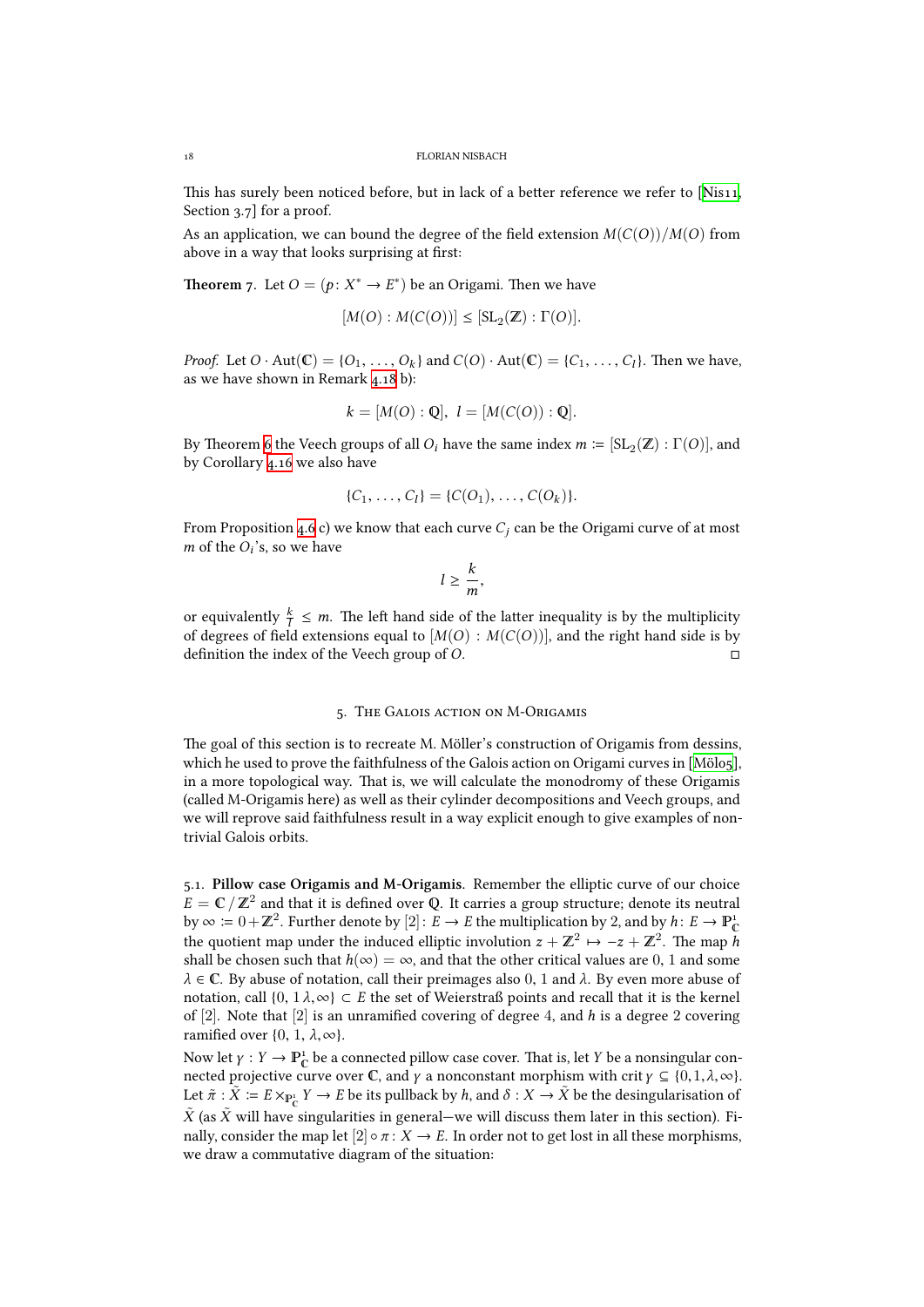

Because *γ* is a pillow case covering, *π*˜ is branched (at most) over the Weierstraß points, and so is  $\pi$ . So,  $[2] \circ \pi$  is branched over at most one points, which means that it defines an Origami if  $X$  is connected (which we will show in Remark  $5.4$ ).

- **Definition 5.1.** a) In the situation above, we call  $O(y) := ([2] \circ \pi : X \to E)$  the *pillow case Origami* associated to the pillow case cover  $\gamma: Y \to \mathbb{P}_{\mathbb{C}}^1$ .
	- b) If furthermore  $β := γ$  is unramified over  $λ$ , i.e. it is [a Be](#page-22-0)lyi morphism, then we call  $O(\beta)$  the *M-Origami* associated to *γ*.

.. **e topological viewpoint.** We would like to replace the algebro-geometric fibre product by a topological one, in order to apply the results derived in the first section. In fact, after taking out all critical and ramification points, it will turn out that  $X^* \cong$  $E^* \times_{P_C^*} Y^*$  as coverings. To show this, we have to control the singular locus of  $\tilde{X}$  in the above diagram. This is a rather elementary calculation in algebraic geometry done in the follwing

**Proposition 5.2.** Let  $C, D$  be nonsingular projective curves over  $k$ , where  $k$  is an algebraically closed field, and  $\Phi: C \to \mathbb{P}^1{}_k$ ,  $\Psi: D \to \mathbb{P}^1{}_k$  nonconstant rational morphisms (i.e. ramified covers). Then we have for the singular locus of  $C \times_{\mathbb{P}^1_k} D$ :

 $\text{Sing}(C \times_{\mathbb{P}^1_k} D) = \{(P, Q) \in C \times_{\mathbb{P}^1_k} D \mid \Phi \text{ is ramified at } P \land \Psi \text{ is ramified at } Q\}$ 

*Proof.* Since the property of a point of a variety to be singular can be decided locally, we can first pass on to an affine situation and then conclude by a calculation using the Jacobi criterion.

So let  $(P,Q) \in F := C \times_{P^1_k} D$ , and let  $U \subset P^1_k$  be an affine neighbourhood of  $\Phi(P) =$  $\Psi(Q)$ . Further let  $P \in U' \subset C$ ,  $Q \in U'' \subset D$  be affine neighbourhoods such that  $\Phi(U') \subseteq$  $U \supseteq \Psi(U'')$ . This is possible since the Zariski topology of any variety admits a basis consisting of affine subvarieties (see [Haro4] I, Prop. 4.3). Now let  $p_C : F \to C$ ,  $p_D :$  $F \rightarrow D$  be the canonical projections, then, by the proof of [Haro4, II Thm. 3.3] we have  $p_C^{-1}(U')$  ≅  $U' \times_{P^1_k} D$ , and repeating that argument on the second factor gives

$$
p_C^{-1}(U') \cap p_D^{-1}(U'') = (p_{D|p_C^{-1}(U')})^{-1}(U'') \cong U' \times_{\mathbb{P}^1_k} U'' \cong U' \times_U U''.
$$

The last isomorphism is due to the easy fact that in any categ[ory, a m](#page-36-4)onomorphism  $S \to T$ induces an isomorphism  $A \times_S B \cong A \times_T B$ , given that either of the two exists. So we are, as desired, in an affine situation, as the fibre product of affine varieties is affine.

Now, let  $U = \mathbb{A}^1_k$ , and let

 $I' = (f_1, \ldots, f_k) \subseteq k[x_1, \ldots, x_n] =: R_n, I'' = (g_1, \ldots, g_l) \subseteq k[y_1, \ldots, y_m] =: R_m$ 

be ideals such that  $U' = V(I') \subseteq \mathbb{A}_k^n$ ,  $U'' = V(I'') \subseteq \mathbb{A}_k^m$ . Furthermore let  $\varphi \in R_n$ ,  $\psi \in$ *R<sub>m</sub>* be polynomials representing the morphisms  $\Phi$  and  $\hat{\Psi}$  on the affine parts *U'* and *U''*. We denote their images in the affine coordinate rings by  $\overline{\phi}\in k[U'], \overline{\psi}\in k[U'']$ . So we get

 $F \coloneqq U' \times_U U'' = V(f_1, \ldots, f_k, g_1, \ldots, g_l, \varphi(x_1, \ldots, x_n) - \psi(y_1, \ldots, y_m)) \subseteq \mathbb{A}^{m+n}.$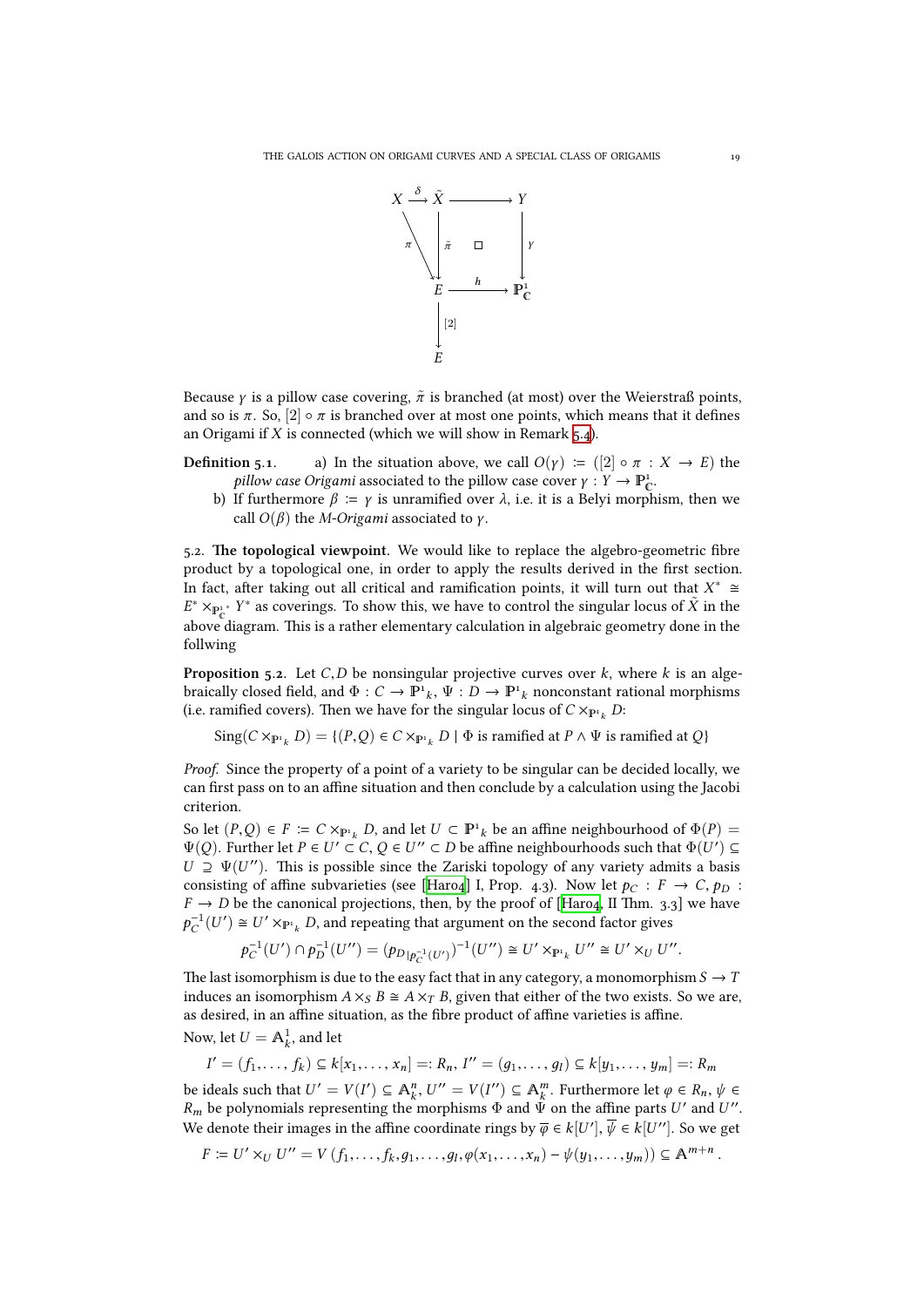The Jacobi matrix of  $F$  is given by

$$
J_F = \begin{pmatrix} \frac{\partial f_1}{\partial x_1} & \cdots & \frac{\partial f_1}{\partial x_n} \\ \vdots & \vdots & & 0 \\ \frac{\partial f_k}{\partial x_1} & \cdots & \frac{\partial f_k}{\partial x_n} & & 0 \\ 0 & & \vdots & & \vdots \\ 0 & & & \frac{\partial g_1}{\partial y_1} & \cdots & \frac{\partial g_1}{\partial y_m} \\ 0 & & & \vdots & & \vdots \\ \frac{\partial g_l}{\partial x_1} & \cdots & \frac{\partial g_l}{\partial y_n} & \cdots & \frac{\partial g_l}{\partial y_m} \end{pmatrix}
$$

and by the Jacobi criterion a point  $(P,Q) \in F$  is singular iff  $rk(J_F(P,Q)) < m + n - 1$ . For  $P = (p_1, \ldots, p_n) \in \mathbb{A}_k^n$ ,  $Q = (q_1, \ldots, q_m) \in \mathbb{A}_k^m$ , denote by

$$
M_P := ((x_1 - p_1), \dots, (x_n - p_n)) \subseteq R_n
$$
 and  

$$
M_Q := ((y_1 - q_1), \dots, (y_m - q_m)) \subseteq R_m
$$

the corresponding maximal ideals, and, if  $P \in U'$  and  $Q \in U''$ , denote by  $m_P \subseteq k[U']$  and *m*<sub>*Q*</sub> ⊆ *k*[*U*<sup>''</sup>] the corresponding maximal ideals in the affine coordinate rings. Before we continue, we note that for  $h \in R_n$ , we have:

$$
h \in M_P^2 \Leftrightarrow h(P) = 0 \wedge \forall i = 0, \dots, n \colon \frac{\partial h}{\partial x_i}(P) = 0.
$$
 (1)

Of course the corresponding statement is true for  $M_Q^2 \subseteq R_m$ .

Now let  $P=(p_1,\ldots,p_n)\in U',$   $Q=(q_1,\ldots,q_m)\in U''$  be ramification points of  $\overline{\phi}$  and  $\overline{\psi},$ respectively. This is by definition equivalent to

<span id="page-19-0"></span>
$$
\overline{\varphi} - \overline{\varphi}(P) \in m_P^2 \land \overline{\psi} - \overline{\psi}(Q) \in m_Q^2, \text{ or,}
$$
  

$$
\varphi - \varphi(P) \in M_P^2 + I' \land \psi - \psi(Q) \in M_Q^2 + I''.
$$
 (2)

So, there exist *a*<sup>0</sup> ∈ *M*<sup>2</sup><sub>*P*</sub>, *a*<sub>1</sub>,..., *a*<sub>*k*</sub> ∈ *R*<sub>*n*</sub>, *b*<sub>0</sub> ∈ *M*<sup>2</sup><sub>*Q*</sub>, *b*<sub>1</sub>,..., *b*<sub>*l*</sub> ∈ *R*<sub>*m*</sub> such that

<span id="page-19-1"></span>
$$
\varphi - \varphi(P) = a_0 + \sum_{i=1}^k a_i f_i, \ \psi - \psi(Q) = b_0 + \sum_{i=1}^l b_i g_i.
$$

Writing  $R_n \ni h = h(P) + (h - h(P))$ , we have the decomposition  $R_n = k \oplus M_P$  as *k*-modules, and analogously  $R_m = k \oplus M_Q$ . So write

$$
a_i = \lambda_i + \tilde{a}_i \in k \oplus M_P
$$
,  $i = 1, ..., k$  and  $b_i = \mu_i + \tilde{b}_i \in k \oplus M_Q$ ,  $i = 1, ..., l$ .

Because  $I' \subseteq M_P$  and  $I'' \subseteq M_Q$ , we have  $c := \sum_{i=1}^k \tilde{a}_i f_i \in M_P^2$  and  $d := \sum_{i=1}^l \tilde{b}_i g_i \in M_Q^2$ . So if we set  $a \coloneqq a_0 + c \in M_P^2$  and  $b \coloneqq b_0 + d \in M_Q^2$ , we get

$$
\varphi - \varphi(P) = a + \sum_{i=1}^{k} \lambda_i f_i
$$
 and  $\psi - \psi(Q) = b + \sum_{i=1}^{l} \mu_i g_i$ 

Deriving on both sides of the equations with respect to all the variables, we get, using ():

$$
\forall i \in \{1, ..., n\} \colon \frac{\partial \varphi}{\partial x_i}(P) = \sum_{j=1}^k \lambda_j \frac{\partial f_j}{\partial x_i}(P) \text{ and}
$$

$$
\forall i \in \{1, ..., m\} \colon \frac{\partial \psi}{\partial y_i}(Q) = \sum_{j=1}^l \mu_j \frac{\partial g_j}{\partial y_i}(Q).
$$

So the last row of  $J_F(P,Q)$  is a linear combination of the first  $m + n$  ones. As the two big non-zero blocks of  $J_F$  are simply the Jacobi matrices  $J_{U'}$  and  $J_{U''}$  of the nonsingular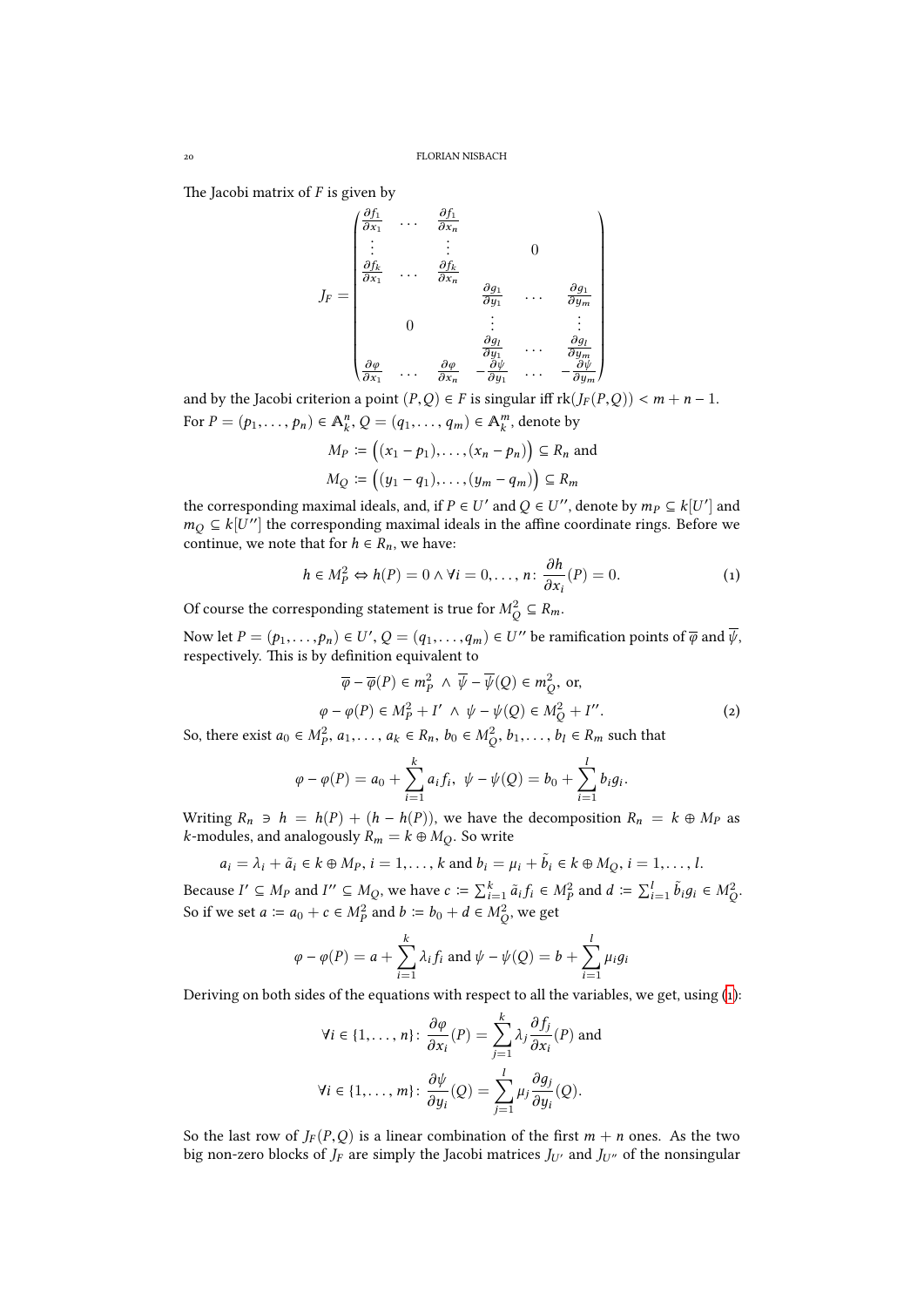curves *U'* and *U''*, they have ranks  $n - 1$  and  $m - 1$ , evaluated at *P* and *Q* respectively, and we get

$$
rk(J_F(P,Q)) = rk(J_{U'}(P)) + rk(J_{U''}(Q)) = (n-1) + (m-1) < m+n-1,
$$

so  $(P, Q) \in$  Sing(*U'* ×*<sub>U</sub> U''*).

Conversely, let  $(P,Q) \in Sing(F)$  be a singular point. Then, by the nonsingularity of *U'* and *U*'', we have  $rk(J_F(P,Q)) = m + n - 2$ . More specifically, the last row of this matrix is a linear combination of the others:

$$
\exists \lambda_1, \dots, \lambda_k \in k \ \forall i \in \{1, \dots, n\} \colon \frac{\partial \varphi}{\partial x_i}(P) = \sum_{j=1}^k \lambda_j \frac{\partial f_j}{\partial x_i}(P) \text{ and}
$$

$$
\exists \mu_1, \dots, \mu_l \in k \ \forall i \in \{1, \dots, m\} \colon \frac{\partial \psi}{\partial y_i}(Q) = \sum_{j=1}^l \mu_j \frac{\partial g_j}{\partial y_i}(Q).
$$

Now set  $\tilde{\varphi} \coloneqq \varphi - \varphi(P) - \sum \lambda_j f_j$  and  $\tilde{\psi} \coloneqq \psi - \psi(Q) - \sum \mu_j g_j$ . Then we have  $\tilde{\varphi} \in M_P$  and  $\tilde{\psi} \in M_Q$  , and furthermore

$$
\forall i \in \{1,\ldots,n\} \colon \frac{\partial \tilde{\phi}}{\partial x_i}(P) = 0 \text{ and } \forall i \in \{1,\ldots,m\} \colon \frac{\partial \tilde{\psi}}{\partial y_i}(Q) = 0.
$$

So we can apply (1) again to get  $\tilde{\varphi} \in M_P^2$ ,  $\tilde{\psi} \in M_Q^2$ , or,

$$
\varphi - \varphi(P) \in M_P^2 + I' \land \psi - \psi(Q) \in M_Q^2 + I''.
$$

This is precisely [\(](#page-19-0)2), which we have already shown above to be equivalent to  $P$  and  $Q$ being ramification points of  $\overline{\varphi}$  and  $\overline{\psi}$ , respectively.

So if we denote  $\mathbb{P}^1^* := \mathbb{P}^1_{\mathbb{C}} \setminus \{0, 1, \lambda, \infty\}$  and by  $E^*, Y^*, X^*$  its preimages under  $h, \beta$  and *π* ◦ *h*, respectivel[y,](#page-19-1) (and, for the sake of a simpler notation, do not change the names for the restricted maps,) then we have in particular:

**Remark 5.3.** The following diagram is Cartesian in the category of topological spaces together with covering maps:



.. **e monodromy of M-Origamis.** We can now calculate the monodromy of an M-Origami *M*(*β*), given the monodromy of a Belyi morphism *β* by applying Propositions 2.2 and 2.3. Fix generators  $\langle A, B \rangle = \pi_1(E \setminus {\infty})$  and  $\langle x, y \rangle = \pi_1(\mathbb{P}^1_{\mathbb{C}} \setminus {\{0,1,\infty\}})$  according as in the figures of the following proof. We will, again, make use of the "two-coordinate" way of labeling fibres of composed coverings we introduced in Proposition 2.3.

<span id="page-20-0"></span>**Th[e](#page-2-0)ore[m](#page-3-0) 8.** Let  $\beta: Y \to \mathbb{P}_{\mathbb{C}}^1$  be a Belyi morphism of degree *d* with monodromy given by  $p_x := m_\beta(x), p_y := m_\beta(y)$ . Then, the monodromy of  $M(\beta) = ([2] \circ \pi : X \to E)$  is given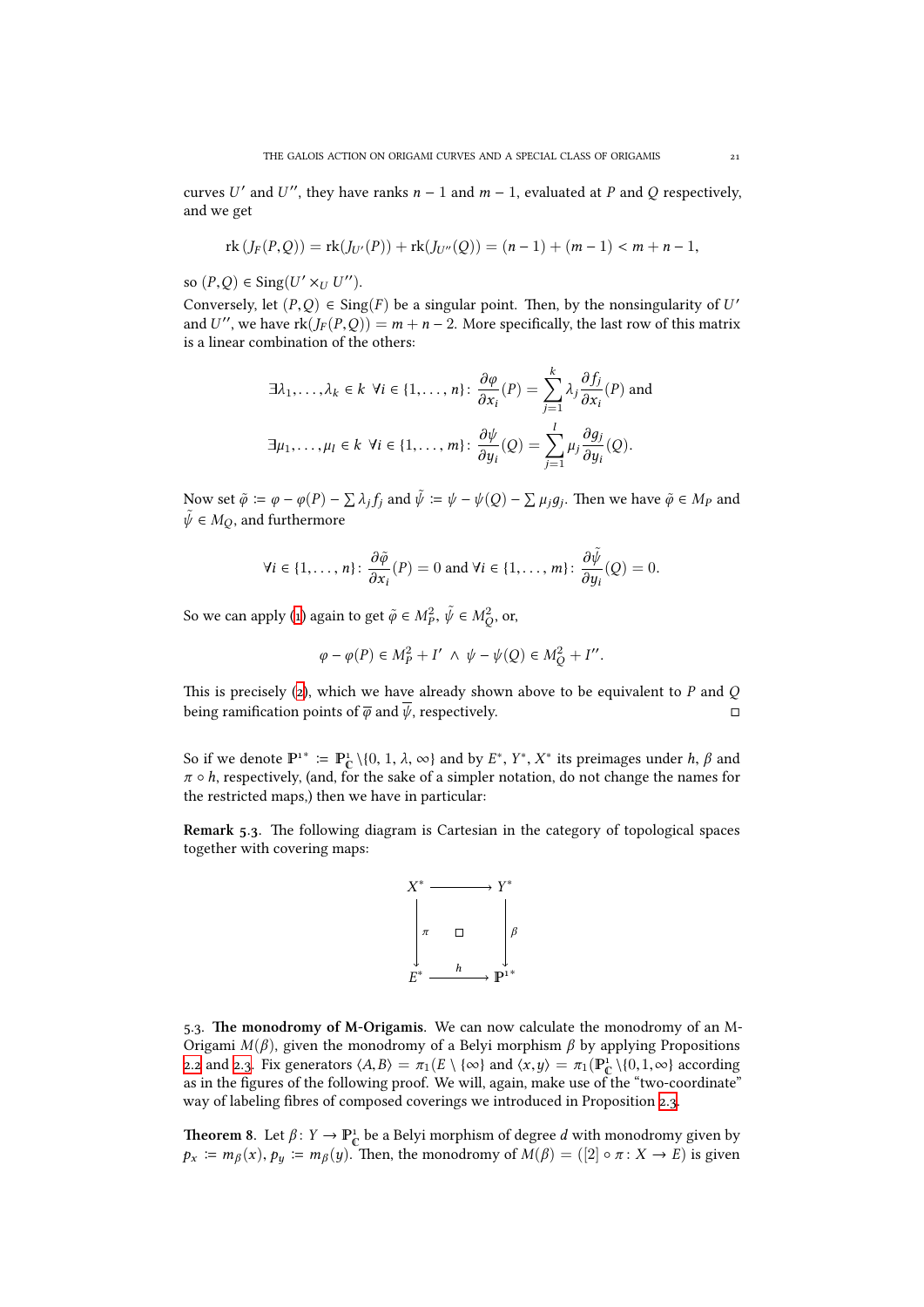$$
m_{[2]\circ\pi} : \pi_1(E \setminus {\{\infty\}}) \to S_{4d}
$$

$$
m_{[2]\circ\pi}(A)(i,j) = \begin{cases} (2,j) & i = 1 \\ (1,p_y(j)) & i = 2 \\ (4,j) & i = 3 \\ (3,p_y^{-1}(j)) & i = 4 \end{cases}, \quad m_{[2]\circ\pi}(B)(i,j) = \begin{cases} (3,j) & i = 1 \\ (4,j) & i = 2 \\ (1,p_x^{-1}(j)) & i = 3 \\ (2,p_x(j)) & i = 4 \end{cases}.
$$

*Proof.* We imagine  $\mathbb{P}^{1*}$  as a *pillow case*, i.e. an euclidean rectangle *R* with width-to-height ratio  $2:1$ , folded in half and stitched together in the obvious way. The two to one covering *h* is then realised by taking two copies of *R*, rotating one of them by an angle of  $\pi$ , stitching them together and then identifying opposite edges in the usual way. See figure 1 for a sketch of this situation. We have  $\pi_1(\mathbf{P}^{1*}) \cong F_3$ . As depicted, take the paths *w*, *x*, *y*, *z* as



<span id="page-21-0"></span>FIGURE 1.

generators, subject to the relation  $wxyzy = 1$ . Now, we have  $\pi_1(E \setminus \{0, 1, \lambda, \infty\}) \cong F_5$ , and as in the picture we choose *a*, *b*, *c*, *d*, *e* as free generators. We can verify easily that

$$
h_*\colon \begin{cases} \pi_1(E \setminus \{0, 1, \lambda, \infty\}) \to \pi_1(\mathbb{P}^{1*}), \\ a \mapsto yw, b \mapsto x^{-1}w^{-1}, c \mapsto w^2, d \mapsto xw^{-1}, e \mapsto y^{-1}w^{-1} \end{cases}
$$

Next we calculate the monodromy of the covering  $\pi$  :  $X\setminus \pi^{-1}(\{0, 1, \lambda, \infty\}) \to E\setminus \{0, 1, \lambda, \infty\}.$ As  $\beta$  is unramified over  $\lambda$ , we have  $m_{\beta}(w) = 1$  and  $m_{\beta}(z) = p_x^{-1} p_y^{-1}$ . Applying Proposition 2.2 a) we get

.

.

$$
m_{\pi} : \begin{cases} \pi_1(E \setminus \{0, 1, \lambda, \infty\}) \to S_d, \\ a \mapsto p_y, b \mapsto p_x^{-1}, c \mapsto 1, d \mapsto p_x, e \mapsto p_y^{-1} \end{cases}
$$

No[w, we](#page-2-0) apply Proposition 2.3 to calculate the monodromy of  $[2] \circ \pi$ . Choose a base point *x*<sub>0</sub> and paths *A* and *B* as generators of  $\pi_1(E \setminus {\infty})$ , and label the elements of  $[2]^{-1}(x_0)$  by  $y_1, \ldots, y_4$ , as indicated in figure 2. With the sketched choice of numbering, we get that the monodromy of [2] is given by

$$
m_{[2]}(A) = (1\ 2)(3\ 4), m_{[2]}(B) = (1\ 3)(2\ 4).
$$

A right coset representatives of  $m_{[2]}^{-1}(\operatorname{Stab}(1))$  $m_{[2]}^{-1}(\operatorname{Stab}(1))$  in  $\pi_1(E \setminus \{\infty\}),$  we choose

$$
\gamma_1:=1,\, \gamma_2:=A^{-1},\, \gamma_3:=B^{-1},\, \gamma_4:=B^{-1}A^{-1}
$$

by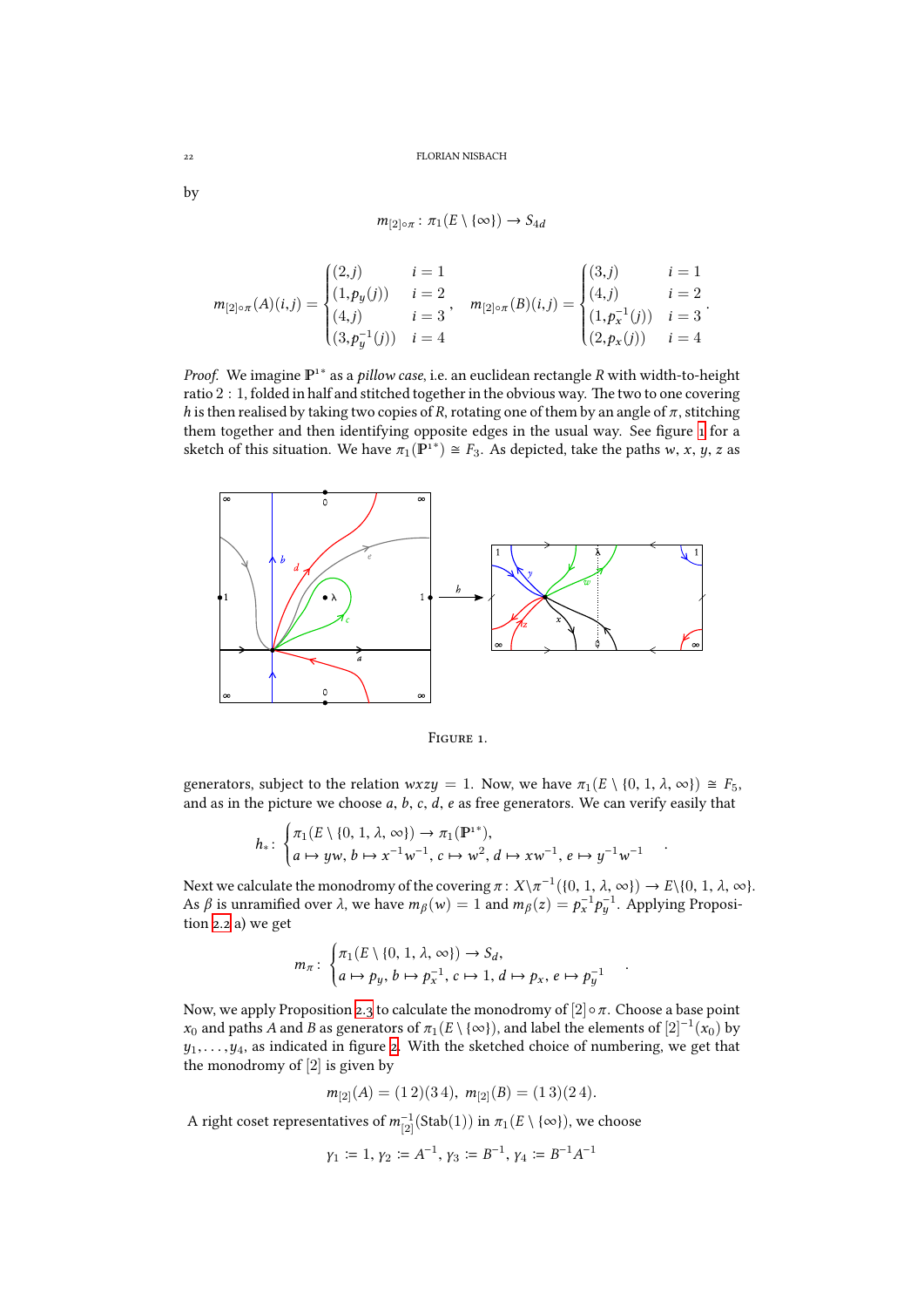

<span id="page-22-1"></span>FIGURE 2.

and check that they do what they should by seeing that they lift along [2] to paths  $\beta_i$ connecting  $y_i$  to  $y_1$ . The next step is to calculate the  $c_i$ 's. We get

$$
c_i(A) = [2]_*^{-1}(\gamma_k A \gamma_i^{-1}) = \begin{cases} [2]_*^{-1}(A^{-1}A \cdot 1) = 1, & i = 1\\ [2]_*^{-1}(1 \cdot AA) = a, & i = 2\\ [2]_*^{-1}(B^{-1}A^{-1}AB) = 1, & i = 3\\ [2]_*^{-1}(B^{-1}AAB) = e, & i = 4 \end{cases}
$$
and  

$$
c_i(B) = [2]_*^{-1}(\gamma_k B \gamma_i^{-1}) = \begin{cases} [2]_*^{-1}(B^{-1}B \cdot 1) = 1, & i = 1\\ [2]_*^{-1}(B^{-1}A^{-1}BA) = c, & i = 2\\ [2]_*^{-1}(1 \cdot BB) = b, & i = 3\\ [2]_*^{-1}(A^{-1}BAB) = d, & i = 4 \end{cases}
$$

Putting all together, we get the claimed result

$$
m_{[2]\circ\pi}(A)(i,j) = (m_{[2]}(A)(i), m_{\pi}(c_i(A))(j)) = \begin{cases} (2,j) & i = 1\\ (1, p_y(j)) & i = 2\\ (4,j) & i = 3\\ (3, p_y^{-1}(j)) & i = 4 \end{cases}
$$
 and  

$$
m_{[2]\circ\pi}(B)(i,j) = (m_{[2]}(B)(i), m_{\pi}(c_i(B))(j)) = \begin{cases} (3,j) & i = 1\\ (4,j) & i = 2\\ (1, p_x^{-1}(j)) & i = 3\\ (2, p_x(j)) & i = 4 \end{cases}
$$
.

□

Now we can easily fill in the gap left open in the beginning of the previous section:

<span id="page-22-0"></span>**Remark 5.4.** If we start with a Belyi morphism  $\beta$ , the topological space  $X^*$  arising in the construction is always connected, so  $O(\beta)$  is indeed an Origami.

*Proof.* What we have to show is that  $m_A := m_{[2]\circ \pi}(A)$  and  $m_B := m_{[2]\circ \pi}(B)$  generate a transitive subgroup of  $S_{4d}$ . So choose  $i \in \{1, \ldots, 4\}$ ,  $j \in \{1, \ldots, d\}$ , then it clearly suffices to construct a path  $\gamma \in \pi_1(E \setminus {\infty})$  with the property that  $m_{[2]\circ \pi}(\gamma)(1,1) = (i,j)$ .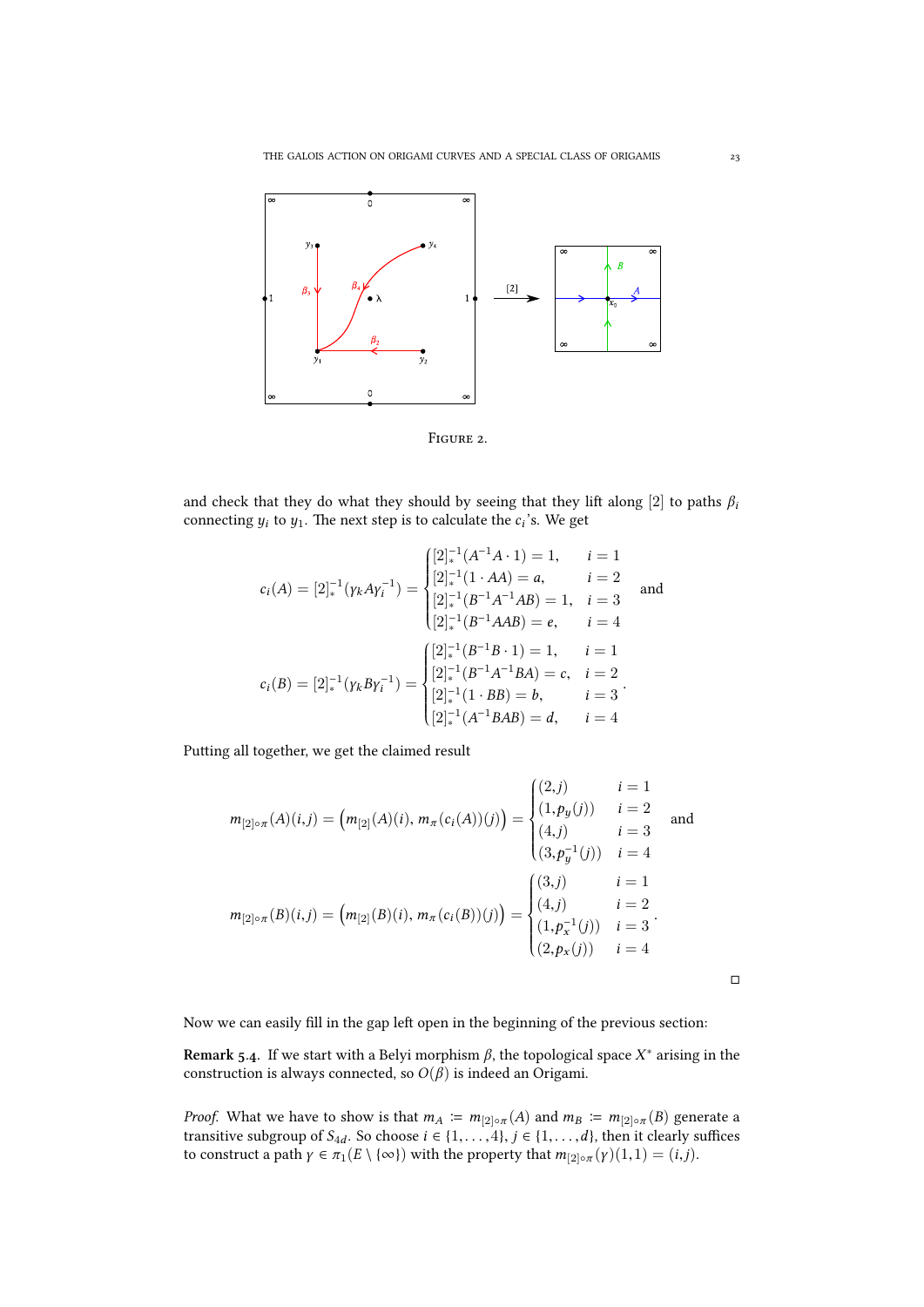Now, as *Y*<sup>\*</sup> is connected, there is a path  $\gamma' \in \pi_1(\mathbb{P}^{1*})$  such that  $m_\beta(\gamma')(1) = j$ . Consider the homomorphism

$$
\phi: \pi_1(\mathbb{P}^{1*}) \to \pi_1(E \setminus {\{\infty\}}), \begin{cases} x \mapsto & B^{-2}, \\ y \mapsto & A^2 \end{cases}
$$

By the above theorem, a lift of the path  $A^2$  connects the square of  $O(\beta)$  labelled with  $(1,k)$ to the one labelled with $(1, p_y(k))$ , and a lift of  $B^{-2}$  connects  $(1, k)$  to  $(1, p_x(k))$ . So we get  $m_{[2]\circ\pi}(\phi(\gamma'))(1,1) = (1,j)$ . So to conclude, we set  $\gamma := \epsilon \phi(\gamma')$ , where  $\epsilon := 1$ , *A*, *B* or *AB* for *i* = 1, 2, 3 or 4, respectively, and get  $m_{[2] \circ \pi}(γ)(1,1) = (i,j)$ . □

Later we will to know the monodromy of the map  $\pi$  around the Weierstraß points  $0, 1, \lambda, \infty \in$ *E*, respectively. Therefore, we quickly read off of figure 1:

Lemma 5.5. If we choose the following simple loops around the Weierstraß points

$$
x' := l_0 := db^{-1}
$$
  
\n
$$
y' := l_1 := ac^{-1}e^{-1}
$$
  
\n
$$
z' := l_{\infty} := bed^{-1}a^{-1}
$$
  
\n
$$
w' := l_{\lambda} := c,
$$

<span id="page-23-0"></span>then we have

$$
h_*(x') = x^2
$$
  
\n
$$
h_*(y') = y^2
$$
  
\n
$$
h_*(y') = y^2
$$
  
\n
$$
h_*(w') = w^2
$$

.. **e genus and punctures of M-Origamis.** We calculate the genus of the M-Origami associated to a Belyi morphism *β* and give lower and upper bounds depending only on *д*(*Y*) and deg *β*. We have the following

**Proposition 5.6.** Let  $\beta: Y \to \mathbb{P}_{\mathbb{C}}^1$  be a Belyi morphism and  $d = \deg \beta$  its degree,  $m_0 \coloneqq$  $p_x$ ,  $m_1 \coloneqq p_y$ ,  $m_\infty \coloneqq p_z = p_x^{-1} p_y^{-1} \in S_d$  the monodromy of the standard loops around  $0, 1$ and  $\infty$ . Further let  $q_0, q_1, q_\infty$  be the number of cycles of even length in a disjoint cycle decomposition of  $m_0$ ,  $m_1$  and  $m_\infty$ , respectively. Then we have:

<span id="page-23-1"></span>a)

$$
g(X) = g(Y) + d - \frac{1}{2} \sum_{i=0}^{\infty} g_i.
$$

b)

$$
g(Y) + \left\lceil \frac{d}{4} \right\rceil \le g(X) \le g(Y) + d.
$$

*Proof.* The Riemann-Hurwitz formula for *β* says:

$$
2g(Y) - 2 = d(2g(\mathbb{P}^1) - 2) + \sum_{p \in Y} (e_p - 1)
$$

Let us now split up  $\sum_{p \in Y} (e_p - 1) = v_0 + v_1 + v_\infty$ , where  $v_i := \sum_{p \in \beta^{-1}(i)} (e_p - 1)$ . Of course,  $v_i = \sum_{c \text{ cycle in } m_i} (\text{len}(c) - 1)$ , where  $\text{len}(c)$  is the length of a cycle *c*. Putting that and the fact that  $g(\mathbb{P}^1) = 0$  in the last equation yields

$$
2g(Y) - 2 = -2d + \sum_{i=0}^{\infty} v_i.
$$

Now we write down the Riemann-Hurwitz formula for  $π$ . Note that  $π$  is at most ramified over the preimages of 0, 1 and  $\infty$  under *h*, which we denote also by 0, 1 and  $\infty$ .  $\beta$  is unramified over the (image of the) fourth Weierstraß point, and so is *π*. So again the ramification term splits up into  $\sum_{p \in X} (e_p - 1) = v'_0 + v'_1 + v'_\infty$  with  $v'_i = \sum_{c \text{ cycle in } m'_i} (\text{len}(c) - 1)$ ,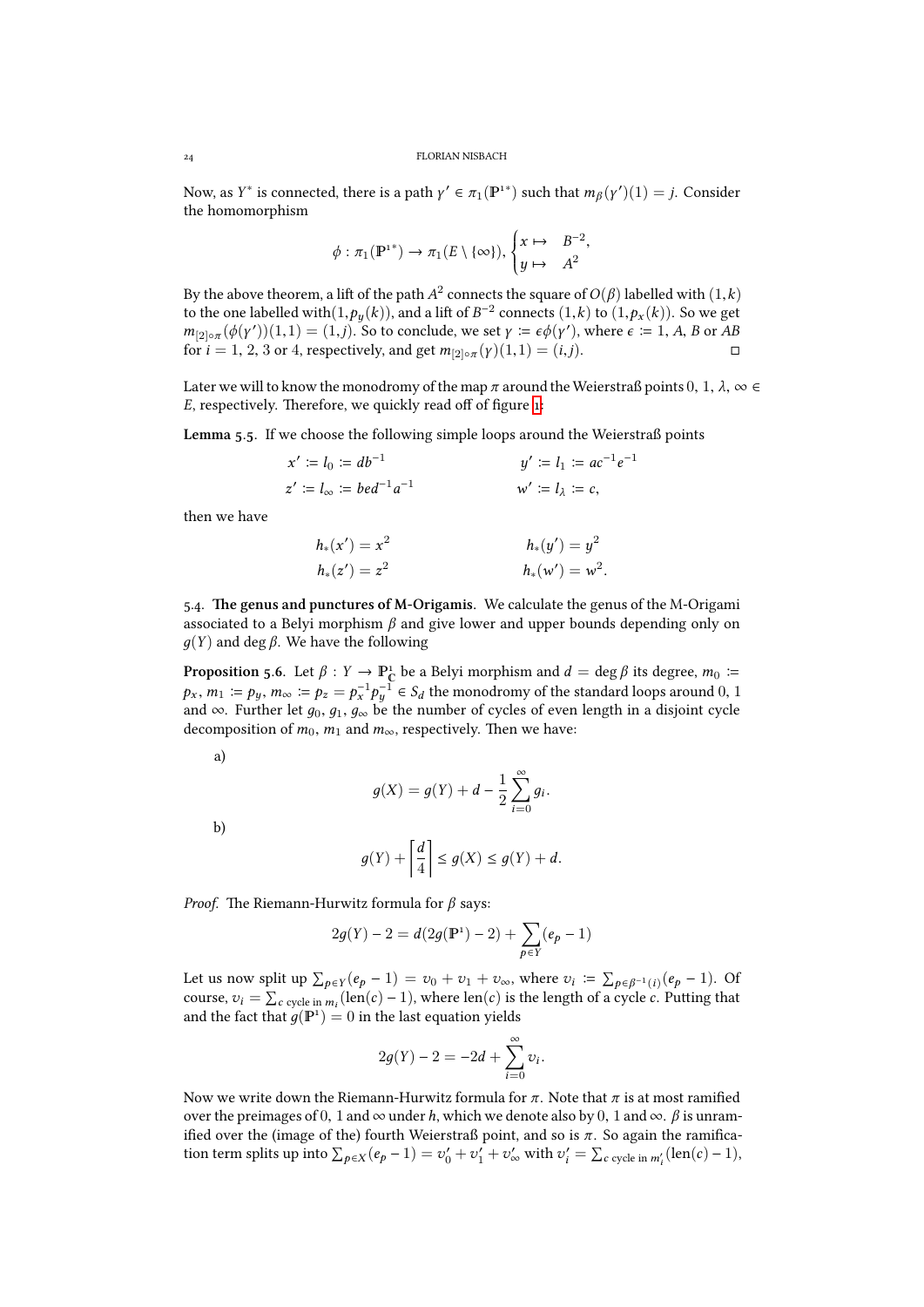where  $m'_0, m'_1, m'_\infty$  are permutations describing the monodromy of  $\pi$  going around the Weierstraß points  $0, 1, \infty$  respectively. Of course  $q(E) = 1$ , and so we get

$$
2g(X) - 2 = \sum_{i=0}^{\infty} v'_i.
$$

Subtracting from that equation the one above and dividing by 2 yields

$$
g(X) = g(Y) + d - \frac{1}{2} \sum_{i=0}^{\infty} (v_i - v'_i),
$$

so we can conclude a) with the following

**Lemma 5.7.**  $v_i - v'_i = g_i$ , where  $g_i$  is the number of cycles of even length in  $m_i$ .

The proof of this lemma is elementary. Write  $m'_0 \coloneqq m_\pi(x'), m'_1 \coloneqq m_\pi(y'), m'_\infty \coloneqq m_\pi(z')$ as in Lemma 5.5, then we get  $m'_i = m_i^2$  by that lemma and Proposition 2.2. Now, note that the square of a cycle of odd length yields a cycle of the same length, while the square of a cycle of even length is the product of two disjoint cycles of half length. So, if*c* is such an even length cycle and  $c^2 = c_1 c_2$ , then obviously  $(\text{len}(c) - 1) - ((\text{len}(c_1) - 1) + (\text{len}(c_2) (1)$ ) = 1. Su[mmin](#page-23-0)g up proves the lemma.  $\Box$ 

In part b) of the proposition, the second inequality is obvious as all  $g_i$  are nonnegative. For the first one, note that we have  $g_i \leq \frac{d}{2}$ , so  $\sum g_i \leq \frac{3}{2}d$ , and finally  $d - \frac{1}{2} \sum g_i \geq \frac{d}{4}$ . Of course  $q(X)$  and  $q(Y)$  are natural numbers, so we can take the ceiling function.  $\Box$ 

It can be explicitly shown that the upper bound of part b) is sharp in some sense: In [Nis11, Remark 4.9, for each  $q \in \mathbb{N}$  and for *d* large enough, we construct dessins of genus *q* and degree *d*, such that the resulting M-Origami has genus  $q + d$ .

A direct consequence of Proposition 5.6, and the fact that there are only finitely many dessins up to a given degree, is the following observation:

**Corollary 5.8.** Given a natural number  $G \in \mathbb{N}$ , there are only finitely many M-Origamis with genus less or equal to *G*.

For example, there are five dessins giving M-Origamis of genus 1 and nine giving M-Origamis of genus 2.

With the notations of the above proposition and the considerations in the proof, we can easily count the number of punctures of an M-Origami:

**Remark 5.9.** Let  $\beta : Y \to \mathbb{P}_{\mathbb{C}}^1$  be a Belyi morphism,  $\pi : X \to E$  the normalisation of its pullback by the elliptic involution as in Definition 5.1, and  $O_\beta = (p: X \rightarrow E)$  the associated M-Origami.

<span id="page-24-0"></span>a) Let  $W \coloneqq \{0, 1, \lambda, \infty\} \subseteq E$  be the set of Weierstraß points of *E*, then we have:

$$
n(P) := |\pi^{-1}(P)| = #(\text{cycles in } m_P) + g_P, \ (P \in \{0, 1, \infty\})
$$

$$
n(\lambda) := |\pi^{-1}(\lambda)| = \deg \pi = \deg \beta.
$$

b) For  $O_\beta = (p: X \rightarrow E)$ , we have:

$$
|p^{-1}(\infty)| = n(0) + n(1) + n(\lambda) + n(\infty).
$$

*Proof.* Part b) is a direct consequence of a), as by definition  $p = [2] \circ \pi$ , and  $[2] : E \to E$  is an unramified cover with  $[2]^{-1}(\infty) = W$ .

For a), the second equality is clear, since, as we noted above,  $\pi$  is unramified over  $\lambda$ . If *P* ∈ {0, 1 ∞}, then *n*(*P*) is the number of cycles in  $m'_P = m_P^2$  (where we reuse the notation from the proof above). As a cycle in  $m_P$  corresponds to one cycle in  $m_P^2$  if its length is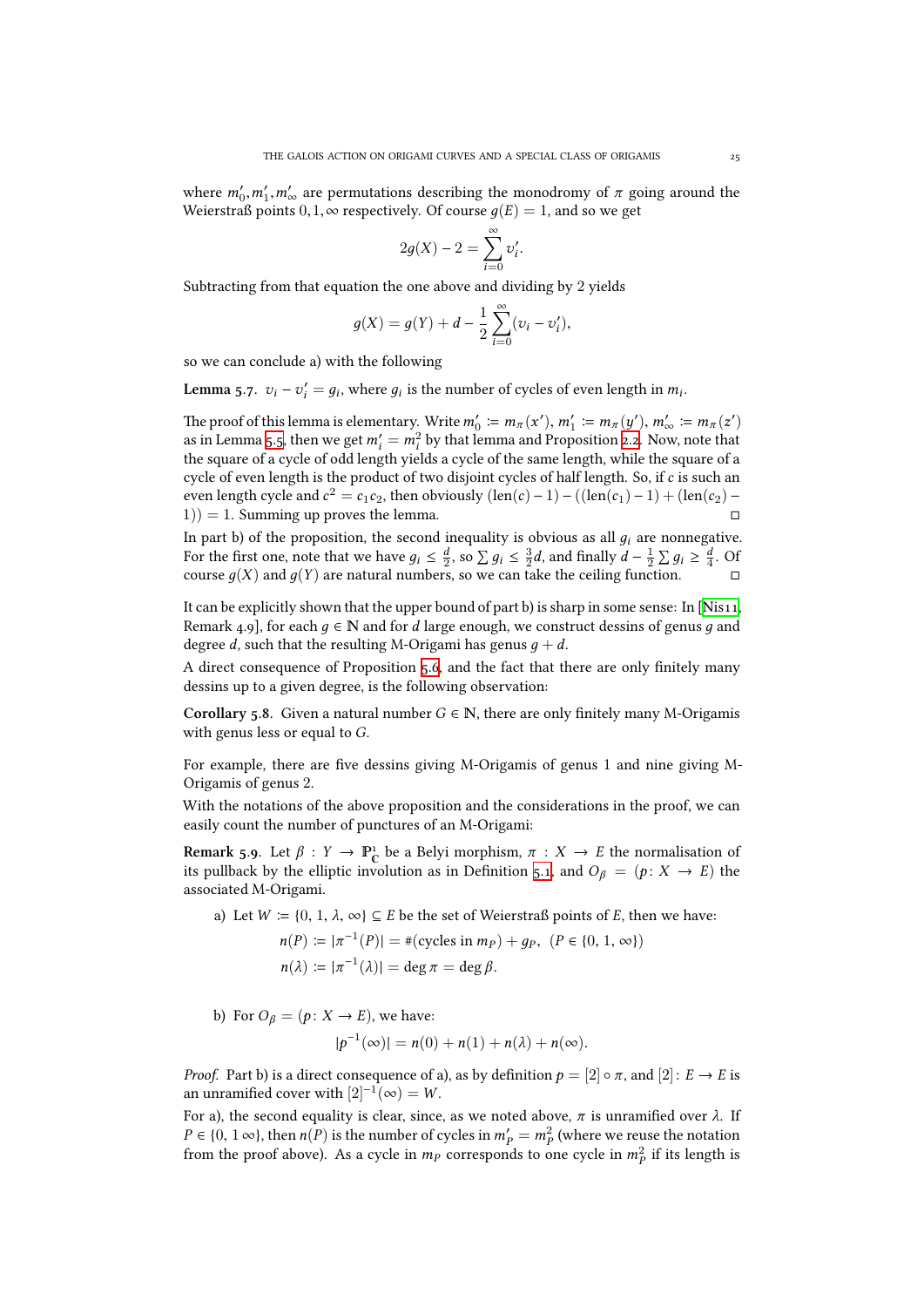odd, and splits up into two cycles of half length if its length is even, we get the desired statement. □

5.5. The Veech group. We can now calculate the Veech group of an M-Origami with the help of Theorem 4. We begin by calculating how  $\operatorname{SL}_2(\mathbb{Z})$  acts:

**Proposition 5.10.** Let  $\beta$  be the dessin of degree *d* given by a pair of permutations  $(p_x, p_y)$ , and  $O_\beta$  the associated M-Origami. Then we have for the standard generators *S*, *T*,  $-I$  of  $\mathrm{SL}_2(\mathbb{Z})$ :

- <span id="page-25-0"></span>• *S* · *O<sub>β</sub>* is the M-Origami associated to the pair of permutations  $(p_y, p_x)$ .
- *T* ·  $O_\beta$  is the M-Origami associated to the pair of permutations  $(p_z, p_y)$ , where as usual  $p_z = p_x^{-1} p_y^{-1}$ .
- $\bullet$   $(-I) \cdot O_\beta \cong O_\beta$ , i.e. −*I* ∈  $\Gamma(O_\beta)$ .

*Proof.* We lift *S*, *T*,  $-I \in SL_2(\mathbb{Z}) \cong Out^+(F_2)$  to the following automorphisms of  $F_2 =$ ⟨*A*, *B*⟩, respectively:

$$
\phi_S: A \mapsto B, B \mapsto A^{-1}
$$
  

$$
\phi_T: A \mapsto A, B \mapsto AB
$$
  

$$
\phi_{-I}: A \mapsto A^{-1}, B \mapsto B^{-1}
$$

Let us, for brevity, write  $m_w := m_{[2]\circ \pi}(w)$  for an element  $w \in F_2$ , so in particular  $O_\beta$  is given by the pair of permutations  $(m_A, m_B)$  as in Theorem 8.

First we calculate the monodromy of the Origami *S*·*O<sub>β</sub>*, which is given by  $(m_{\phi_S^{-1}(A)}, m_{\phi_S^{-1}(B)})$ : We get

$$
m_{\phi_{S}^{-1}(A)}(i,j) = m_{B}^{-1}(i,j) = \begin{cases} (3, p_{x}(j)), & i = 1\\ (4, p_{x}^{-1}(j)), & i = 2\\ (1,j), & i = 3\\ (2,j), & i = 4 \end{cases}
$$
 and  $m_{\phi_{S}^{-1}(B)} = m_{A}$ .

Now we conjugate this pair by the following permutation

$$
c_1\colon (1,j)\mapsto (2,j)\mapsto (4,j)\mapsto (3,j)\mapsto (1,j),
$$

which does of course not change the Origami it defines, and indeed we get:

$$
c_1 m_B^{-1} c_1^{-1}(i,j) = \begin{cases} (2,j), & i = 1 \\ (1,p_x(j)), & i = 2 \\ (4,j), & i = 3 \end{cases}, c_1 m_A c_1^{-1}(i,j) = \begin{cases} (3,j), & i = 1 \\ (4,j), & i = 2 \\ (1,p_y^{-1}(j)), & i = 3 \\ (2,p_y(j)), & i = 4 \end{cases},
$$

which is clearly the M-Origami associated to the dessin given by the pair  $(p_y, p_x)$ . Next, we discuss the action of the element *T* in the same manner, and we get:

$$
m_{\phi_T^{-1}(A)} = m_A \text{ and } m_{\phi_T^{-1}(B)}(i,j) = m_A^{-1} m_B(i,j) = \begin{cases} (4, p_y(j)), & i = 1\\ (3,j), & i = 2\\ (2, p_y^{-1} p_x^{-1}(j)), & i = 3\\ (1, p_x(j)), & i = 4 \end{cases}.
$$

The reader is invited to follow the author in not losing hope and verifying that with

$$
c_2\colon (1,j)\mapsto (1,p_y(j)),\,(2,j)\mapsto (2,p_y(j)),\,(3,j)\mapsto (4,p_y(j)),\,(4,j)\mapsto (3,j)
$$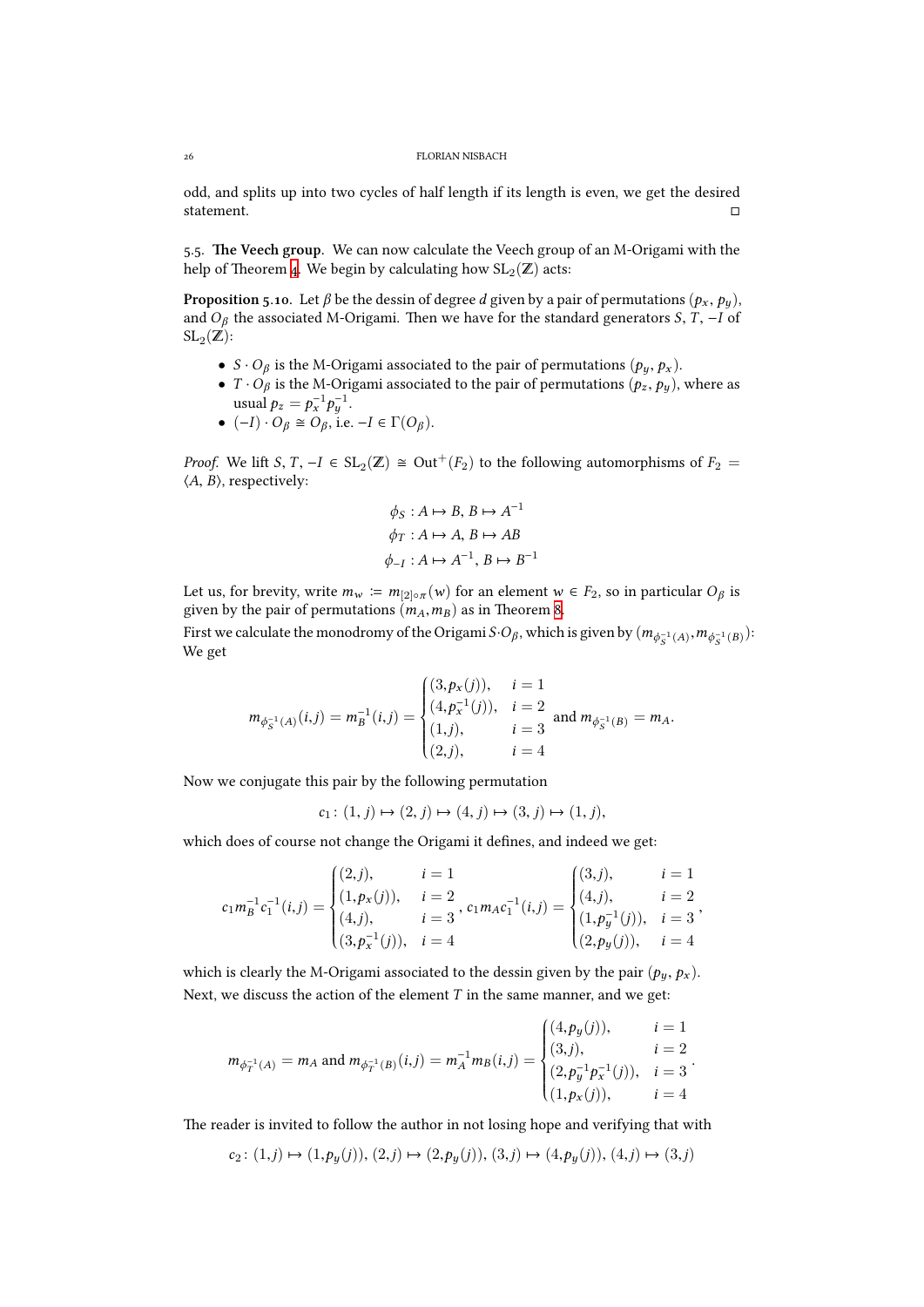we have

$$
c_2 m_A c_2^{-1}(i,j) = \begin{cases} (2,j), & i = 1 \\ (1, p_y(j)), & i = 2 \\ (4,j), & i = 3 \end{cases}, c_2 m_A^{-1} m_B c_2^{-1}(i,j) = \begin{cases} (3,j), & i = 1 \\ (4,j), & i = 2 \\ (1, p_y p_x(j)), & i = 3 \\ (2, p_x^{-1} p_y^{-1}(j)), & i = 4 \end{cases}
$$

which is the monodromy of the M-Origami associated to  $(p_z, p_y)$ .

For the element  $-I \in SL_2(\mathbb{Z})$  we have to calculate  $m_{\phi_{-I}^{-1}(A)} = m_A^{-1}$  and  $m_{\phi_{-I}^{-1}(B)} = m_B^{-1}$ which evaluate as

$$
m_A^{-1}(i,j) = \begin{cases} (2, p_y^{-1}(j)), & i = 1 \\ (1,j), & i = 2 \\ (4, p_y(j)), & i = 3 \\ (3,j), & i = 4 \end{cases}, m_B^{-1}(i,j) = \begin{cases} (3, p_x(j)), & i = 1 \\ (4, p_x^{-1}(j)), & i = 2 \\ (1,j), & i = 3 \\ (2,j), & i = 4 \end{cases}.
$$

In this case, the permutation

$$
c_3\colon (1,j)\leftrightarrow (4,j),\, (2,j)\leftrightarrow (3,j)
$$

does the trick and we verify that  $c_3m_Ac_3 = m_A^{-1}$ ,  $c_3m_Bc_3 = m_B^{-1}$ , so  $-I \in \Gamma(O_\beta)$ . □

It will turn out in the next theorem that the Veech group of M-Origamis often is  $\Gamma(2)$ . Therefore we list, as an easy corollary from the above proposition, the action of a set of coset representatives of  $\Gamma(2)$  in  $\operatorname{SL}_2(\mathbb{Z}).$ 

<span id="page-26-0"></span>**Corollary 5.11.** For an M-Origami  $O_\beta$  associated to a dessin  $\beta$  given by  $(p_x, p_y)$ , and

 $\alpha \in \{I, S, T, ST, TS, TST\}$ 

*α* · *O<sup>β</sup>* is again an M-Origami, and it is associated to the dessin with the monodromy indicated in the following table:

|       |       |       | $ST^{\perp}$  |       | $TS$ $TST$ |
|-------|-------|-------|---------------|-------|------------|
| $p_x$ | $p_y$ |       | $p_z\mid p_y$ | $p_z$ |            |
| $p_y$ | $p_x$ | $p_y$ | $ p_z $       | $p_x$ |            |

*Proof.* The first three columns of the above table are true by the above proposition. If we write  $M(p_x, p_y)$  for the M-Origami associated to the dessin given by  $(p_x, p_y)$ , then we calculate

$$
ST \cdot M(p_x, p_y) = S \cdot M(p_z, p_y) = M(p_y, p_z),
$$
  
\n
$$
TS \cdot M(p_x, p_y) = T \cdot M(p_y, p_x) = M(p_y^{-1}p_x^{-1}, p_x) \approx M(p_z, p_x),
$$
  
\n
$$
TST \cdot M(p_x, p_y) = T \cdot M(p_y, p_z) = M(p_y^{-1}p_z^{-1}, p_z) = M(p_x, p_z).
$$

□

<span id="page-26-1"></span>**Theorem 9.** Let, again,  $\beta$  be a dessin given by the pair of permutations  $(p_x, p_y)$ .

- a) For the associated M-Origami  $O_\beta$ , we have  $\Gamma(2) \subseteq \Gamma(O_\beta)$ .
- b) The orbit of  $O_\beta$  under  $\text{SL}_2(\mathbb{Z})$  precisely consists of the M-Origamis associated to the dessins weakly isomorphic to *β*.
- c) If  $\Gamma(2) = \Gamma(O_\beta)$  then  $\beta$  has no nontrivial weak automorphism, i.e.  $W_\beta = \{id\}$ . In the case that  $\beta$  is filthy, the converse is also true.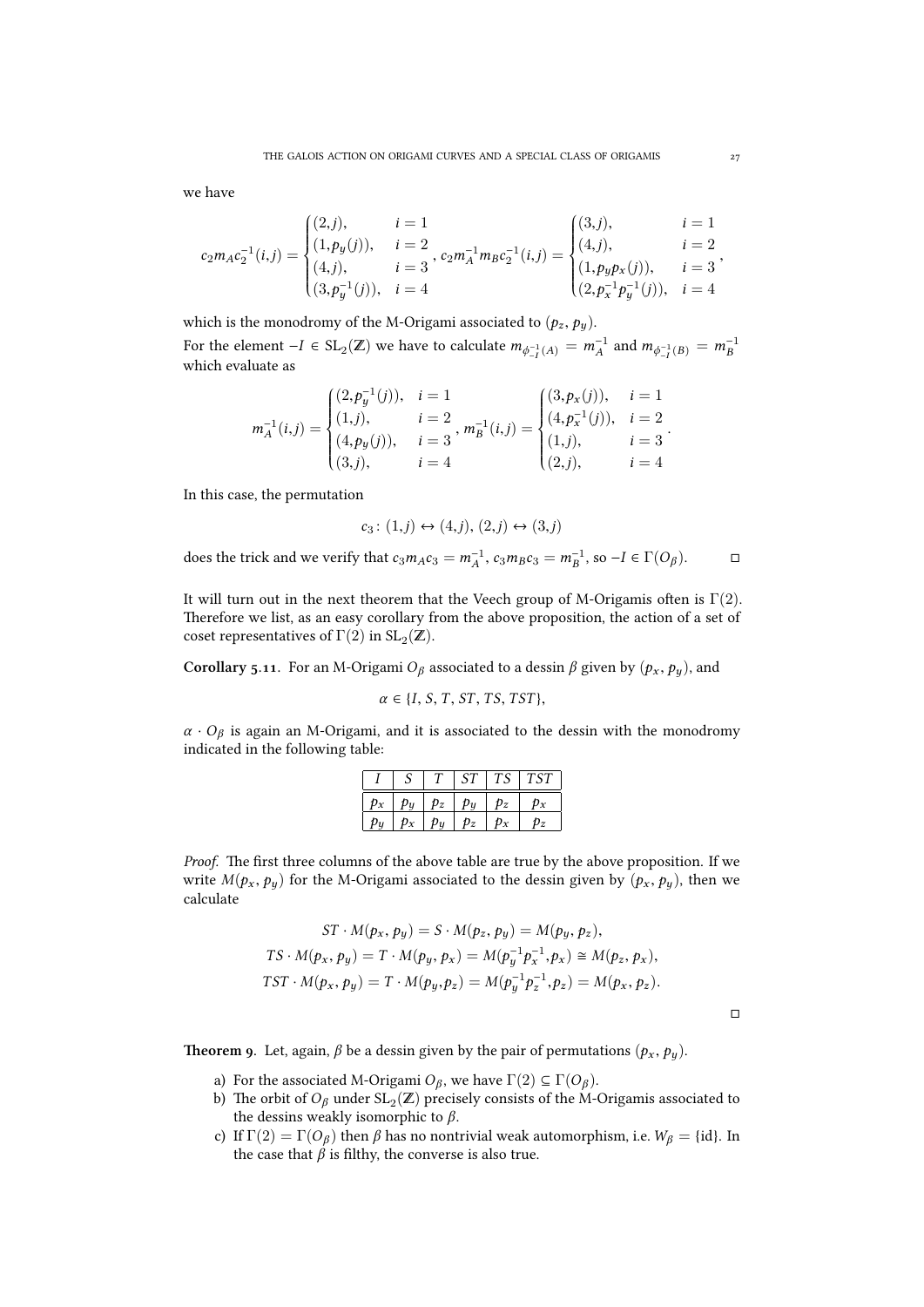#### FLORIAN NISBACH

*Proof.* a) We have  $\Gamma(2) = \langle T^2, ST^{-2}S^{-1}, -I \rangle$ , so we have to show that these three matrices are elements of  $\Gamma(O_\beta)$ . We already know by Proposition 5.10 that  $-I$ acts trivially. Using the notation of the proof of the above corollary, we calculate:

$$
T^2 \cdot M(p_x, p_y) = T \cdot M(p_z, p_y) = M(p_z^{-1}p_y^{-1}, p_y) \cong M(p_x, p_y),
$$
  

$$
ST^{-2}S^{-1} \cdot M(p_x, p_y) = ST^{-2} \cdot M(p_y, p_x) = S \cdot M(p_y, p_x) = M(p_x, p_y).
$$

b) By a), the orbit of  $O_\beta$  under  $\text{SL}_2(\mathbb{Z})$  is the set of translates of  $O_\beta$  under a set of coset representatives of  $\Gamma(2)$  in  $\operatorname{SL}_2(\mathbb{Z}).$  We have calculated them in the above corollary, and indeed they are associated to the dessins weakly isomorphic to *β*. c) " $\Rightarrow$ ": Let  $\Gamma(2) = \Gamma(O_\beta)$ , then by part b) we have

$$
6 = | SL_2(\mathbb{Z}) \cdot O_\beta | \le |W \cdot \beta| \le 6
$$

so we have equality and indeed  $W_\beta$  is trivial.

"<sup> $\Leftarrow$ ": For now, fix an element id ≠ *w* ∈ *W*. By assumption,  $β \not\cong β' := w \cdot β$ . Let</sup>  $\pi$ ,  $\pi'$  be their pullbacks by *h* as in Definition 5.1. By Lemma 5.15<sup>‡</sup>, we have  $\pi \not\cong \pi'$ . Now assume  $O_\beta \cong O_{\beta'}$ , so by Lemma 5.16, there exists a deck transformation  $\varphi \in \text{Deck}([2])$  such that  $\pi' \cong \varphi \circ \pi$ . But since  $\beta$  (and so  $\beta'$ ) is filthy,  $\varphi$  has to fix  $\lambda \in E$ , so it is the identity. This is the desired contradiction to  $\pi \not\cong \pi'$ . By varying *w* we get  $|SL_2(\mathbb{Z}) \cdot O_\beta| = 6$ , so in particular  $\Gamma(O_\beta) = \Gamma(2)$ [.](#page-30-0)

□

Part b) of the above theorem indicates a relationship between weakly isomorphic dessins and affinely equivalent M-Origamis. Let us understand this a bit more conceptually:

Proposition 5.12. The group W from Definition and Remark 3.5 acts on the set of Origamis whose Veech group contains  $\Gamma(2)$  via the group isomorphism

$$
\phi: W \to SL_2(\mathbb{Z})/\Gamma(2), \begin{cases} s \mapsto \overline{S} \\ t \mapsto \overline{T} \end{cases}
$$

.

<span id="page-27-1"></span> $\Gamma$ urthermore, the map *M* : *β* ↔ *O<sub>β</sub>*, sending a dessin to the corresponding M-Origami, is *W* -equivariant.

*Proof.* By the proof of Proposition 4.6 c), the action of  $SL_2(\mathbb{Z})$  on the set of Origamis whose Veech group contains  $\Gamma(2)$  factors through  $\Gamma(2)$ . So any group homomorphism  $G \to SL_2(\mathbb{Z})/\Gamma(2)$  defines an action of *G* on this set. To see that the map *M* is equivariant with respect to the actions of *W* on dessins and M-Origamis, respectively, amounts to comparing the tables in Definition [and](#page-11-0) Remark  $3.5$  and Corollary  $5.11$ .

.. **Cylinder decomposition.** By the results of the above section, for an M-Origami *O<sup>β</sup>* we find that  $H/\Gamma(2) \cong \mathbb{P}^1_{\mathbb{C}} \setminus \{0, 1, \infty\}$  covers its Origami curve  $C(O_\beta)$  which therefore has at most three cusps. By Proposition  $4.14$  a) this means that  $O_\beta$  has at most three non-equivalent Strebel directions, namely  $(\begin{smallmatrix}1\\0\end{smallmatrix})$  ,  $(\begin{smallmatrix}0\\1\end{smallmatrix})$  and  $(\begin{smallmatrix}1\\1\end{smallmatrix})$ . Fo[r eac](#page-26-0)h of these, we will calculate the cylinder decomposition. Before, let us prove the following lemma which will help us assert a peculiar condition appearing in the calculation of the decomposition:

**Lemma 5.13.** Let  $\beta$  be a Belyi morphism, [and](#page-15-4) let  $p_x$ ,  $p_y$ ,  $p_z$  be the monodromy around 0, 1, ∞ as usual. If, for one cycle of *p<sup>y</sup>* that we denote w.l.o.g. by (1 . . . *k*), *k* ≤ deg(*β*), we have

$$
\forall i=1,\ldots,k: p_x^2(i)=p_z^2(i)=i,
$$

<span id="page-27-0"></span>then the dessin representing  $\beta$  appears in figure 3 (where  $D_n$ ,  $E_n$ ,  $F_n$  and  $G_n$  are dessins with *n* black vertices—so we can even write  $A = F_1, B = D_1, C = G_2$ ): Furthermore, under these conditions  $\beta$  is defined over Q.

 $\ddot{\ddot{\ }}$ Note that this and the following lemma logically depen[d o](#page-28-0)nly on the calculations in the proof of Theorem 8.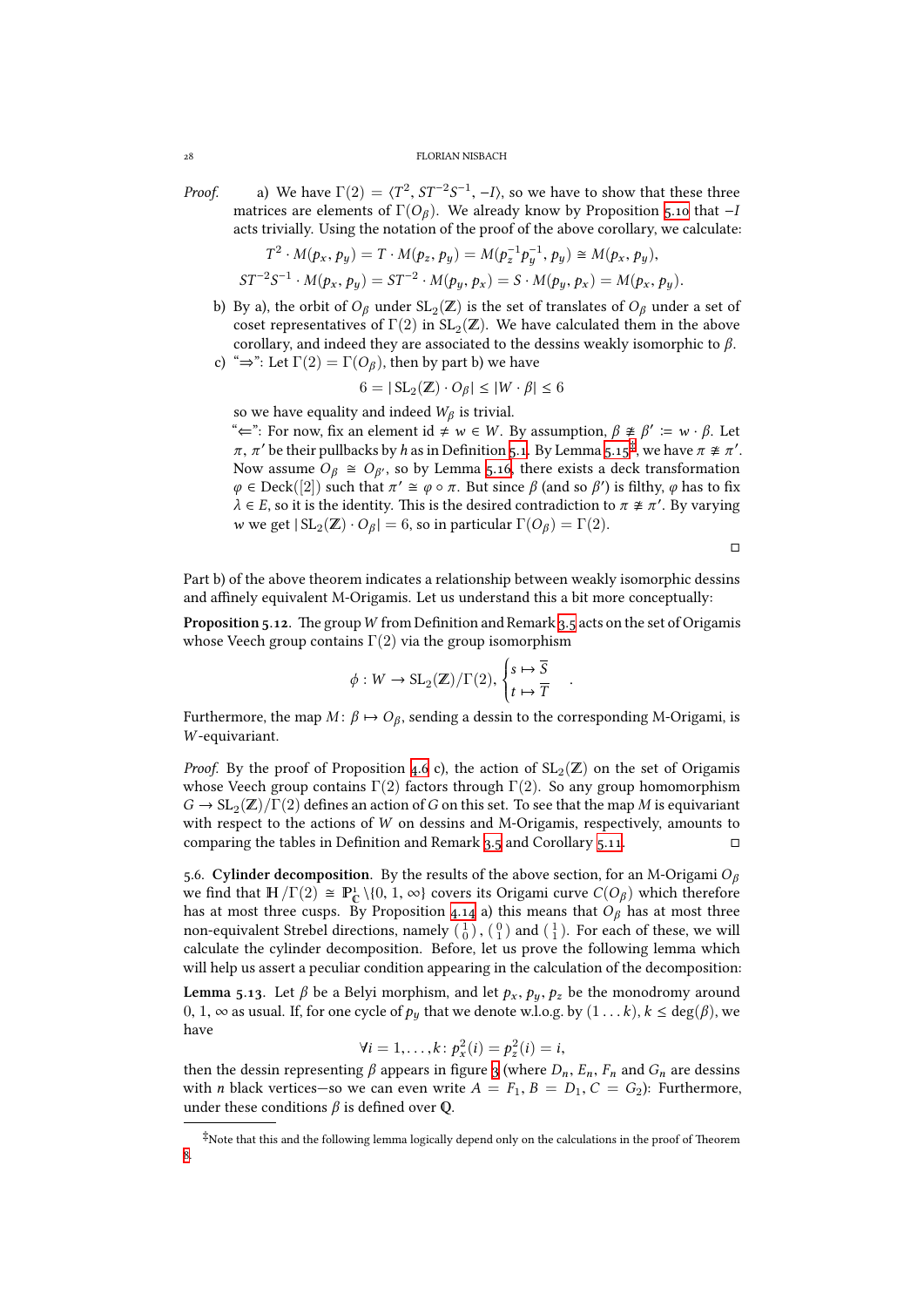

<span id="page-28-0"></span>FIGURE 3.

*Proof.* The idea of the proof is to take cells of length 1 and 2 (this is the condition  $p_z^2(i) = i$ ), bounded by edges, and glue them (preserving the orientation) around a white vertex *w* until the cycle around this vertex is finished, i.e. until there are no more un-glued edges ending in w. The building blocks for this procedure are shown as 1a and 2a in the figure below. Note that it is not a priori clear that we end up with a closed surface in this process, but the proof will show that this is inevitable.

As a first step we consider in which ways we can identify edges or vertices within a cell of length  $1$  or 2, meeting the requirements that no black vertex shall have a valence  $> 2$ (this is the condition  $p_x^2(i) = i$ ) and that the gluing respects the colouring of the vertices. The reader is invited to check that figure  $4$  lists all the possible ways of doing this. Now



FIGURE 4.

we want to see in which ways we can glue these seven building blocks around the white vertex *w*. In the cases 1b, 2b and 2c we already have a closed surface, so we cannot attach any more cells, and end up with the dessins A, B and C. If we start by attaching the cell 2a to  $w$ , we can only attach other cells of that type to  $w$ . Note that we cannot attach anything else to the other white vertex, as this would force us to attach a cell of length  $> 2$  to *w*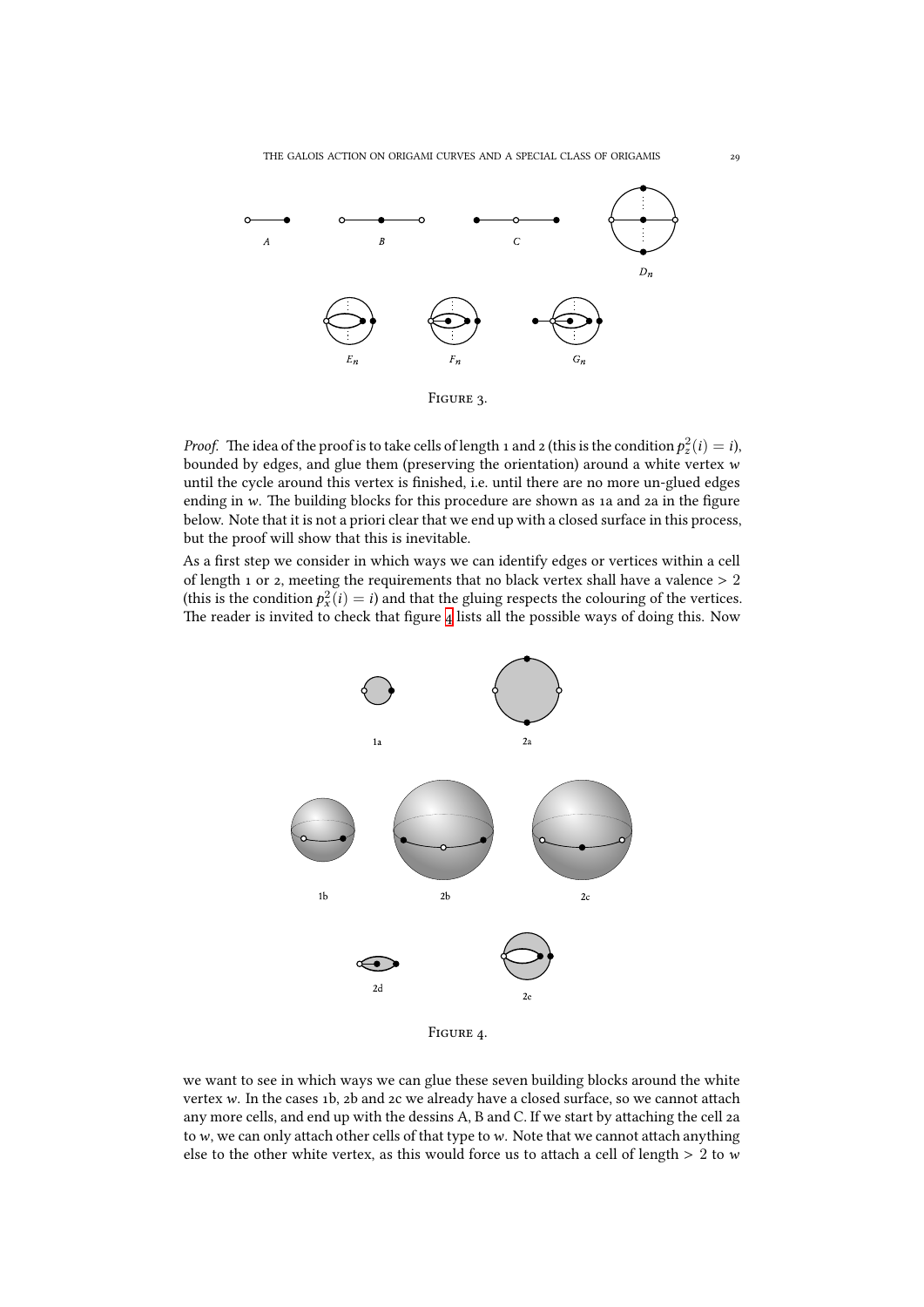in order to finish the cycle. So, in this case, we get the dessins of series D. Now consider the cell ze. It has  $4$  bounding edges. To each of its two sides, we can attach another copy of ze, leaving the number of bounding edges of the resulting object invariant, or a copy of 1a or 2d, both choices diminishing the number of boundary edges by 2. Having a chain of ze's, we cannot glue their two boundary components, as this would not yield a topological surface but rather a sphere with two points identified. So to close the cycle around the white vertex  $w$ , we have to attach on either side either 1a or 2d. This way we get the series  $E$ ,  $F$  and  $G$ . If, on the other hand, we start with a cell of types 1a or 2d, we note that we can only attach cells of type 1a, 2d or 2e, so we get nothing new.

It might be surprising at first that constructing one cycle of  $p_y$  with the given properties already determines the whole dessin. Again, the reader is invited to list the possibilities we seem to have forgotten, and check that they are in fact already in our list.

Now, clearly all of the dessins of type A,. . . ,E are determined by their cycle structure and hence defined over  $\mathbb Q$ .  $\hfill \Box$ 

After this lemma, we are able to calculate the decomposition of an M-Origami into maximal cylinders now. For a maximal cylinder of width *w* and height *h*, we write that it is of type (*w*,*h*).

**Theorem 10.** Let  $O_\beta$  be an M-Origami associated to a dessin  $\beta$  which is given by a pair of permutations  $(p_x, p_y)$ . Then we have:

- <span id="page-29-0"></span>a) If  $(p_x, p_y)$  does not define one of the dessins listed in Lemma 5.13, then, in the Strebel direction  $(\frac{1}{0})$ ,  $O_\beta$  has:
	- for each fixed point of  $p_y$  one maximal cylinder of type  $(2,2)$ ,
	- for each cycle of length 2 of  $p_y$  one maximal cylinder of type  $(4,2)$ ,
	- for each cycle of length  $l > 2$  of  $p_y$  two maximal cylinders [of ty](#page-27-0)pe (2*l*, 1).
- b) In particular, we have in this case:

# max. horizontal cylinders  $= 2 \cdot$  # cycles in  $p_y$  – # fixed points of  $p_y^2$ .

- c) We get the maximal cylinders of  $O_\beta$  in the Strebel directions  $({0\atop 1})$  and  $({1\atop 1})$  if we replace in a) the pair  $(p_x, p_y)$  by  $(p_y, p_x)$  and  $(p_y, p_z)$ , respectively.
- *of Theorem 10.* a) First we note that for each cycle  $c$  of  $p_y$  of length *l*, we get two horizontal cylinders of length 2*l*, one consisting of squares labelled (1,*j*) and (2,*j*), and one consisting of squares labelled  $(3,j)$  and  $(4,j)$ —the latter rather belonging to the corresponding inverse cycle in  $p_y^{-1}$ . They are maximal iff there lie ramificatio[n p](#page-29-0)oints on both their boundaries (except in the trivial case where  $g(O_\beta) = 1$ ). Since the map  $\pi$  from the construction of an M-Origami is always unramified over  $\lambda$  (see Theorem 8), there are ramification points on the boundary in the middle of such a pair of cylinders iff the corresponding cycle is not self inverse, i.e. *l* > 2. On the other two boundary components, there are ramification points iff not for every entry *j* appearing in *c*, we have  $p_x^2(j) = p_z^2(j) = 1$ . This is due to Lemma 5.5, and it is ex[ac](#page-20-0)tly the condition in Lemma 5.13.
	- b) is a direct consequence of a).
	- c) By Proposition  $4.14$  d) we know that the cylinders in vertical and diagonal direction are the horizontal ones of  $S^{-1} \cdot O_\beta$  and  $(TS)^{-1} \cdot O_\beta$ . As we know that  $S \equiv S^{-1}$ [and](#page-23-0)  $(TS)^{-1} \equiv ST \pmod{\Gamma(2)}$  we read off t[he cla](#page-27-0)im from the table in Corollary  $5.11.$

 $\Box$ 

Finally we list the maximal horizontal cylinders of the M-Origamis associated to the dessins [of Le](#page-26-0)mma 5.13: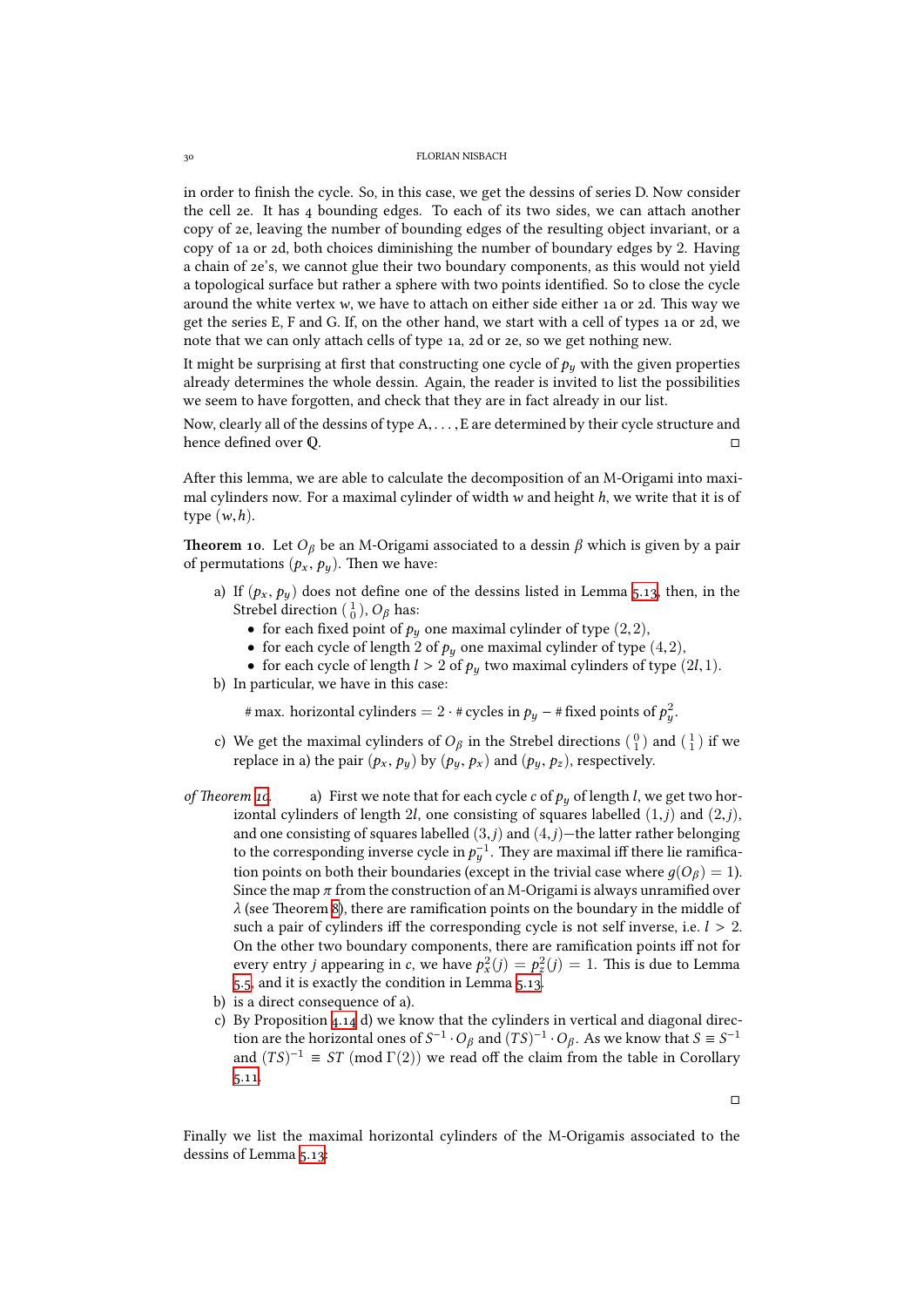- **Remark 5.14.** a) The M-Origami coming from  $D_n$  has two maximal horizontal cylinders of type  $(2n,2)$  for  $n \geq 3$  (and else one of type  $(2n,4)$ ).
	- b) The M-Origami coming from  $E_n$  has one maximal horizontal cylinder of type  $(4n, 2)$ .
	- c) The M-Origami coming from  $F_n$  has one maximal horizontal cylinder of type (4*n*− 2,2).
	- d) The M-Origami coming from  $G_n$  has one maximal horizontal cylinder of type  $(4n - 4, 2)$ .

.. **Möller's theorem and variations.** We are now able to reprove Möller's main result in [Mölo5] in an almost purely topological way. This will allow us to construct explicit examples of Origamis such that Gal( $\overline{Q}/Q$ ) acts non-trivially on the corresponding Origami curves, which was not obviously possible in the original setting.

Let us reformulate Theorem 5.4 from [Mölo5]:

- **Th[eorem](#page-37-0) 11** (M. Möller). a) Let  $\sigma \in \text{Gal}(\overline{\mathbb{Q}}/\mathbb{Q})$  be an element of the absolute Galois group, and *β* be a Belyi morphism corresponding to a clean tree, i.e. a dessin of genus 0, totally ramified over  $\infty$ , such that all the preimages of 1 are ramification points of order precisely 2, an[d assum](#page-37-0)e that  $\beta$  is not fixed by  $\sigma$ . Then we also have for the Origami curve  $C(O_\beta)$  of the associated M-Origami:  $C(O_\beta) \neq C(O_\beta)^\sigma$  (as subvarieties of  $M_{g,[n]}$ ).
	- b) In particular, the action of Gal( $\overline{Q}/Q$ ) on the set of all Origami curves is faithful.

We will gather some lemmas which will enable us to reprove the above theorem within the scope of this work and to prove similar statements to part a) for other classes of dessins. Let us begin with the following simple

**Lemma 5.15.** Let  $\beta \not\cong \beta'$  be two dessins, defined by  $(p_x, p_y)$  and  $(p'_x, p'_y)$ , respectively. Then, for their pullbacks  $\pi, \pi'$  as in Definition 5.1 we also have  $\pi \not\cong \pi'$ .

<span id="page-30-0"></span>*Proof.* Let  $deg(\beta) = deg(\beta') = d$  (if their degrees differ, the statement is trivially true). Now assume  $\pi \cong \pi'$ . This would imply the existence of a permutation  $\alpha \in S_d$  such that  $c_{\alpha} \circ m_{\pi} = m_{\pi'}$ , where  $c_{\alpha}$  is the conjugation by  $\alpha$ . By the proof of Theorem 8, we have  $m_{\pi}(d) = p_x$ ,  $m_{\pi}(a) = p_y$ , so in particular  $(c_{\alpha}(p_x), c_{\alpha}(p_y)) = (p'_x, p'_y)$ , which contradicts the assertion that  $\beta \not\cong \beta'$ . □

Next, let us check what happens after postcomposing  $[2]$ , the multiplication [by](#page-20-0) 2 on the elliptic curve. But we first need the following

**Lemma 5.16.** Let  $\pi: X \to E$ ,  $\pi': X' \to E$  be two coverings. If we have  $[2] \circ \pi \cong [2] \circ \pi'$ , then there is a deck transformation  $\varphi \in \mathrm{Deck}([2])$  such that  $\varphi \circ \pi \cong \pi'.$ 

*Proof.* Clearly, *E* is Hausdorff, and [2] is a normal covering, so we can apply Lemma 2.4. □

**Proposition 5.17.** Assume we have a dessin  $\beta$  given by  $(p_x, p_y)$ , and a Galois automor $p$  phism  $\sigma \in \text{Gal}(\overline{\mathbb{Q}}\setminus\mathbb{Q})$  such that  $\beta \not\cong \beta^{\sigma}$ . If furthermore the 4-tuple  $(p_x^2, p_y^2, p_z^2, 1) \in (S_d)^4$ contains one permutation with cycle structure distinct from the others, then we h[ave](#page-3-1)  $O_\beta \ncong (O_\beta)^\sigma$ .

<span id="page-30-1"></span>*Proof.* First of all, what is  $(O_\beta)^\sigma$ ? We chose *E* to be defined over **Q**, so  $E \cong E^\sigma$ , and  $[2]$  is also defined over Q, so  $[2] = [2]^\sigma$ , and so  $([2] \circ \pi)^\sigma = [2] \circ \pi^\sigma$  which means by definition that  $(O_\beta)^\sigma = O_{\beta^\sigma}$ .

Assume now  $O_\beta \cong O_{\beta^\sigma}$ . So by the above lemma, there is a deck transformation  $\varphi \in$ Deck $([2])$  such that  $\varphi \circ \pi \cong \pi^{\sigma}$ . The deck transformation group here acts by translations,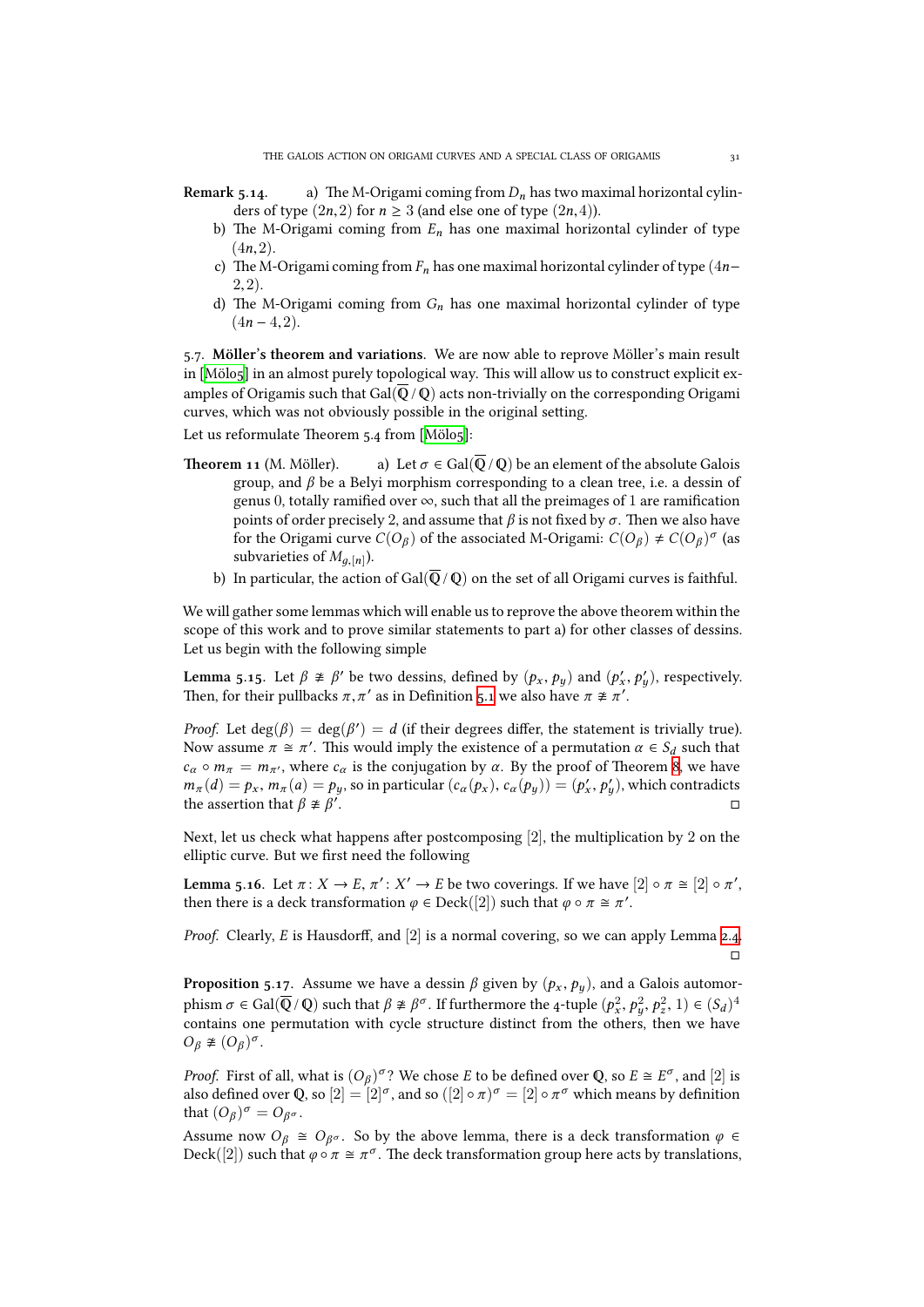so in particular without fixed points. Note that by Lemma 5.5, the tuple  $(p_x^2, p_y^2, p_z^2, 1)$ describes the ramification of *π* around the Weierstrass points, and the ramification behaviour of  $\pi^{\sigma}$  is the same. So, imposing the condition that one entry in this tuple shall have a cycle structure distinct from the others, it follows that  $\varphi = id$ . So we have even  $\pi \cong \pi^{\sigma}$ , and so by Lemma 5.15  $\beta \cong \beta^{\sigma}$ , which contradicts t[he as](#page-23-0)sumption. □

Now, we have all the tools together to prove Theorem 11.

*of Theorem* 11. The second [claim](#page-30-0) follows from the first, as the action of Gal( $\overline{Q}$  /  $\overline{Q}$ ) is faithful on trees, and it stays faithful if we restrict to clean ones. We have seen that in Theorem .

So, choose a nontrivial Galois automorphism *σ* and a clean tree *β* of degree *d* defined by  $(p_x, p_y)$  such that  $\beta \not\cong \beta^{\sigma}$ .

First we check the condition of Proposition 5.17 by showing that the cycle structure of  $p_z^2$ [is](#page-9-0) distinct from the others.  $p_z^2$  consists of two cycles because purity implies even parity of *d*. As  $\beta \ncong \beta^{\sigma}$ , surely  $d > 2$ , so  $p_z^2 \neq 1$ , and so it is distinct from  $p_y^2 = 1$ . Because of the purity, the dessin  $\beta$  has  $\frac{d}{2}$  white vertices, and so  $\frac{d}{2} + 1$  black vertices, which is a lower bound for the number of cycles in  $p_x^2$ [. Aga](#page-30-1)in, from  $d > 2$  we conclude that  $p_x^2$  must consist of at least 3 cycles and therefore cannot be conjugate to  $p_z^2$ .

We claim now that  $O_\beta$  and  $O_{\beta^\sigma}$  are not affinely equivalent. By Theorem 9 and Corollary 5.11 this amounts to checking that  $\beta$  and  $\beta^{\sigma}$  are not weakly isomorphic. As we will see later in an example, this cannot be assumed in general, but in this case  $p_x$  ,  $p_y$  ,  $p_z$  consist of  $\frac{d}{2}+1$  cycles,  $\frac{d}{2}$  cycles and  $1$  cycle, respectively, so any weak isomorphism would actually have to be an isomorphism, which we excluded.

[So, b](#page-26-0)y Proposition 4.11 ,  $C(O_\beta) \neq C(O_{\beta\sigma})$  as embedded curves in the moduli space. But as we saw in the proof of Proposition 5.17, the latter is equal to  $C((O_\beta)^\sigma)$ , which is in turn equal to  $(C(O_\beta))^{\sigma}$  by Proposition 4.15 b). Altogether we found, for an arbitrary  $\sigma \in \text{Gal}(\overline{\mathbb{Q}} \setminus \mathbb{Q})$ , an Origami *O* such that

$$
C(O) \neq (C(O))^{\sigma}.
$$

So indeed, the absolute Galois group act[s fait](#page-15-3)hfully on the set of Origami curves. □

Inspecting our results that we used to prove Möller's theorem more closely, we see that we can actually use them to give a bigger class of dessins *β* for which we know that from  $\beta^{\sigma} \not\equiv \beta$  follows  $C(O_{\beta}) \neq (C(O_{\beta}))^{\sigma}$ :

**Theorem 12**. Let  $\beta$  be a dessin such that  $\beta^{\sigma} \not\cong \beta$  for some  $\sigma \in \operatorname{Gal}(\overline{\mathbb{Q}}\,/\,\mathbb{Q}).$ 

- a) If  $\beta$  is a tree or a filthy dessin, then  $O_{\beta} \not\cong O_{\beta}^{\sigma}$ .
- b) If furthermore  $M(\beta) = M_\beta$  (in the sense of Definitions 3.11 and 3.12), then we have  $C(O_\beta) \neq (C(O_\beta))^{\sigma}$ .

*Proof.* For part a), remember that a dessin with monodromy given by  $(p_x, p_y)$  is said to be filthy if it is not weakly isomor[p](#page-8-0)hic to a pre-clean one, i.e.  $1 \notin \{p_x^2, p_y^2, p_z^2\}$ . So the condition of Proposition  $5.17$  is satisfied for the permutation 1.

The case of  $\beta$  being a tree is a little bit more tricky. We want to show that the cycle  $z$  structure of  $p_z^2$  is unique. *β* is totally ramified over ∞, so  $p_z^2$  has one cycle if  $d = \deg(\beta)$ is odd and two if it is even. First assume it to be odd. If  $p_x^2$  (and so  $p_x$ ) also had only one cycle, then we had  $\beta$ :  $z \mapsto z^d$  which contradicts the assumption  $\beta \ncong \beta^\sigma$ . We repeat the argument for  $p_y$ . Clearly  $d > 1$ , so  $p_z^2 \neq 1$ .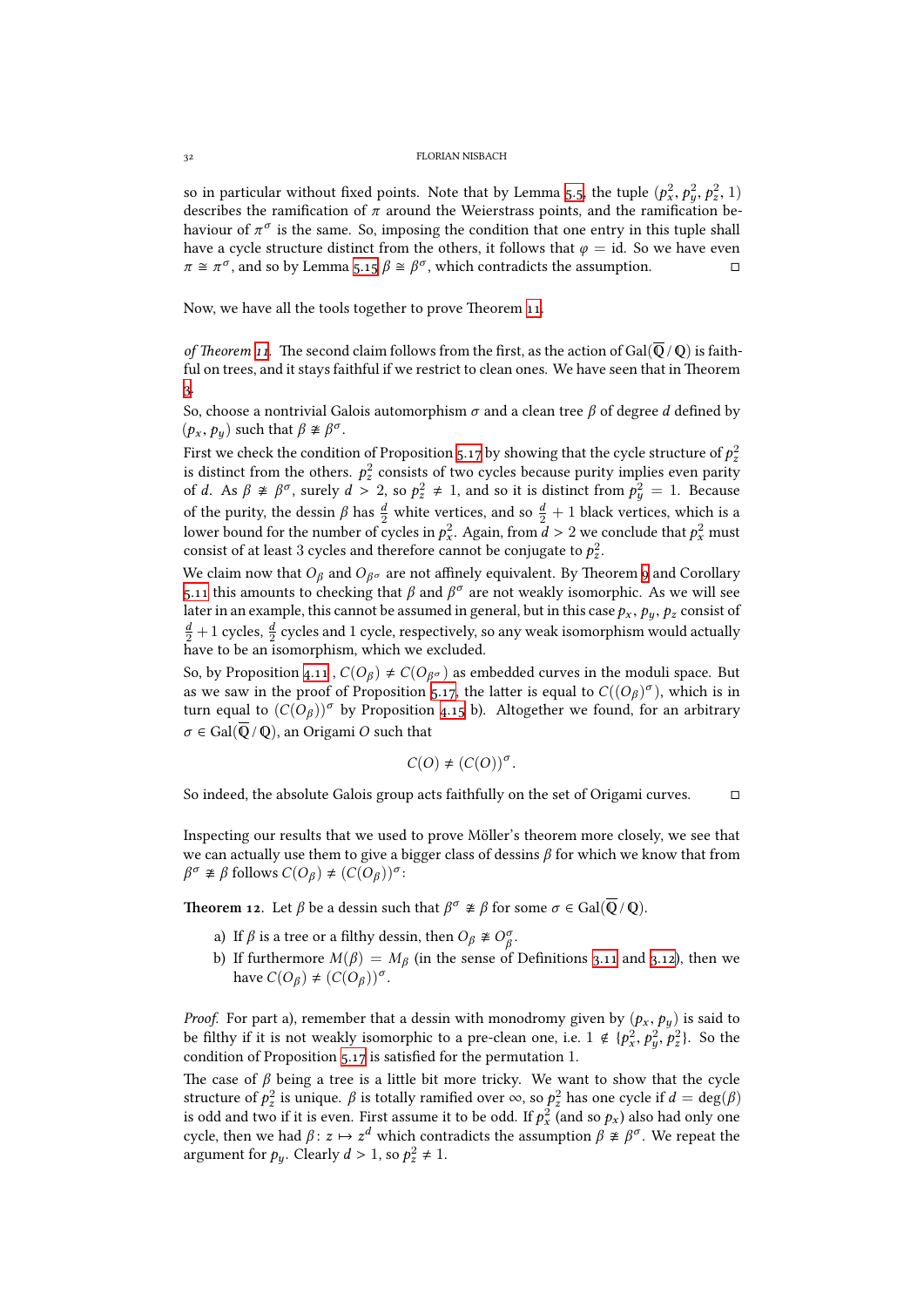Assume now  $d \in 2\mathbb{Z}$ , so  $p_z^2$  has two cycles of length  $\frac{d}{2}$ . Assume  $p_x^2$  to be conjugate to it, then  $p_x$  has either one cycle of length  $d$  or two of length  $\frac{d}{2}$ . We already discussed the first case, and in the latter one, there is, for every  $d$ , only one tree with that property:



So in particular it is defined over Q, which contradicts the hypothesis  $\beta \not\cong \beta^{\sigma}$ . Again we repeat the argument for  $p_y$ , and as surely  $d > 2$  we have  $p_z^2 \neq 1$ .

For part b), we have to check that  $O_\beta$  and  $O_\beta^\sigma$  are not affinely equivalent. Again by Theorem b) this is equivalent to *β* and *β <sup>σ</sup>* not being weakly isomorphic. But indeed, the conditon  $M(\beta) = M_\beta$  implies that whenever  $\beta$  and  $\beta^\sigma$  are weakly isomorphic for some  $\sigma \in \text{Gal}(\overline{\mathbb{Q}} \setminus \mathbb{Q})$ , we have actually  $\beta \cong \beta^{\sigma}$ .

Note that Example 6.2 shows that the condition  $M(\beta) = M_\beta$  is actually necessary: the Galois orbit of dessins considered in that example contains a pair of filthy trees which are weakly isomorphic. By the above arguments, the corresponding M-Origamis are distinct but affinely equivalent. □

From Corollary 5.8 [we](#page-34-0) know that in order to act faithfully on the Teichmüller curves of M-Origamis, the absolute Galois group must act non-trivially on the Teichmüller curves of M-Origamis of genus *д* for infinitely many *д*. In fact, one can show that it acts nontrivially for each  $q \geq 4$ . This is done in [Nis11, Proposition 4.22].

### 6. EXAMPLES

We will now illustrate the results of th[e prev](#page-37-2)ious section by some examples. First, we will construct two non-trivial Galois orbits of Origami curves. To do so, we take two orbits of dessins from [BZ92] and feed them into the M-Origami-machine. Then, we will amend them with two examples showing that every arithmetic subgroup  $\operatorname{SL}_2(\mathbb{Z})$  of level 2 actually appears as the Veech group of an M-Origami.

**Example 6.1.** Conside[r the f](#page-36-5)ollowing Galois orbit of dessins:



The dessins are given by Belyi polynomials of the form

$$
\beta(z) = z^3(z-a)^2\left(z^2 + \left(2a - \frac{7}{2}\right)z + \frac{8}{5}a^2 - \frac{28}{5}a + \frac{21}{5}\right),\,
$$

where *a* runs through the three complex roots of the polynomial

$$
24a^3 - 84a^2 + 98a - 35,
$$

one of which is real and the other two of which are complex conjugate.

 $\Box$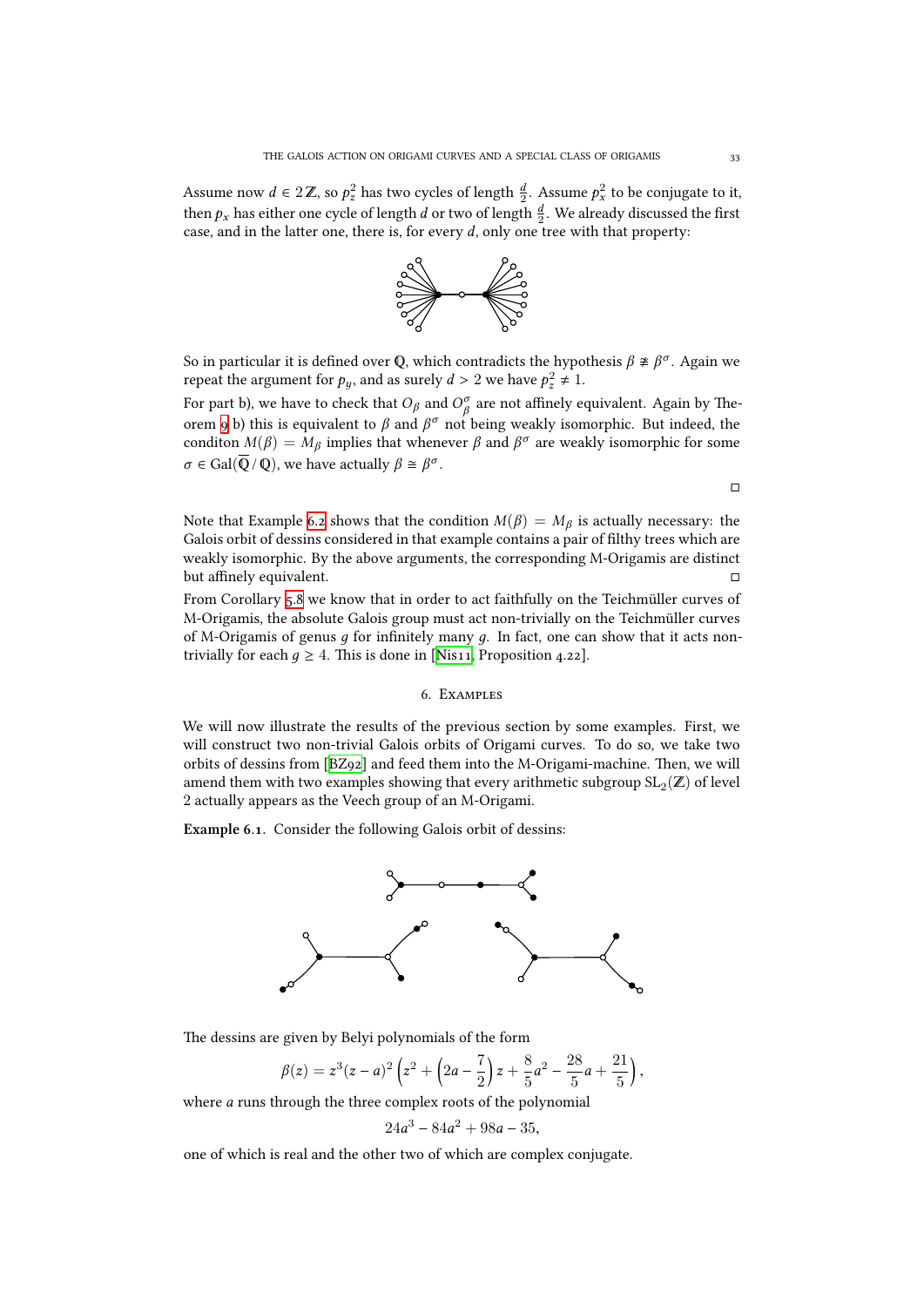We number the edges in such a way that for all three we get  $p_x = (1\,2\,3)(4\,5)$  and, in the ordering of the picture, we get

$$
p_y^{(1)} = (3\,4)(5\,6\,7), p_y^{(2)} = (2\,7)(3\,6\,4), p_y^{(3)} = (1\,7)(3\,4\,6).
$$

First, we write down the monodromy of the corresponding M-Origamis, using Theorem 8: For all of them, we can choose  $p_B$  to be

$$
p_B = (1\,3\,9\,11\,5\,7)(2\,4\,6\,8\,10\,12)(13\,15\,17\,19)(14\,16\,18\,20)
$$

$$
(21\,23)(22\,24)(25\,27)(26\,28)
$$

and further we calculate

$$
p_A^{(1)} = (1\ 2)(3\ 4)(5\ 6)(7\ 8)(9\ 10\ 13\ 14)(11\ 12\ 15\ 16)
$$
  
\n
$$
(17\ 18\ 21\ 22\ 25\ 26)(19\ 20\ 27\ 28\ 23\ 24),
$$
  
\n
$$
p_A^{(2)} = (1\ 2)(3\ 4)(5\ 6\ 25\ 26)(7\ 8\ 27\ 28)(9\ 10\ 21\ 22\ 13\ 14)
$$
  
\n
$$
(11\ 12\ 15\ 16\ 23\ 24)(17\ 18)(19\ 20),
$$
  
\n
$$
p_A^{(3)} = (1\ 2\ 25\ 26)(3\ 4\ 27\ 28)(5\ 6)(7\ 8)(9\ 10\ 13\ 14\ 21\ 22)
$$
  
\n
$$
(11\ 12\ 23\ 24\ 15\ 16)(17\ 18)(19\ 20).
$$

Now let us draw the Origamis—numbers in small print shall indicate the gluing. We can do that in a way that exhibits the mirror symmetry of the first one (which shows that the Origami, and thus its curve, is defined over  $\mathbb{R}$ ), and the fact that the other two are mirror images of each other, i.e. they are exchanged by the complex conjugation.

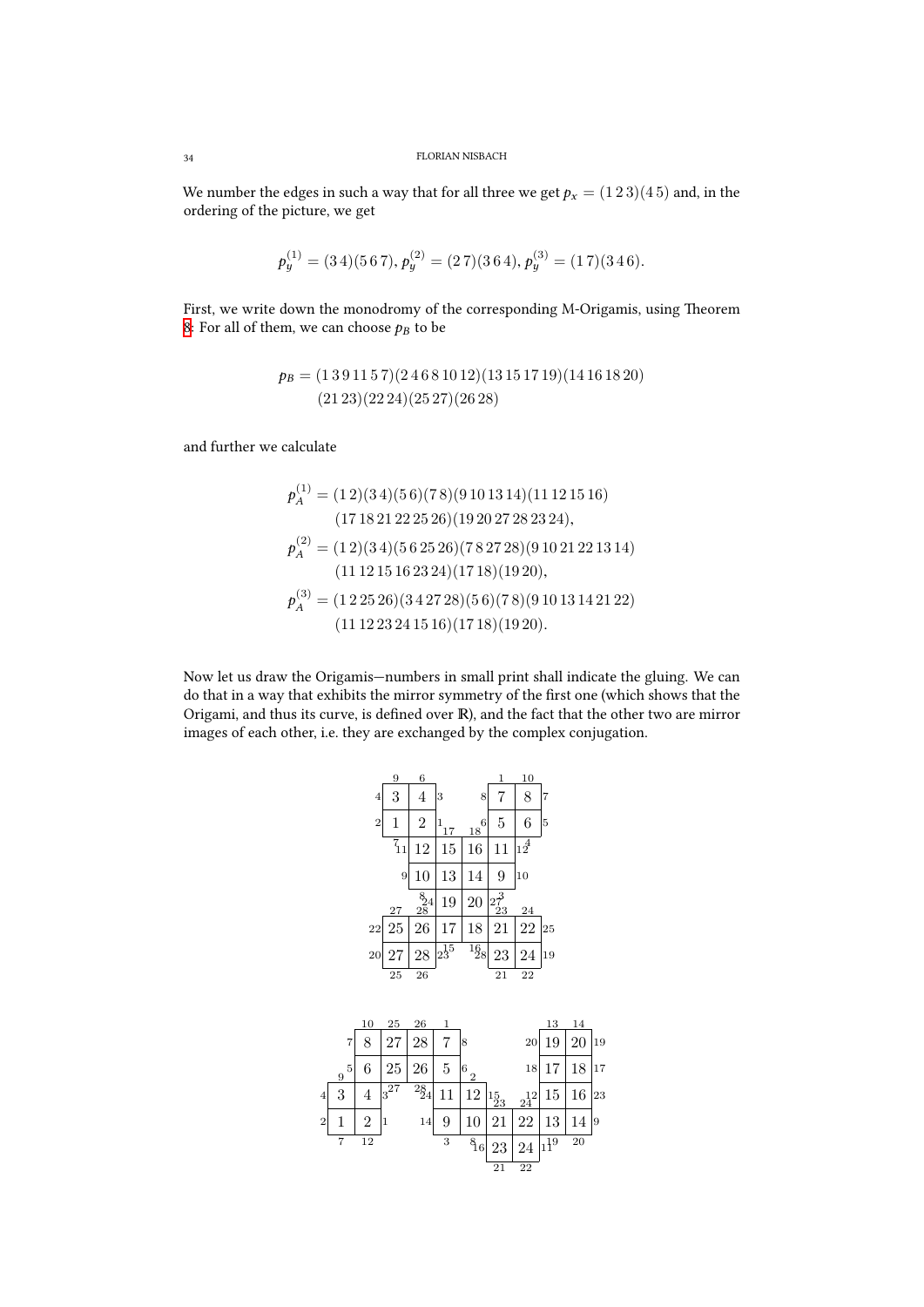

Using Proposition 5.6 and Remark 5.9, we see that all of these three M-Origamis of degree 28 have genus 6 and 18 punctures. The interesting fact is that the three dessins admit a weak automorphism lying over  $z \mapsto 1-z$ , i.e. they stay the same after exchanging white and black vertices. By Corollary  $5.11$ , this means that  $S$  is contained in each of their Veech groups. *[T](#page-23-1)* is containe[d in](#page-24-0) neither of them, because by the same corollary this cannot happen for nontrivial trees, and so all three have the Veech group generated by  $\Gamma(2)$  and *S*, so their Teichmüller curves have genus 0 with 2 cusps, and no two of these Teichmüller curves coincide.

<span id="page-34-0"></span>**Example 6.2.** There is a second non-trivial Galois orbit of genus 0 dessins of degree 7:



From the catalogue we learn that their Belyi polynomials are of the form

$$
\beta(z) = z^3(z-a)^2 \left(z^2 + \left(\frac{4}{3}a^5 - \frac{34}{15}a^4 - \frac{26}{15}a^3 + \frac{7}{5}a^2 + \frac{20}{3}a - \frac{28}{5}\right)z - \frac{8}{15}a^5 - \frac{32}{75}a^4 + \frac{172}{75}a^3 + \frac{148}{75}a^2 - \frac{14}{5}a - \frac{287}{75}\right),
$$

where a runs through the six complex roots of the following polynomial:

$$
20a^6 - 84a^5 + 84a^4 + 56a^3 - 294a + 245
$$

As they have the same cycle structure as the three in the Galois orbit discussed in the previous example, the resulting M-Origamis are of course combinatorially equivalent to them: They also are of degree and genus  $6$ , and they have  $18$  punctures. (We omit to draw them here.) But something is different here: the weak automorphism group of each of these dessins is trivial. To see this, note that an element of the Group *W* stabilising a tree (that is not the dessin of  $z \mapsto z^n$ , or  $z \mapsto (1-z)^n$ ) has to fix  $\infty$ , so it is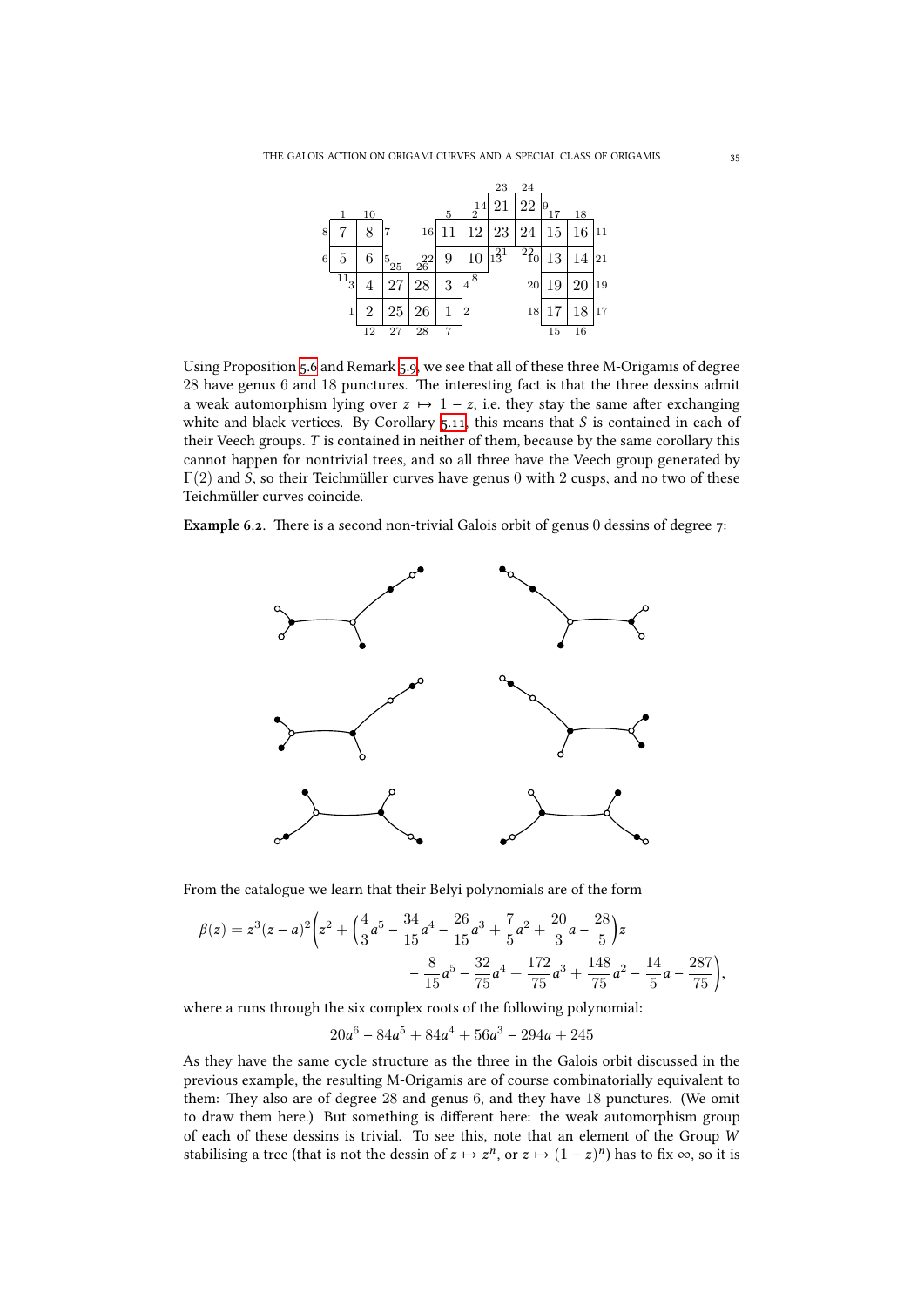either the identity or the element*s* which acts by exchanging the white and black vertices. Indeed, none of these six dessins keep fixed under *s* (but interestingly the whole orbit does). As these dessins are filthy, we conclude by Theorem  $9 c)$  that all six corresponding M-Origamis have Veech group  $\Gamma(2)$ . Furthermore, the two columns of the picture are complex conjugate to each other, and we get the first row from the second by applying *s*—which is also the case for the two dessins from the last row. So what is the situation here? We get three Teichmüller curves, the first two conta[in](#page-26-1)ing the Origamis associated to the two upper left and upper right dessins, respectively. They are interchanged by the complex conjugation. The third curve contains the two other Origamis, associated to the bottom row, so this Teichmüller curve is stabilised under the action of the complex conjugation, and hence defined over R.

Let us turn away from the Galois action now and concentrate on the possible Veech groups of M-Origamis. As we have learned in Proposition  $5.12$ , it is closely connected tho the weak automorphism group  $W_\beta$  of the underlying dessin. The remaining possibilities (up to conjugation) not discussed in the two previous examples are  $W_\beta = W \cong S_3$  and  $W_\beta =$  $\langle st \rangle \cong \mathbb{Z}/3\mathbb{Z}$ . We will indeed present nontrivial examples of such dessins. It would be interesting to have a classification of dessins with th[ese w](#page-27-1)eak automorphism groups.

**Example 6.3.** Here, we construct an infinite series of M-Origamis with Veech group  $\mathrm{SL}_2(\mathbb{Z}).$  It is quite noteworthy that only the two simplest Origamis in this series are characteristic. An Origami  $O = (f : X^* \to E^*)$  is called *characteristic* if  $f_*(\pi_1(X^*)) \le$  $\pi_1(E^*) \cong F_2$  is a characteristic subgroup. For a detailed account of characteristic Origamis see [Hero6].

We begin with the following series of dessins that S. Kühnlein came up with:

Let  $n \geq 2$ . Consider on the set  $(\mathbb{Z}/n\mathbb{Z})^2$  the following two maps:

$$
p_x \colon (k, l) \mapsto (k + 1, l), \ p_y \colon (k, l) \mapsto (k, l + 1).
$$

They are clearly bijective, so we can regard them as elements of  $S_{n^2}$ . Note that they commute. Also, as  $p_x^k p_y^l(0,0) = (k, l)$ , they generate a transitive subgroup of  $S_{n^2}$  and so  $(p_x, p_y)$  defines a dessin  $K_n$  of degree  $n^2$ . We calculate its monodromy around  $\infty$  as  $p_z = p_x^{-1} p_y^{-1}$ :  $(k, l) \mapsto (k - 1, l - 1)$  and define

$$
c: (k, l) \mapsto (l, k), d: (k, l) \mapsto (-k, l - k).
$$

As  $c^2 = d^2 =$  id, both *c* and *d* are also bijective and thus elements of  $S_{n^2}$ . Furthermore we easily verify that

$$
c^{-1}p_x c = p_y, c^{-1}p_y c = p_x, d^{-1}p_x d = p_z, d^{-1}p_y d = p_y,
$$

so we find that  $s \cdot K_n \cong t \cdot K_n \cong K_n$  and thus by Definition and Remark 3.5,  $W_{K_n} =$ *W*. Before we go on, we calculate the genus of  $K_n$ . The permutation  $p_x$  consists of *n* cycles (of length *n*), and so do  $p_y$  and  $p_z$ . As its degree is  $n^2$ , by the Euler formula we get  $2 - 2g(K_n) = 2n - n^2 + n$  and thus

$$
g(K_n)=\frac{n^2-3n+2}{2}.
$$

Now, look at the associated M-Origami  $O_{K_n}$  of degree  $4n^2$ . By the considerations above, we know that it has Veech group  $SL_2(\mathbb{Z})$ . But since for  $n \geq 3$ , we have  $1 \notin \{p_x^2, p_y^2, p_z^2\}$ , the group of translations cannot act transitively on the squares of  $O_{K_n}$  which therefore is not a normal and specifically not a characteristic Origami. According to a remark in [Hero6], it seems as if not many examples are known for non-characteristic Origamis with full Veech group  $SL_2(\mathbb{Z})$ . Let us close the example by calculating the genus of  $O_{K_n}$ . We use the formula from Proposition 5.6 and therefore we have to count the cycles of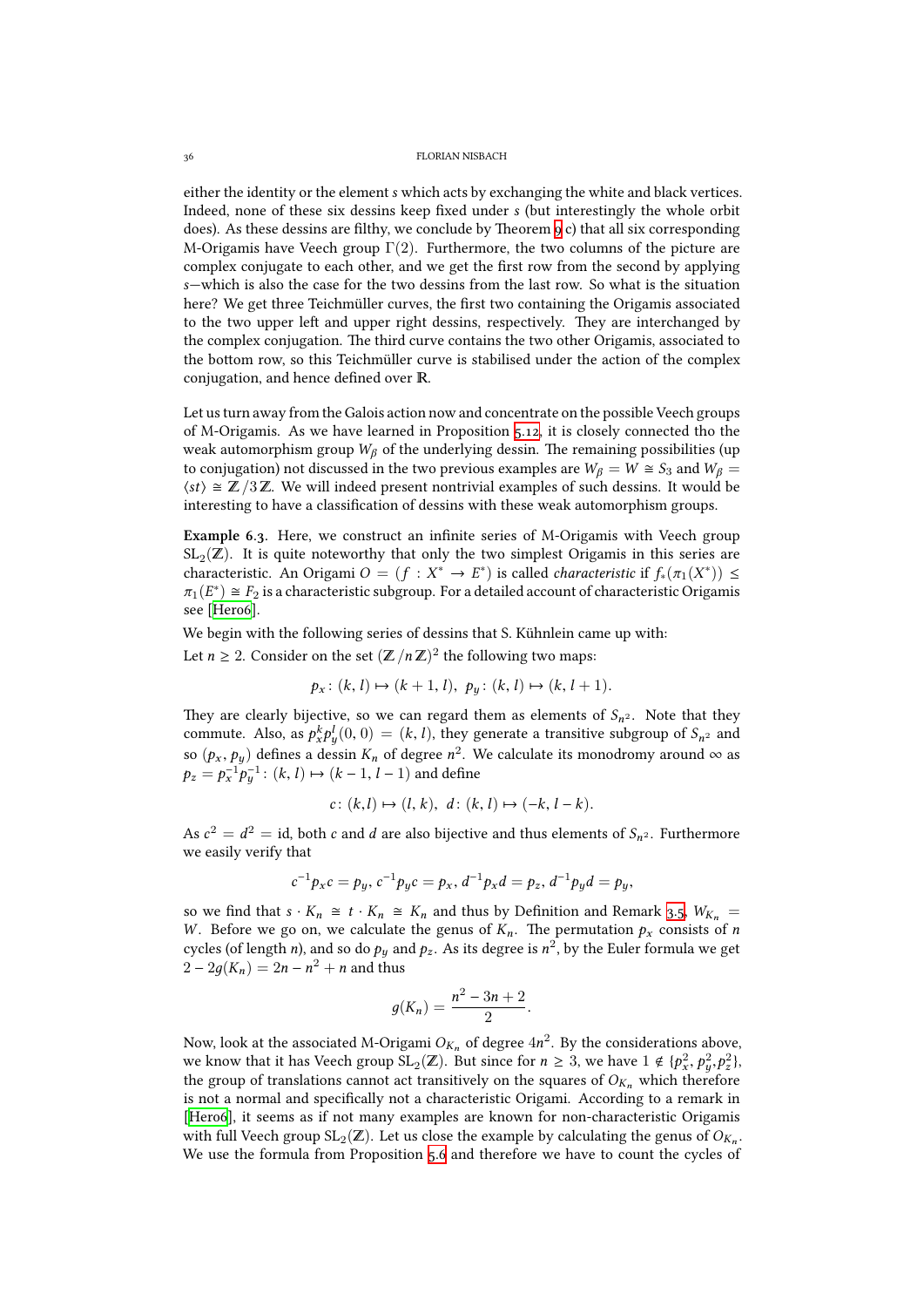even length in  $p_x$ ,  $p_y$  and  $p_z$ . We have

$$
g_0 = g_1 = g_\infty = \begin{cases} n, & n \in 2\mathbb{Z} \\ 0, & n \in 2\mathbb{Z} + 1 \end{cases}
$$

and therefore

$$
g(O_{K_n}) = g(K_n) + n^2 - \frac{1}{2}(g_0 + g_1 + g_\infty) = \begin{cases} \frac{3n^2 - 6n + 2}{2}, & n \in 2\mathbb{Z} \\ \frac{3n^2 - 3n + 2}{2}, & n \in 2\mathbb{Z} + 1 \end{cases}.
$$

**Example 6.4.** Consider the following genus 1 dessin  $\beta$ :



Its monodromy is given by  $p_x = (1345)(26)$  and  $p_y = (2145)(36)$ . We set  $c \coloneqq (123)$ and easily check

$$
cp_{x}c^{-1}=p_{y}, cp_{y}c^{-1}=p_{z}=p_{x}^{-1}p_{y}^{-1}, cp_{z}c^{-1}=p_{x}.
$$

It can be easily verified that no permutation in the centraliser of  $p_z$  exchanges  $p_x$  and  $p_y$ by conjugation, so the weak isomporphism group *W<sup>γ</sup>* is indeed generated by *st* and of order 3. So we have  $\langle \Gamma(2), ST \rangle \subseteq \Gamma(O_\beta)$ . Since  $\beta$  is filthy, we can conclude as in the proof of Theorem 9 c) that  $O_\beta \not\cong S \cdot O_\beta$ , so indeed we have  $\Gamma(O_\beta) = \langle \Gamma(2), ST \rangle$ .

Considering all four examples (plus the  $\mathrm{SL}_2(\mathbb{Z})$ -orbit of the second one) we thus get:

**Proposition 6.5.** Every congruence subgroup of  $\text{SL}_2(\mathbb{Z})$  of level  $2$  appears as the Veech group of an [M](#page-26-1)-Origami.

#### **REFERENCES**

- [Armo1] Frederik Armknecht. "Über die Aktion der absoluten Galoisgruppe auf hyperelliptischen Kinderzeichnungen". MA thesis. 2001.
- [Bel79] G. V. Belyi. "Galois extensions of a maximal cyclotomic field". In: *Izv. Akad. Nauk SSSR Ser. Mat.* 43.2 (1979), pp. 267-276, 479. ISSN: 0373-2436.
- <span id="page-36-2"></span>[BZ] Jean Bétréma and Alexander K. Zvonkin. *Arbres plans et polynômes de Shabat* : catalogue. http://www.labri.fr/perso/betrema/arbres/. 1992.
- <span id="page-36-5"></span><span id="page-36-0"></span>[GG] Ernesto Girondo and Gabino Gonzalez-Diez. *Introduction to compact Riemann* surfaces and dessins denfants. 1. publ. London Mathematical Society student texts ; 79. Cambridge: Cambridge University Press, 2012. ISBN: 978-0-521-51963-2; 978-0-521-74022-7.
- <span id="page-36-1"></span>[Gono6] Gabino González-Diez. "Variations on Belyi's theorem". In: *Q. J. Math.* 57.3  $(2006)$ , pp. 339-354. ISSN: 0033-5606.
- [Haro4] Robin Hartshorne. *Algebraic geometry*. 13. printed. Graduate texts in mathematics ; 52. New York: Springer, 2004. ISBN: 0-387-90244-9.
- <span id="page-36-4"></span><span id="page-36-3"></span>[Hero6] Frank Herrlich. "Teichmüller curves defined by characteristic origamis". In: The geometry of Riemann surfaces and abelian varieties. Vol. 397. Contemp. Math. Providence, RI: Amer. Math. Soc., 2006, pp. 133-144.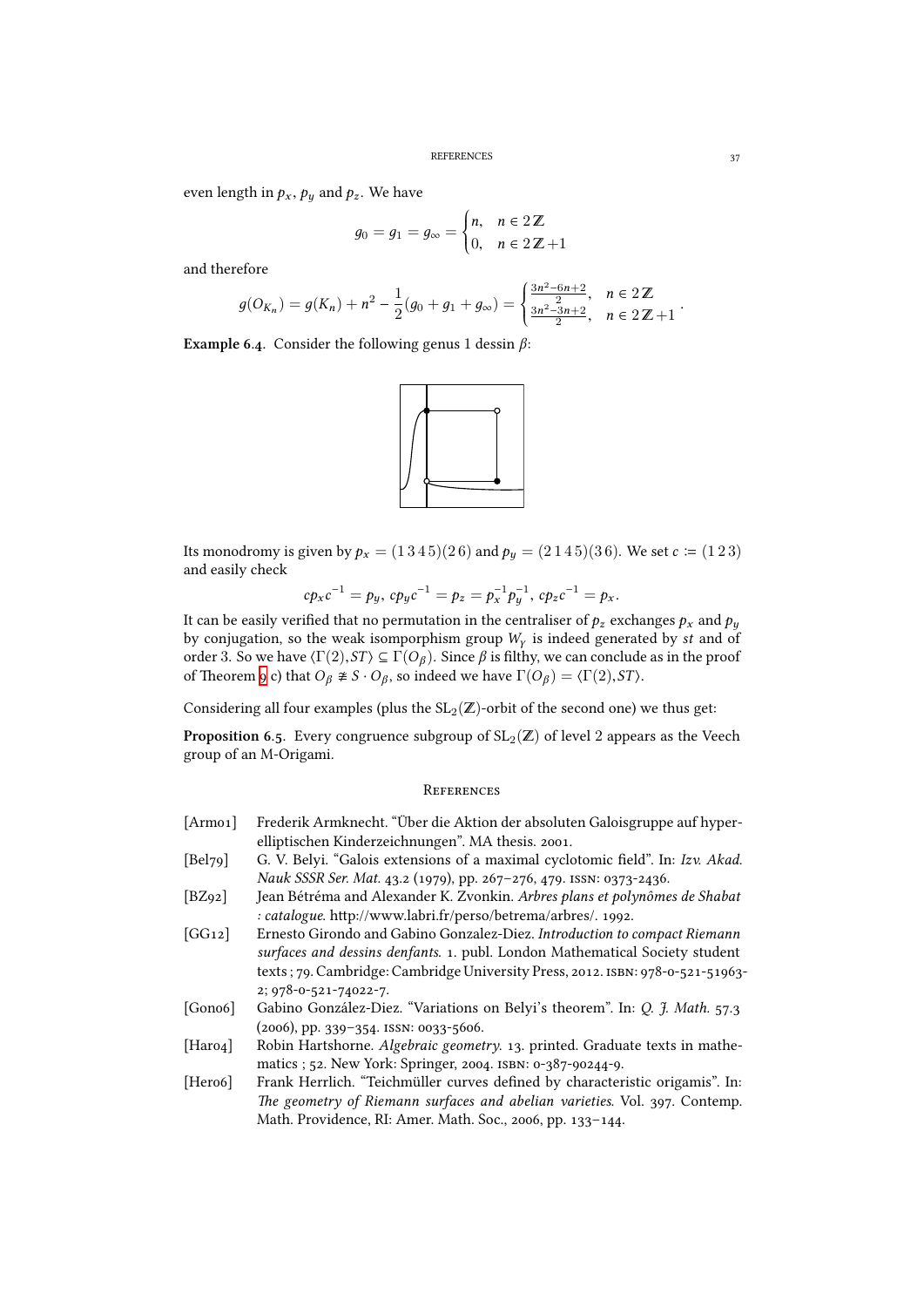<span id="page-37-16"></span><span id="page-37-15"></span><span id="page-37-14"></span><span id="page-37-13"></span><span id="page-37-12"></span><span id="page-37-11"></span><span id="page-37-10"></span><span id="page-37-9"></span><span id="page-37-8"></span><span id="page-37-7"></span><span id="page-37-6"></span><span id="page-37-5"></span><span id="page-37-4"></span><span id="page-37-3"></span><span id="page-37-2"></span><span id="page-37-1"></span><span id="page-37-0"></span>

| [HH <sub>03</sub> ]  | Horst Hammer and Frank Herrlich. "A remark on the moduli field of a curve".<br>In: Archiv der Mathematik 81 (1 2003). 10.1007/s00013-003-4649-5, pp. 5-10.<br>ISSN: 0003-889X. URL: http://dx.doi.org/10.1007/s00013-003-4649-                                                                                                                       |
|----------------------|------------------------------------------------------------------------------------------------------------------------------------------------------------------------------------------------------------------------------------------------------------------------------------------------------------------------------------------------------|
|                      | 5.                                                                                                                                                                                                                                                                                                                                                   |
| [ $HM98$ ]           | Joe Harris and Ian Morrison. Moduli of curves. Graduate texts in mathematics<br>; 187. New York: Springer, 1998.                                                                                                                                                                                                                                     |
| [HSo7a]              | Frank Herrlich and Gabriela Schmithüsen. "A comb of origami curves in the<br>moduli space $M_3$ with three dimensional closure". In: Geom. Dedicata 124                                                                                                                                                                                              |
| [HSo7b]              | (2007), pp. 69-94. ISSN: 0046-5755.<br>Frank Herrlich and Gabriela Schmithüsen. "On the boundary of Teichmüller<br>disks in Teichmüller and in Schottky space". In: Handbook of Teichmüller the-<br>ory. Vol. I. Vol. 11. IRMA Lect. Math. Theor. Phys. Eur. Math. Soc., Zürich, 2007,                                                               |
| [Hubo6]              | pp. 293-349.<br>John H. Hubbard. Teichmüller theory and applications to geometry, topology,                                                                                                                                                                                                                                                          |
|                      | and dynamics. Vol. 1: Teichmüller theory. Ithaca: Matrix editions, 2006.                                                                                                                                                                                                                                                                             |
| [JS78]               | Gareth A. Jones and David Singerman. "Theory of Maps on Orientable Sur-<br>faces". In: Proceedings of the London Mathematical Society s3-37.2 (1978), pp. 273-<br>307. DOI: 10.1112/plms/s3-37.2.273. eprint: http://plms.oxfordjournals.<br>org/content/s3-37/2/273.full.pdf+html.uRL:http://plms.<br>oxfordjournals.org/content/s3-37/2/273.short. |
| [Köco4]              | Bernhard Köck. "Belyi's theorem revisited". In: Beiträge Algebra Geom. 45.1<br>(2004), pp. 253-265. ISSN: 0138-4821.                                                                                                                                                                                                                                 |
| [Kre10]              | Karsten Kremer. "Invariants of complex and $p$ -adic origami-curves". PhD the-                                                                                                                                                                                                                                                                       |
|                      | sis. Karlsruhe, 2010. ISBN: 978-3-86644-482-9.                                                                                                                                                                                                                                                                                                       |
| [Loco <sub>5</sub> ] | Pierre Lochak. "On arithmetic curves in the moduli spaces of curves". In: J.                                                                                                                                                                                                                                                                         |
|                      | Inst. Math. Jussieu 4.3 (2005), pp. 443-508. ISSN: 1474-7480.                                                                                                                                                                                                                                                                                        |
| [McMo3]              | Curtis T. McMullen. "Billiards and Teichmüller curves on Hilbert modular sur-<br>faces". In: J. Amer. Math. Soc. 16.4 (2003), 857-885 (electronic). ISSN: 0894-0347.                                                                                                                                                                                 |
| [Mölo5]              | Martin Möller. "Teichmüller curves, Galois actions and $\widehat{GT}$ -relations". In: Math-<br>ematische Nachrichten 278.9 (2005), pp. 1061-1077. ISSN: 1522-2616. DOI: 10.<br>1002/mana. 200310292. URL: http://dx.doi.org/10.1002/mana.<br>200310292.                                                                                             |
| [Nag88]              | Subhashis Nag. The complex analytic theory of Teichmüller spaces. Canadian<br>Mathematical Society series of monographs and advanced texts. New York:<br>Wiley, 1988.                                                                                                                                                                                |
| [Neu75]              | Jürgen Neukirch. "Über die absolute Galoisgruppe algebraischer Zahlkörper".                                                                                                                                                                                                                                                                          |
|                      | In: Jber. Deutsch. Math.-Verein. 76.1 (1974/75), pp. 18-37. ISSN: 0012-0456.                                                                                                                                                                                                                                                                         |
| [Nis11]              | Florian Nisbach. "The Galois action on Origami curves and a special class of<br>Origamis". Karlsruhe, KIT, Diss., 2011. PhD thesis. 2011. URL: http://digbib.<br>ubka.uni-karlsruhe.de/volltexte/1000025252.                                                                                                                                         |
| [Scho5]              | Gabriela Schmithüsen. "Veech groups of origamis". PhD thesis. 2005.                                                                                                                                                                                                                                                                                  |
| [Sch94]              | Leila Schneps. "Dessins d'enfants on the Riemann sphere". In: The Grothendieck<br>theory of dessins d'enfants. Ed. by Leila Schneps. Vol. 200. London Mathemati-<br>cal Society lecture note series. Cambridge: Cambridge Univ. Pr., 1994, pp. 47-<br>77. ISBN: 0-521-47821-9.                                                                       |
| [Ser56]              | Jean-Pierre Serre. "Géométrie algébrique et géométrie analytique". In: Ann.                                                                                                                                                                                                                                                                          |
|                      | Inst. Fourier, Grenoble 6 (1955-1956), pp. 1-42. ISSN: 0373-0956.                                                                                                                                                                                                                                                                                    |
| [Sij 06]             | Jeroen Sijsling. "Dessins d'enfant". MA thesis. Groningen, 2006.                                                                                                                                                                                                                                                                                     |
| [VM77]               | Christine Voisin and Jean Malgoire. Cartes cellulaires. Cahiers Mathématiques<br>Montpellier, No. 12. U.E.R. de Mathématiques, Université des Sciences et Tech-                                                                                                                                                                                      |
| [Wew98]              | niques du Languedoc, Montpellier, 1977, iv+131 pp. (loose errata).<br>Stefan Wewers. "Construction of Hurwitz spaces". PhD thesis. 1998.                                                                                                                                                                                                             |
|                      |                                                                                                                                                                                                                                                                                                                                                      |

38 REFERENCES